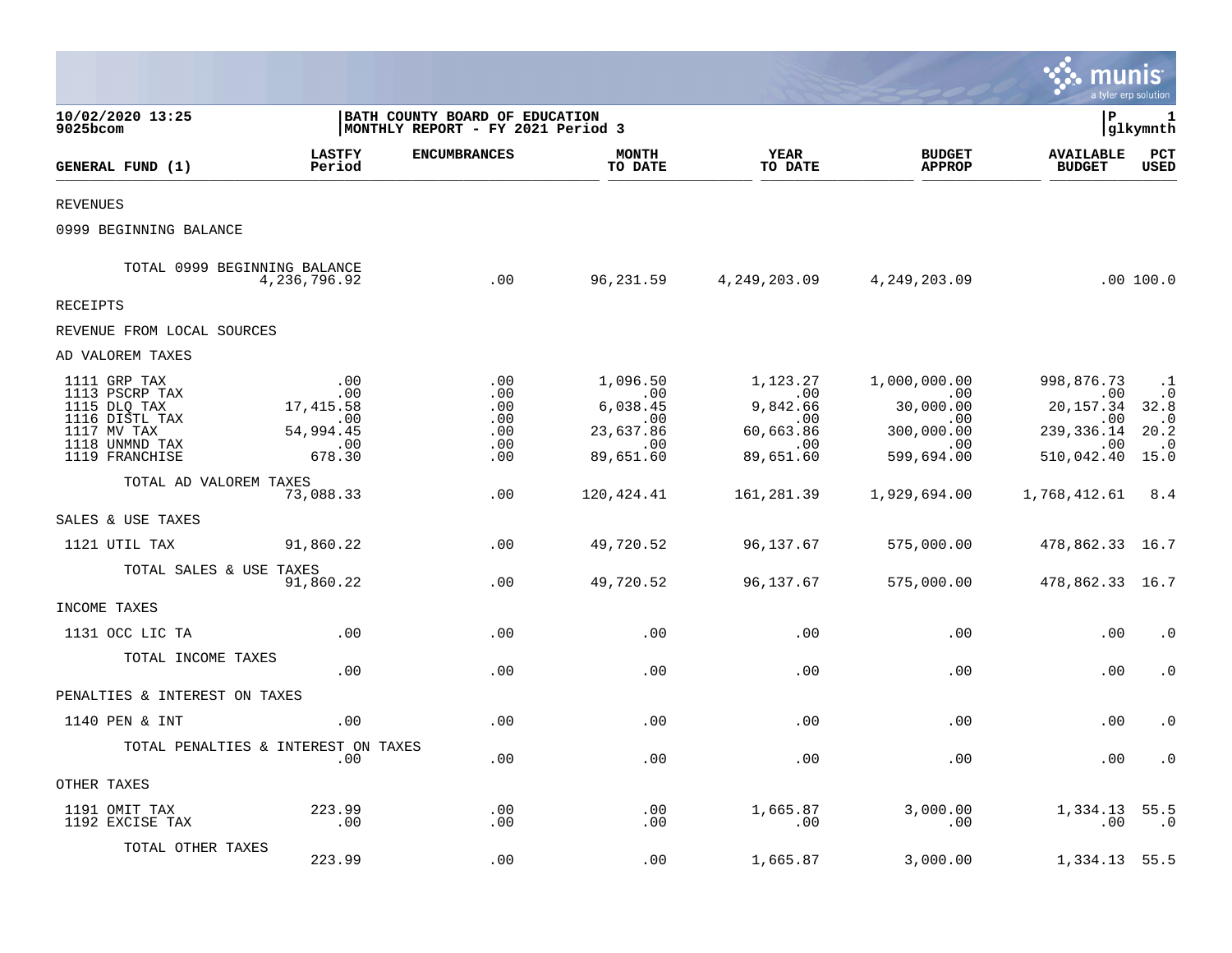|                                                                                                                |                                        |                                                                     |                                        |                                        |                                        | munis<br>a tyler erp solution          |                                                                            |
|----------------------------------------------------------------------------------------------------------------|----------------------------------------|---------------------------------------------------------------------|----------------------------------------|----------------------------------------|----------------------------------------|----------------------------------------|----------------------------------------------------------------------------|
| 10/02/2020 13:25<br>9025bcom                                                                                   |                                        | BATH COUNTY BOARD OF EDUCATION<br>MONTHLY REPORT - FY 2021 Period 3 |                                        |                                        |                                        | l P                                    | 2<br> glkymnth                                                             |
| GENERAL FUND (1)                                                                                               | <b>LASTFY</b><br>Period                | <b>ENCUMBRANCES</b>                                                 | <b>MONTH</b><br>TO DATE                | <b>YEAR</b><br>TO DATE                 | <b>BUDGET</b><br><b>APPROP</b>         | <b>AVAILABLE</b><br><b>BUDGET</b>      | PCT<br><b>USED</b>                                                         |
| REVENUE OTHER LOCAL GOVERNMENT UNITS                                                                           |                                        |                                                                     |                                        |                                        |                                        |                                        |                                                                            |
| 1280 IN LIEU OF                                                                                                | .00                                    | .00                                                                 | .00                                    | .00                                    | .00                                    | .00                                    | $\cdot$ 0                                                                  |
| TOTAL REVENUE OTHER LOCAL GOVERNMENT UNITS                                                                     | .00                                    | .00                                                                 | .00                                    | .00                                    | .00                                    | .00                                    | $\cdot$ 0                                                                  |
| TUITION                                                                                                        |                                        |                                                                     |                                        |                                        |                                        |                                        |                                                                            |
| 1310 TUIT IND<br>1320 GOV TUI IN<br>1330 GOV TUI OU<br>1340 TUIT OTHR                                          | .00<br>.00<br>.00<br>.00               | .00<br>.00<br>.00<br>.00                                            | .00<br>.00<br>.00<br>.00               | .00<br>.00<br>.00<br>.00               | .00<br>.00<br>.00<br>.00               | .00<br>.00<br>.00<br>.00               | $\cdot$ 0<br>$\cdot$ 0<br>$\cdot$ 0<br>$\cdot$ 0                           |
| TOTAL TUITION                                                                                                  | .00                                    | .00                                                                 | .00                                    | .00                                    | .00                                    | .00                                    | $\cdot$ 0                                                                  |
| TRANSPORTATION                                                                                                 |                                        |                                                                     |                                        |                                        |                                        |                                        |                                                                            |
| 1410 TRNS INDIV<br>1420 TRN GOV IN<br>1430 TRN GOV OU<br>1440 TRN OTH PV<br>1441 TRN NON-PB<br>1442 TRN FSC CT | .00<br>.00<br>.00<br>.00<br>.00<br>.00 | .00<br>.00<br>.00<br>.00<br>.00<br>.00                              | .00<br>.00<br>.00<br>.00<br>.00<br>.00 | .00<br>.00<br>.00<br>.00<br>.00<br>.00 | .00<br>.00<br>.00<br>.00<br>.00<br>.00 | .00<br>.00<br>.00<br>.00<br>.00<br>.00 | $\cdot$ 0<br>$\cdot$ 0<br>$\cdot$ 0<br>$\cdot$ 0<br>$\cdot$ 0<br>$\cdot$ 0 |
| TOTAL TRANSPORTATION                                                                                           | .00                                    | .00                                                                 | .00                                    | .00                                    | .00                                    | .00                                    | $\cdot$ 0                                                                  |
| EARNINGS ON INVESTMENTS                                                                                        |                                        |                                                                     |                                        |                                        |                                        |                                        |                                                                            |
| 1510 INT ON INV<br>1540 INVST PRPT                                                                             | 33,615.39<br>.00                       | .00<br>.00                                                          | 2,311.54<br>.00                        | 7,188.16<br>.00                        | 5,000.00<br>.00                        | $-2,188.16$ 143.8<br>.00               | $\overline{\phantom{0}}$ .0                                                |
| TOTAL EARNINGS ON INVESTMENTS                                                                                  | 33,615.39                              | .00                                                                 | 2,311.54                               | 7,188.16                               | 5,000.00                               | $-2,188.16$ 143.8                      |                                                                            |
| FOOD SERVICE                                                                                                   |                                        |                                                                     |                                        |                                        |                                        |                                        |                                                                            |
| 1630 SPEC FUNC                                                                                                 | .00                                    | .00                                                                 | .00                                    | .00                                    | .00                                    | .00                                    | . 0                                                                        |
| TOTAL FOOD SERVICE                                                                                             | .00                                    | .00                                                                 | .00                                    | .00                                    | .00                                    | .00                                    | $\cdot$ 0                                                                  |
| STUDENT ACTIVITIES                                                                                             |                                        |                                                                     |                                        |                                        |                                        |                                        |                                                                            |
| 1740 FEES<br>1750 DONATIONS                                                                                    | .00<br>.00                             | .00<br>.00                                                          | .00<br>.00                             | .00<br>.00                             | .00<br>.00                             | .00<br>.00                             | $\cdot$ 0<br>$\cdot$ 0                                                     |
| TOTAL STUDENT ACTIVITIES                                                                                       | .00                                    | .00                                                                 | .00                                    | .00                                    | .00                                    | .00                                    | $\cdot$ 0                                                                  |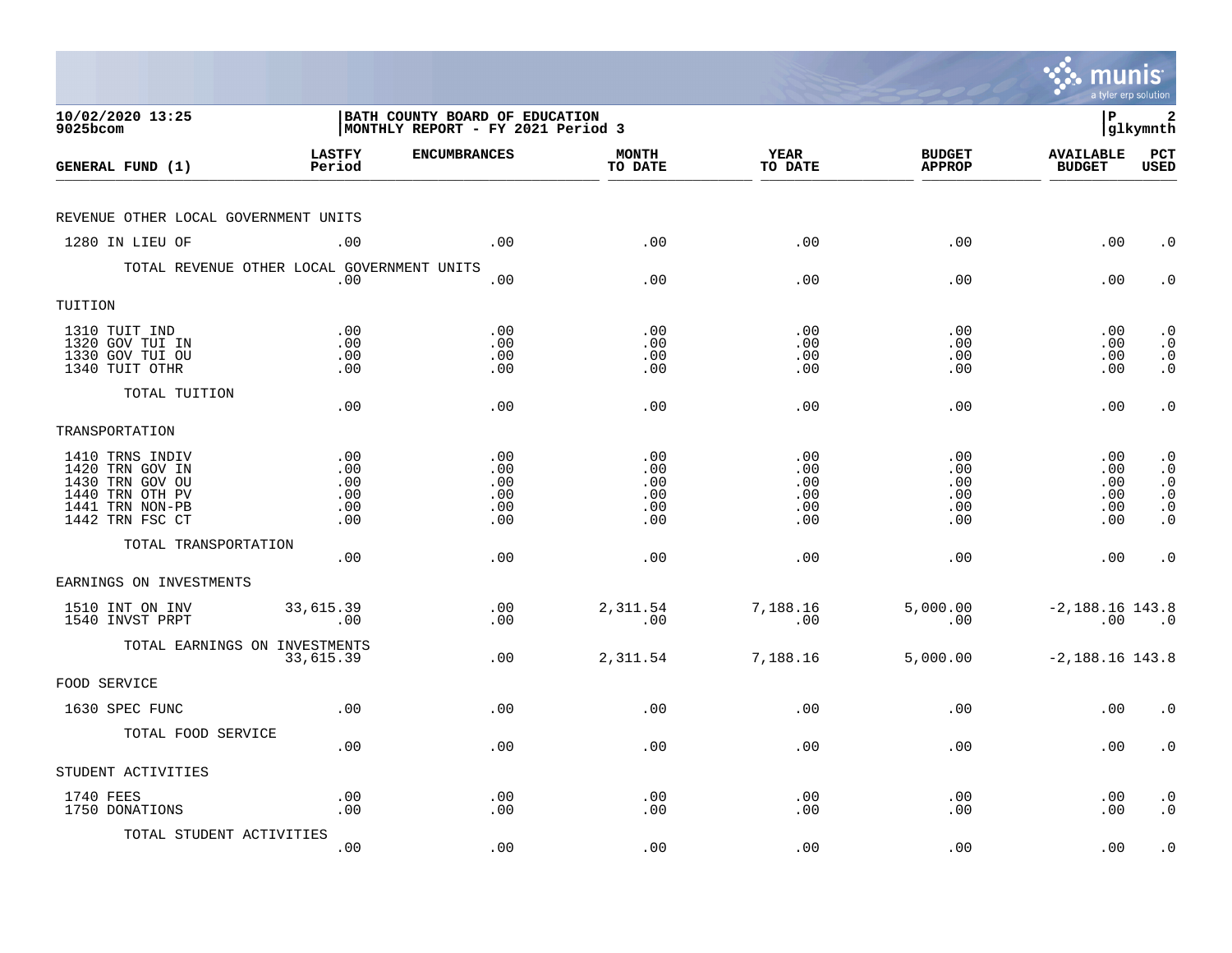

| 10/02/2020 13:25<br>$9025$ bcom                                                                                                                                                                                                              |                                                                                               | BATH COUNTY BOARD OF EDUCATION<br>MONTHLY REPORT - FY 2021 Period 3                     |                                                                                            |                                                                                              |                                                                                                                           | ∣P                                                                                                              | 3<br> glkymnth                                                                                                                                                        |
|----------------------------------------------------------------------------------------------------------------------------------------------------------------------------------------------------------------------------------------------|-----------------------------------------------------------------------------------------------|-----------------------------------------------------------------------------------------|--------------------------------------------------------------------------------------------|----------------------------------------------------------------------------------------------|---------------------------------------------------------------------------------------------------------------------------|-----------------------------------------------------------------------------------------------------------------|-----------------------------------------------------------------------------------------------------------------------------------------------------------------------|
| GENERAL FUND (1)                                                                                                                                                                                                                             | <b>LASTFY</b><br>Period                                                                       | <b>ENCUMBRANCES</b>                                                                     | <b>MONTH</b><br>TO DATE                                                                    | YEAR<br>TO DATE                                                                              | <b>BUDGET</b><br><b>APPROP</b>                                                                                            | <b>AVAILABLE</b><br><b>BUDGET</b>                                                                               | <b>PCT</b><br>USED                                                                                                                                                    |
|                                                                                                                                                                                                                                              | OTHER REVENUE FROM LOCAL SOURCES                                                              |                                                                                         |                                                                                            |                                                                                              |                                                                                                                           |                                                                                                                 |                                                                                                                                                                       |
| 1911 BLDG RENT<br>1912 BUS RENT<br>1919 OTHER RENT<br>1920 CONTRIBUTE<br>1929 INKIND REV<br>1941 TXT SALES<br>1942 TXT RENTS<br>1951 MSC SCH IN<br>1952 MSC SCH OU<br>1980 PRYR REFND<br>1990 MISC REV<br>1991 TRANSCRIPT<br>1993 OTH REBATE | .00<br>.00<br>.00<br>.00<br>.00<br>.00<br>.00<br>.00<br>.00<br>.83<br>12,909.01<br>.00<br>.00 | .00<br>.00<br>.00<br>.00<br>.00<br>.00<br>.00<br>.00<br>.00<br>.00<br>.00<br>.00<br>.00 | .00<br>.00<br>.00<br>.00<br>.00<br>.00<br>.00<br>.00<br>.00<br>.00<br>153.87<br>.00<br>.00 | .00<br>.00<br>.00<br>.00<br>.00<br>.00<br>.00<br>.00<br>.00<br>.00<br>8,363.65<br>.00<br>.00 | .00<br>.00<br>.00<br>500.00<br>.00<br>.00<br>200.00<br>$.00 \,$<br>.00<br>4,000.00<br>1,000.00<br>$.00 \,$<br>$.00 \ \rm$ | .00<br>.00<br>.00<br>500.00<br>.00<br>.00<br>200.00<br>.00<br>.00<br>4,000.00<br>$-7,363.65836.4$<br>.00<br>.00 | $\cdot$ 0<br>$\cdot$ 0<br>$\cdot$ 0<br>$\cdot$ 0<br>$\cdot$ 0<br>$\cdot$ 0<br>$\cdot$ 0<br>$\cdot$ 0<br>$\boldsymbol{\cdot}$ 0<br>$\cdot$ 0<br>$\cdot$ 0<br>$\cdot$ 0 |
|                                                                                                                                                                                                                                              | TOTAL OTHER REVENUE FROM LOCAL SOURCES<br>12,909.84                                           | .00                                                                                     | 153.87                                                                                     | 8,363.65                                                                                     | 5,700.00                                                                                                                  | $-2,663.65$ 146.7                                                                                               |                                                                                                                                                                       |
|                                                                                                                                                                                                                                              | TOTAL REVENUE FROM LOCAL SOURCES<br>211,697.77                                                | .00                                                                                     | 172,610.34                                                                                 | 274,636.74                                                                                   | 2,518,394.00                                                                                                              | 2, 243, 757. 26 10. 9                                                                                           |                                                                                                                                                                       |
| REVENUE FROM STATE SOURCES                                                                                                                                                                                                                   |                                                                                               |                                                                                         |                                                                                            |                                                                                              |                                                                                                                           |                                                                                                                 |                                                                                                                                                                       |
| STATE PROGRAM                                                                                                                                                                                                                                |                                                                                               |                                                                                         |                                                                                            |                                                                                              |                                                                                                                           |                                                                                                                 |                                                                                                                                                                       |
| 3111 SEEK                                                                                                                                                                                                                                    | 2,208,069.00                                                                                  | .00                                                                                     | 726,641.00                                                                                 | 2,179,923.00                                                                                 | 8,400,000.00                                                                                                              | 6,220,077.00 26.0                                                                                               |                                                                                                                                                                       |
|                                                                                                                                                                                                                                              | TOTAL STATE PROGRAM<br>2,208,069.00                                                           | .00                                                                                     | 726,641.00                                                                                 | 2,179,923.00                                                                                 | 8,400,000.00                                                                                                              | 6,220,077.00 26.0                                                                                               |                                                                                                                                                                       |
| OTHER STATE FUNDING                                                                                                                                                                                                                          |                                                                                               |                                                                                         |                                                                                            |                                                                                              |                                                                                                                           |                                                                                                                 |                                                                                                                                                                       |
| 3122 VOC TRANSP<br>3124 DST VOC SC<br>3125 DRV TRN RB<br>3126 SUB REIMB<br>3127 FLEX SPD<br>3128 AUD REIMB<br>3129 KSB/D TR R                                                                                                                | .00<br>.00<br>.00<br>.00<br>.00<br>.00<br>.00                                                 | .00<br>.00<br>.00<br>.00<br>.00<br>.00<br>.00                                           | .00<br>.00<br>.00<br>.00<br>.00<br>.00<br>.00                                              | .00<br>.00<br>.00<br>.00<br>.00<br>.00<br>.00                                                | $.00 \ \rm$<br>$.00 \ \rm$<br>$.00 \ \rm$<br>$.00 \,$<br>$.00 \,$<br>$.00 \,$<br>$.00 \ \rm$                              | .00<br>.00<br>.00<br>.00<br>.00<br>.00<br>.00                                                                   | $\cdot$ 0<br>$\cdot$ 0<br>$\cdot$ 0<br>$\cdot$ 0<br>$\cdot$ 0<br>. $\boldsymbol{0}$<br>$\cdot$ 0                                                                      |
|                                                                                                                                                                                                                                              | TOTAL OTHER STATE FUNDING                                                                     |                                                                                         |                                                                                            |                                                                                              |                                                                                                                           |                                                                                                                 |                                                                                                                                                                       |
|                                                                                                                                                                                                                                              | .00                                                                                           | .00                                                                                     | .00                                                                                        | .00                                                                                          | $.00 \ \rm$                                                                                                               | .00                                                                                                             | $\cdot$ 0                                                                                                                                                             |
| EXPENDITURE REIMBURSEMENTS                                                                                                                                                                                                                   |                                                                                               |                                                                                         |                                                                                            |                                                                                              |                                                                                                                           |                                                                                                                 |                                                                                                                                                                       |
| 3130 NBC REIMB<br>3131 MISC REIMB                                                                                                                                                                                                            | .00<br>.00                                                                                    | .00<br>.00                                                                              | .00<br>.00                                                                                 | .00<br>.00                                                                                   | 7,000.00<br>20,000.00                                                                                                     | 7,000.00<br>20,000.00                                                                                           | $\cdot$ 0<br>$\cdot$ 0                                                                                                                                                |
|                                                                                                                                                                                                                                              | TOTAL EXPENDITURE REIMBURSEMENTS<br>$.00 \,$                                                  | .00                                                                                     | .00                                                                                        | .00                                                                                          | 27,000.00                                                                                                                 | 27,000.00                                                                                                       | . 0                                                                                                                                                                   |

REVENUE IN LIEU OF TAXES/STATE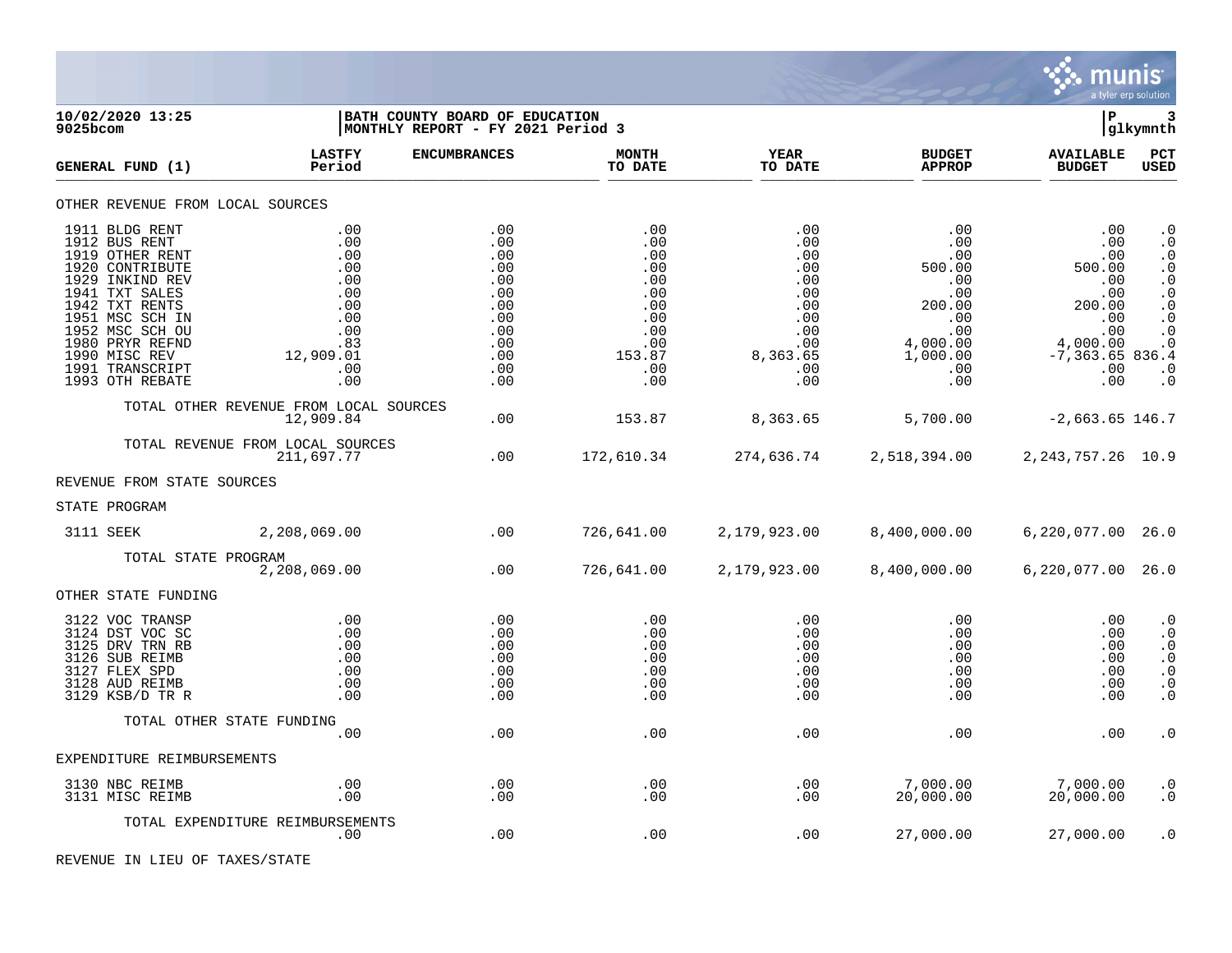

**10/02/2020 13:25 |BATH COUNTY BOARD OF EDUCATION |P 4 MONTHLY REPORT - FY 2021 Period 3 LASTFY ENCUMBRANCES MONTH YEAR BUDGET AVAILABLE PCT GENERAL FUND (1)** TO DATE THE RELIGION CONDUCT TO DATE THE RELIGION CONDUCT TO DATE THE RELIGION OF THE RELIGION OF THE RELIGION OF THE RELIGION OF THE RELIGION OF THE RELIGION OF THE RELIGION OF THE RELIGION OF THE RELIGION OF THE RELIGION 3800 TAXES 7,264.49 .00 2,436.53 7,307.26 25,000.00 17,692.74 29.2 TOTAL REVENUE IN LIEU OF TAXES/STATE<br>7.264.49 7,264.49 .00 2,436.53 7,307.26 25,000.00 17,692.74 29.2 REVENUE ON BEHALF PAYMENTS 3900 ON-BEHALF .00 .00 .00 .00 .00 .00 .0 TOTAL REVENUE ON BEHALF PAYMENTS .00 .00 .00 .00 .00 .00 .0 TOTAL REVENUE FROM STATE SOURCES<br>2.215.333.49 2,215,333.49 .00 729,077.53 2,187,230.26 8,452,000.00 6,264,769.74 25.9 REVENUE FROM FEDERAL SOURCES RESTRICTED DIRECT 4300 RES DIR FE .00 .00 .00 .00 .00 .00 .0 TOTAL RESTRICTED DIRECT .00 .00 .00 .00 .00 .00 .0 RESTRICTED THROUGH THE STATE 4500 RES FED/ST .00 .00 .00 .00 .00 .00 .0 TOTAL RESTRICTED THROUGH THE STATE .00 .00 .00 .00 .00 .00 .0 THROUGH INTERMEDIATE AGENCIES 4700 FED INTERM .00 .00 .00 .00 .00 .00 .0 TOTAL THROUGH INTERMEDIATE AGENCIES .00 .00 .00 .00 .00 .00 .0 FEDERAL REIMBURSEMENT 4810 MED REIMB 7,392.08 .00 .00 7,954.10 25,000.00 17,045.90 31.8 4810 MED REIMB .00 .00 .00 30,000.00 30,000.00 .00 100.0 TOTAL FEDERAL REIMBURSEMENT 7,392.08 .00 .00 37,954.10 55,000.00 17,045.90 69.0 TOTAL REVENUE FROM FEDERAL SOURCES 7,392.08 .00 .00 37,954.10 55,000.00 17,045.90 69.0

OTHER RECEIPTS

INTERFUND TRANSFERS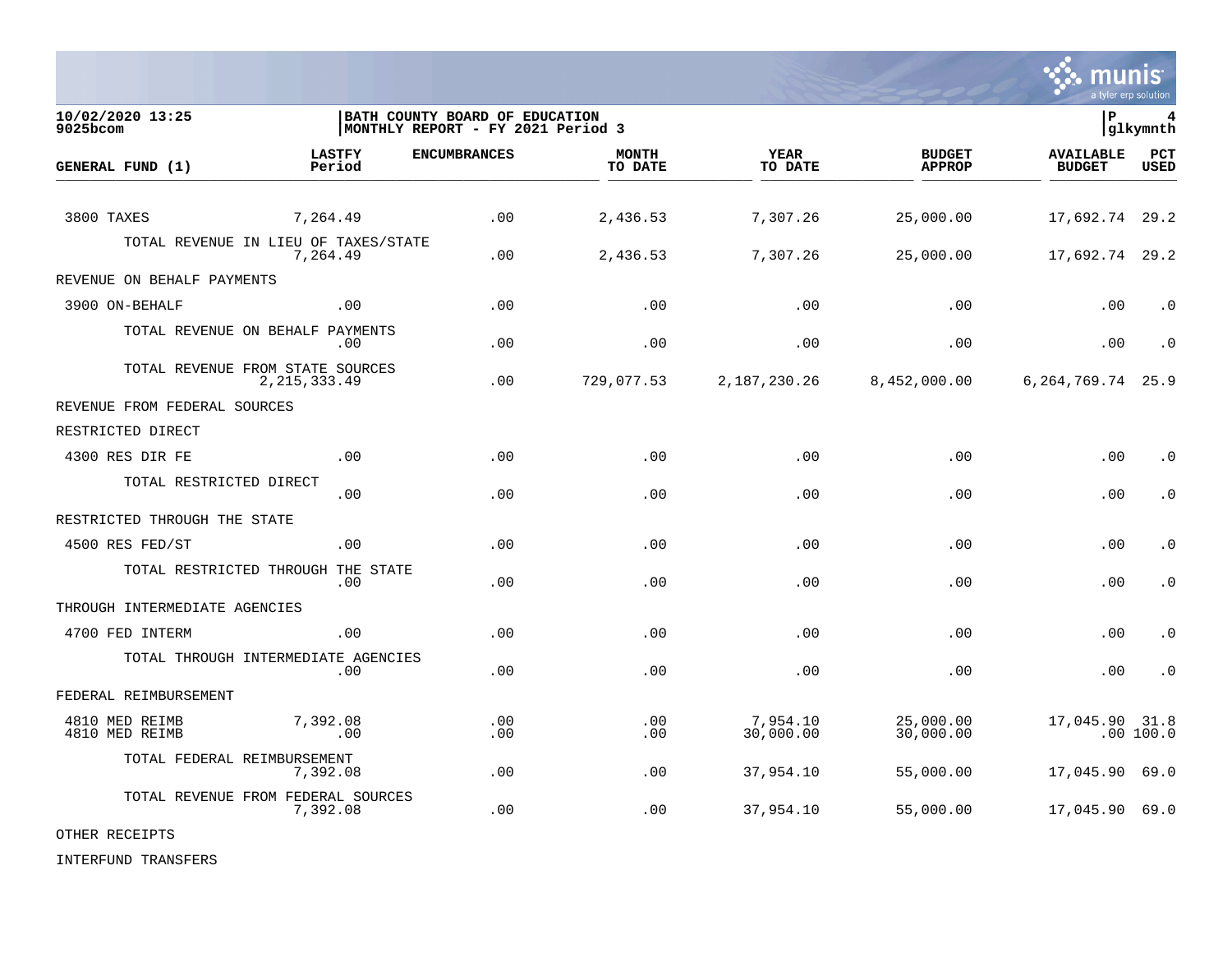

## **10/02/2020 13:25 |BATH COUNTY BOARD OF EDUCATION |P 5 9025bcom |MONTHLY REPORT - FY 2021 Period 3 |glkymnth**

| GENERAL FUND (1)                                                                                           | <b>LASTFY</b><br>Period                | <b>ENCUMBRANCES</b>                    | <b>MONTH</b><br>TO DATE                | YEAR<br>TO DATE                        | <b>BUDGET</b><br><b>APPROP</b>                                  | <b>AVAILABLE</b><br><b>BUDGET</b>           | PCT<br><b>USED</b>                                                         |
|------------------------------------------------------------------------------------------------------------|----------------------------------------|----------------------------------------|----------------------------------------|----------------------------------------|-----------------------------------------------------------------|---------------------------------------------|----------------------------------------------------------------------------|
| 5210 FND XFER<br>5220 INDCST XFE                                                                           | $\sim 00$<br>9,860.21                  | .00<br>.00                             | .00<br>.00                             | .00<br>7,331.51                        | $\,.\,00$<br>43,436.00                                          | $.00\,$<br>$36, 104.49$ 16.9                | $\cdot$ 0                                                                  |
| TOTAL INTERFUND TRANSFERS                                                                                  | 9,860.21                               | .00                                    | .00                                    | 7,331.51                               | 43,436.00                                                       | 36,104.49 16.9                              |                                                                            |
| SALE OR COMP FOR LOSS OF ASSETS                                                                            |                                        |                                        |                                        |                                        |                                                                 |                                             |                                                                            |
| 5311 SALE LAND<br>5312 LOSS LAND<br>5331 SALE BLDG<br>5332 LOSS BLDG<br>5341 SALE EQUIP<br>5342 LOSS EQUIP | .00<br>.00<br>.00<br>.00<br>.00<br>.00 | .00<br>.00<br>.00<br>.00<br>.00<br>.00 | .00<br>.00<br>.00<br>.00<br>.00<br>.00 | .00<br>.00<br>.00<br>.00<br>.00<br>.00 | .00<br>.00<br>.00<br>.00<br>5,000.00<br>$.00 \,$                | .00<br>.00<br>.00<br>.00<br>5,000.00<br>.00 | $\cdot$ 0<br>$\cdot$ 0<br>$\cdot$ 0<br>$\cdot$ 0<br>$\cdot$ 0<br>$\cdot$ 0 |
|                                                                                                            | TOTAL SALE OR COMP FOR LOSS OF ASSETS  |                                        |                                        |                                        |                                                                 |                                             |                                                                            |
|                                                                                                            | .00                                    | .00                                    | .00                                    | .00                                    | 5,000.00                                                        | 5,000.00                                    | $\cdot$ 0                                                                  |
| CAPITAL LEASE PROCEEDS                                                                                     |                                        |                                        |                                        |                                        |                                                                 |                                             |                                                                            |
| 5500 LEASE PROC                                                                                            | .00                                    | .00                                    | .00                                    | .00                                    | .00                                                             | .00                                         | $\cdot$ 0                                                                  |
|                                                                                                            | TOTAL CAPITAL LEASE PROCEEDS<br>.00    | .00                                    | .00                                    | .00                                    | .00                                                             | .00                                         | $\cdot$ 0                                                                  |
| TOTAL OTHER RECEIPTS                                                                                       | 9,860.21                               | .00                                    | .00                                    | 7,331.51                               | 48,436.00                                                       | 41,104.49 15.1                              |                                                                            |
| TOTAL RECEIPTS                                                                                             | 2,444,283.55                           | .00                                    | 901,687.87                             | 2,507,152.61                           | 11,073,830.00                                                   | 8,566,677.39 22.6                           |                                                                            |
| TOTAL REVENUE                                                                                              | 6,681,080.47                           | .00                                    |                                        |                                        | 997,919.46   6,756,355.70   15,323,033.09   8,566,677.39   44.1 |                                             |                                                                            |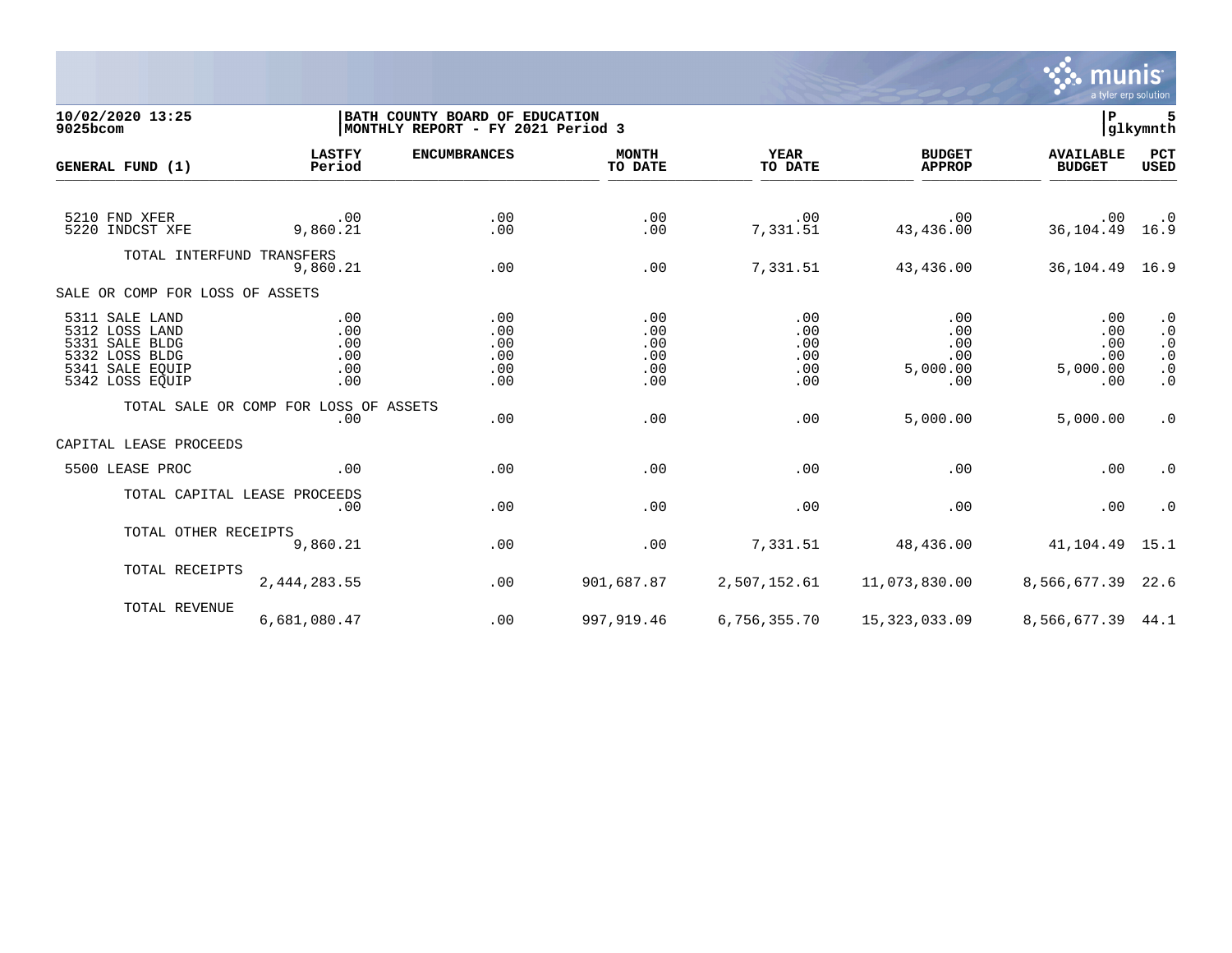|                                                                              |                                                                                                                               |                                                                                                  |                                                                                                                      |                                                                                                                 |                                                                                                                                | munis                                                                                                                                             | a tyler erp solution                                                                                            |
|------------------------------------------------------------------------------|-------------------------------------------------------------------------------------------------------------------------------|--------------------------------------------------------------------------------------------------|----------------------------------------------------------------------------------------------------------------------|-----------------------------------------------------------------------------------------------------------------|--------------------------------------------------------------------------------------------------------------------------------|---------------------------------------------------------------------------------------------------------------------------------------------------|-----------------------------------------------------------------------------------------------------------------|
| 10/02/2020 13:25<br>9025bcom                                                 |                                                                                                                               | BATH COUNTY BOARD OF EDUCATION<br>MONTHLY REPORT - FY 2021 Period 3                              |                                                                                                                      |                                                                                                                 |                                                                                                                                | İР                                                                                                                                                | 6<br> glkymnth                                                                                                  |
| GENERAL FUND (1)                                                             | <b>LASTFY</b><br>Period                                                                                                       | <b>ENCUMBRANCES</b>                                                                              | <b>MONTH</b><br>TO DATE                                                                                              | <b>YEAR</b><br>TO DATE                                                                                          | <b>BUDGET</b><br><b>APPROP</b>                                                                                                 | <b>AVAILABLE</b><br><b>BUDGET</b>                                                                                                                 | PCT<br><b>USED</b>                                                                                              |
| <b>EXPENDITURES</b>                                                          |                                                                                                                               |                                                                                                  |                                                                                                                      |                                                                                                                 |                                                                                                                                |                                                                                                                                                   |                                                                                                                 |
|                                                                              | 0000 RESTRICT TO REV & BAL SHT ONLY                                                                                           |                                                                                                  |                                                                                                                      |                                                                                                                 |                                                                                                                                |                                                                                                                                                   |                                                                                                                 |
| 0200                                                                         | .00                                                                                                                           | .00                                                                                              | .00                                                                                                                  | .00                                                                                                             | .00                                                                                                                            | .00                                                                                                                                               | . 0                                                                                                             |
| TOTAL 0000                                                                   | RESTRICT TO REV & BAL SHT ONLY<br>.00                                                                                         | .00                                                                                              | .00                                                                                                                  | .00                                                                                                             | .00                                                                                                                            | .00                                                                                                                                               |                                                                                                                 |
| 1000 INSTRUCTION                                                             |                                                                                                                               |                                                                                                  |                                                                                                                      |                                                                                                                 |                                                                                                                                |                                                                                                                                                   |                                                                                                                 |
| 0100<br>0200<br>0280<br>0300<br>0400<br>0500<br>0600<br>0700<br>0800<br>0840 | 747,305.36<br>43,514.65<br>.00<br>23,748.71<br>11,939.42<br>$\overline{1,647.33}$<br>46,653.60<br>6,325.86<br>8,610.35<br>.00 | .00<br>.00<br>.00<br>2,915.00<br>2,500.00<br>620.00<br>18,644.14<br>15,268.11<br>1,595.68<br>.00 | 474,040.52<br>27,181.26<br>$\ddots$ 00<br>7,329.36<br>6,000.89<br>868.47<br>37,609.83<br>1,896.59<br>4,471.25<br>.00 | 725,978.20<br>41,712.84<br>.00<br>7,943.78<br>11,848.05<br>1,353.81<br>37,758.86<br>1,896.59<br>4,471.25<br>.00 | 6,113,470.00<br>437,156.00<br>.00<br>192,686.61<br>83,825.00<br>25,885.00<br>276,736.45<br>602,839.09<br>31,950.00<br>6,883.34 | 5,387,491.80 11.9<br>395, 443.16<br>$\cdot$ 00<br>181,827.83<br>69,476.95<br>23,911.19<br>220, 333.45<br>585,674.39<br>25,883.07 19.0<br>6,883.34 | 9.5<br>$\cdot$ 0<br>5.6<br>17.1<br>7.6<br>20.4<br>2.9<br>$\cdot$ 0                                              |
|                                                                              | TOTAL 1000 INSTRUCTION<br>889,745.28                                                                                          | 41,542.93                                                                                        | 559,398.17                                                                                                           | 832,963.38                                                                                                      | 7,771,431.49                                                                                                                   | 6,896,925.18 11.3                                                                                                                                 |                                                                                                                 |
| 2100                                                                         | STUDENT SUPPORT SERVICES                                                                                                      |                                                                                                  |                                                                                                                      |                                                                                                                 |                                                                                                                                |                                                                                                                                                   |                                                                                                                 |
| 0100<br>0200<br>0280<br>0300<br>0400<br>0500<br>0600<br>0700                 | 97,562.85<br>13,177.55<br>.00<br>730.77<br>37.50<br>2,260.51<br>1,035.07<br>.00                                               | .00<br>.00<br>.00<br>730.00<br>.00<br>$00$ .<br>2,661.41<br>.00                                  | 47,476.06<br>6,961.14<br>.00<br>25.00<br>.00<br>56.91<br>711.80<br>.00                                               | 94,970.70<br>11,083.12<br>$\ddotsc 00$<br>181.35<br>.00<br>56.91<br>711.80<br>.00                               | 609,413.00<br>109,223.00<br>8540.2<br>8,540.00<br>.00<br>2,720.00<br>11,832.00<br>400.00                                       | 514,442.30<br>98,139.88 10.2<br>$\overline{\phantom{0}}$ .00<br>7,628.65<br>.00<br>2,663.09<br>8,458.79<br>400.00                                 | 15.6<br>$\cdot$ 0<br>10.7<br>$\cdot$ 0<br>2.1<br>28.5<br>$\cdot$ 0                                              |
| TOTAL 2100                                                                   | STUDENT SUPPORT SERVICES<br>114,804.25                                                                                        | 3,391.41                                                                                         | 55,230.91                                                                                                            | 107,003.88                                                                                                      | 742,128.00                                                                                                                     | 631,732.71 14.9                                                                                                                                   |                                                                                                                 |
|                                                                              | 2200 INSTRUCTIONAL STAFF SUPP SERV                                                                                            |                                                                                                  |                                                                                                                      |                                                                                                                 |                                                                                                                                |                                                                                                                                                   |                                                                                                                 |
| 0100<br>0200<br>0280<br>0300<br>0400<br>0500<br>0600<br>0700<br>0800<br>0840 | 15,706.03<br>850.96<br>.00<br>1,921.00<br>.00<br>104.16<br>.00<br>.00<br>.00<br>.00                                           | .00<br>.00<br>.00<br>1,898.00<br>.00<br>.00<br>.00<br>.00<br>.00<br>.00                          | 10,220.74<br>445.64<br>.00<br>.00<br>.00<br>.00<br>.00<br>.00<br>.00<br>.00                                          | 18,265.89<br>1,480.50<br>.00<br>.00<br>.00<br>.00<br>.00<br>.00<br>.00<br>.00                                   | 168,355.51<br>11,178.24<br>.00<br>8,309.00<br>4,940.00<br>8,950.56<br>6,673.00<br>.00<br>.00<br>.00                            | 150,089.62<br>9,697.74<br>.00<br>6,411.00<br>4,940.00<br>8,950.56<br>6,673.00<br>.00<br>.00<br>.00                                                | 10.9<br>13.2<br>$\cdot$ 0<br>22.8<br>$\cdot$ 0<br>$\cdot$ 0<br>$\cdot$ 0<br>$\cdot$ 0<br>$\cdot$ 0<br>$\cdot$ 0 |

TOTAL 2200 INSTRUCTIONAL STAFF SUPP SERV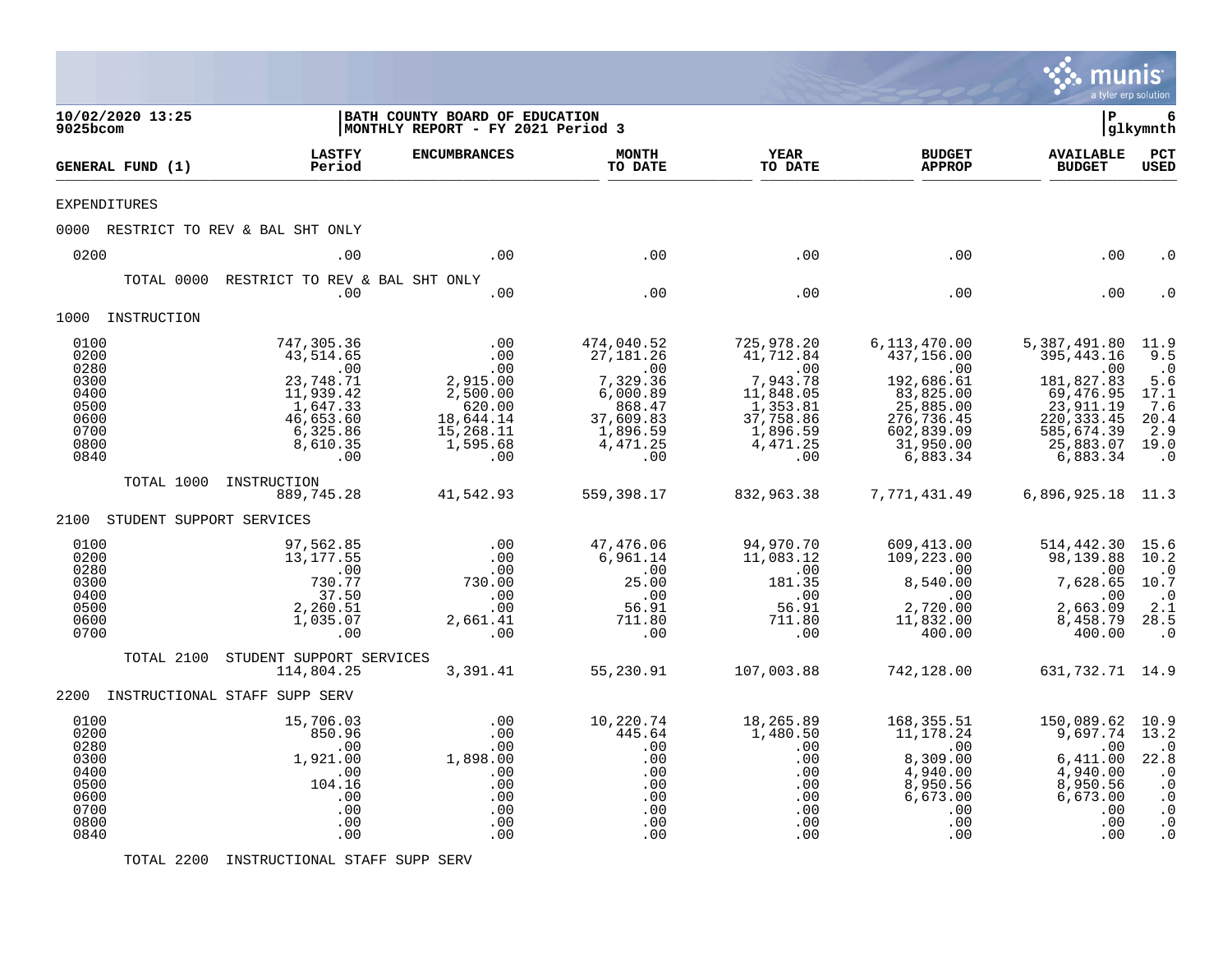

| 10/02/2020 13:25<br>9025bcom                                 |                                                                                              | BATH COUNTY BOARD OF EDUCATION<br>MONTHLY REPORT - FY 2021 Period 3 |                                                                                               |                                                                                              |                                                                                                     | $\mathbf{P}$<br> glkymnth                                                                           |                                                                                       |
|--------------------------------------------------------------|----------------------------------------------------------------------------------------------|---------------------------------------------------------------------|-----------------------------------------------------------------------------------------------|----------------------------------------------------------------------------------------------|-----------------------------------------------------------------------------------------------------|-----------------------------------------------------------------------------------------------------|---------------------------------------------------------------------------------------|
| GENERAL FUND (1)                                             | <b>LASTFY</b><br>Period                                                                      | <b>ENCUMBRANCES</b>                                                 | <b>MONTH</b><br>TO DATE                                                                       | <b>YEAR</b><br>TO DATE                                                                       | <b>BUDGET</b><br><b>APPROP</b>                                                                      | <b>AVAILABLE</b><br><b>BUDGET</b>                                                                   | PCT<br><b>USED</b>                                                                    |
|                                                              | 18,582.15                                                                                    | 1,898.00                                                            | 10,666.38                                                                                     | 19,746.39                                                                                    | 208,406.31                                                                                          | 186,761.92 10.4                                                                                     |                                                                                       |
| 2300 DISTRICT ADMIN SUPPORT                                  |                                                                                              |                                                                     |                                                                                               |                                                                                              |                                                                                                     |                                                                                                     |                                                                                       |
| 0100<br>0200<br>0280<br>0300<br>0400<br>0500<br>0600<br>0700 | 59,782.44<br>25,636.86<br>.00<br>15,799.88<br>3,480.40<br>33,911.23<br>11,850.36<br>1,617.00 | .00<br>.00<br>.00<br>439.00<br>.00<br>2,100.00<br>597.70<br>.00     | 21,462.84<br>22, 288.27<br>.00<br>4,224.50<br>2,234.38<br>1,311.65<br>$-171.65$<br>11, 252.19 | 63,664.28<br>44,370.02<br>.00<br>18,702.56<br>4,094.61<br>31,146.88<br>5,481.48<br>11,252.19 | 280,901.00<br>355, 386.00<br>.00<br>181,750.00<br>33,240.00<br>119,000.00<br>97,450.00<br>40,200.00 | 217, 236.72<br>311,015.98<br>.00<br>162,608.44<br>29, 145.39<br>85,753.12<br>91,370.82<br>28,947.81 | 22.7<br>12.5<br>$\cdot$ 0<br>10.5<br>12.3<br>27.9<br>$6.2$<br>28.0                    |
| 0800<br>0840                                                 | 6,881.08<br>.00                                                                              | .00<br>.00                                                          | 8,062.75<br>.00                                                                               | 10,437.06<br>.00                                                                             | 28,800.00<br>.00                                                                                    | 18,362.94<br>.00                                                                                    | 36.2<br>$\cdot$ 0                                                                     |
| TOTAL 2300                                                   | DISTRICT ADMIN SUPPORT<br>158,959.25                                                         | 3,136.70                                                            | 70,664.93                                                                                     | 189,149.08                                                                                   | 1,136,727.00                                                                                        | 944, 441. 22 16. 9                                                                                  |                                                                                       |
| 2400<br>SCHOOL ADMIN SUPPORT                                 |                                                                                              |                                                                     |                                                                                               |                                                                                              |                                                                                                     |                                                                                                     |                                                                                       |
| 0100<br>0200<br>0280<br>0300<br>0500<br>0600<br>0700         | 190,643.30<br>18,855.81<br>.00<br>.00<br>259.80<br>.00<br>.00                                | .00<br>.00<br>.00<br>.00<br>.00<br>.00<br>.00                       | 63, 913.12<br>6,811.74<br>.00<br>.00<br>111.15<br>.00<br>.00                                  | 185,280.51<br>18,420.63<br>.00<br>.00<br>111.15<br>.00<br>.00                                | 778,323.00<br>96,019.00<br>.00<br>.00<br>1,200.00<br>.00<br>.00                                     | 593,042.49<br>77,598.37<br>.00<br>.00<br>1,088.85<br>.00<br>.00                                     | 23.8<br>19.2<br>$\cdot$ 0<br>$\cdot$ 0<br>9.3<br>$\cdot$ 0<br>$\cdot$ 0               |
| TOTAL 2400                                                   | SCHOOL ADMIN SUPPORT<br>209,758.91                                                           | .00                                                                 | 70,836.01                                                                                     | 203,812.29                                                                                   | 875,542.00                                                                                          | 671, 729. 71 23. 3                                                                                  |                                                                                       |
| 2500 BUSINESS SUPPORT SERVICES                               |                                                                                              |                                                                     |                                                                                               |                                                                                              |                                                                                                     |                                                                                                     |                                                                                       |
| 0100<br>0200<br>0280<br>0300<br>0500<br>0600<br>0700<br>0800 | 52,745.94<br>10,440.84<br>.00<br>.00<br>.00<br>.00<br>1,603.14<br>.00                        | .00<br>.00<br>.00<br>.00<br>.00<br>.00<br>.00<br>.00                | 17,701.96<br>3,518.60<br>.00<br>.00<br>.00<br>.00<br>1,643.22<br>.00                          | 52,831.08<br>10,544.04<br>.00<br>.00<br>.00<br>.00<br>1,643.22<br>.00                        | 215, 135.00<br>49,912.00<br>.00<br>300.00<br>300.00<br>500.00<br>8,000.00<br>.00                    | 162,303.92<br>39,367.96<br>.00<br>300.00<br>300.00<br>500.00<br>6,356.78<br>.00                     | 24.6<br>21.1<br>$\cdot$ 0<br>$\cdot$ 0<br>$\cdot$ 0<br>$\cdot$ 0<br>20.5<br>$\cdot$ 0 |
| TOTAL 2500                                                   | BUSINESS SUPPORT SERVICES<br>64,789.92                                                       | .00                                                                 | 22,863.78                                                                                     | 65,018.34                                                                                    | 274,147.00                                                                                          | 209,128.66                                                                                          | 23.7                                                                                  |
| 2600                                                         | PLANT OPERATIONS AND MAINTENANCE                                                             |                                                                     |                                                                                               |                                                                                              |                                                                                                     |                                                                                                     |                                                                                       |
| 0100<br>0200<br>0280<br>0300<br>0400                         | 125,349.51<br>35,938.46<br>.00<br>33,904.43<br>25,303.32                                     | .00<br>.00<br>.00<br>3,100.00<br>16,591.24                          | 42,603.59<br>12, 293.31<br>.00<br>3,575.10<br>9,477.31                                        | 130,414.84<br>36, 248.55<br>.00<br>20,550.21<br>18,325.11                                    | 565,141.00<br>183,693.00<br>.00<br>172,600.00<br>286,650.00                                         | 434,726.16<br>147,444.45<br>.00<br>148,949.79<br>251,733.65                                         | 23.1<br>19.7<br>$\cdot$ 0<br>13.7<br>12.2                                             |
| 0500                                                         | 60,087.02                                                                                    | .00                                                                 | 4, 253.52                                                                                     | 34,518.67                                                                                    | 177,900.00                                                                                          | 143,381.33                                                                                          | 19.4                                                                                  |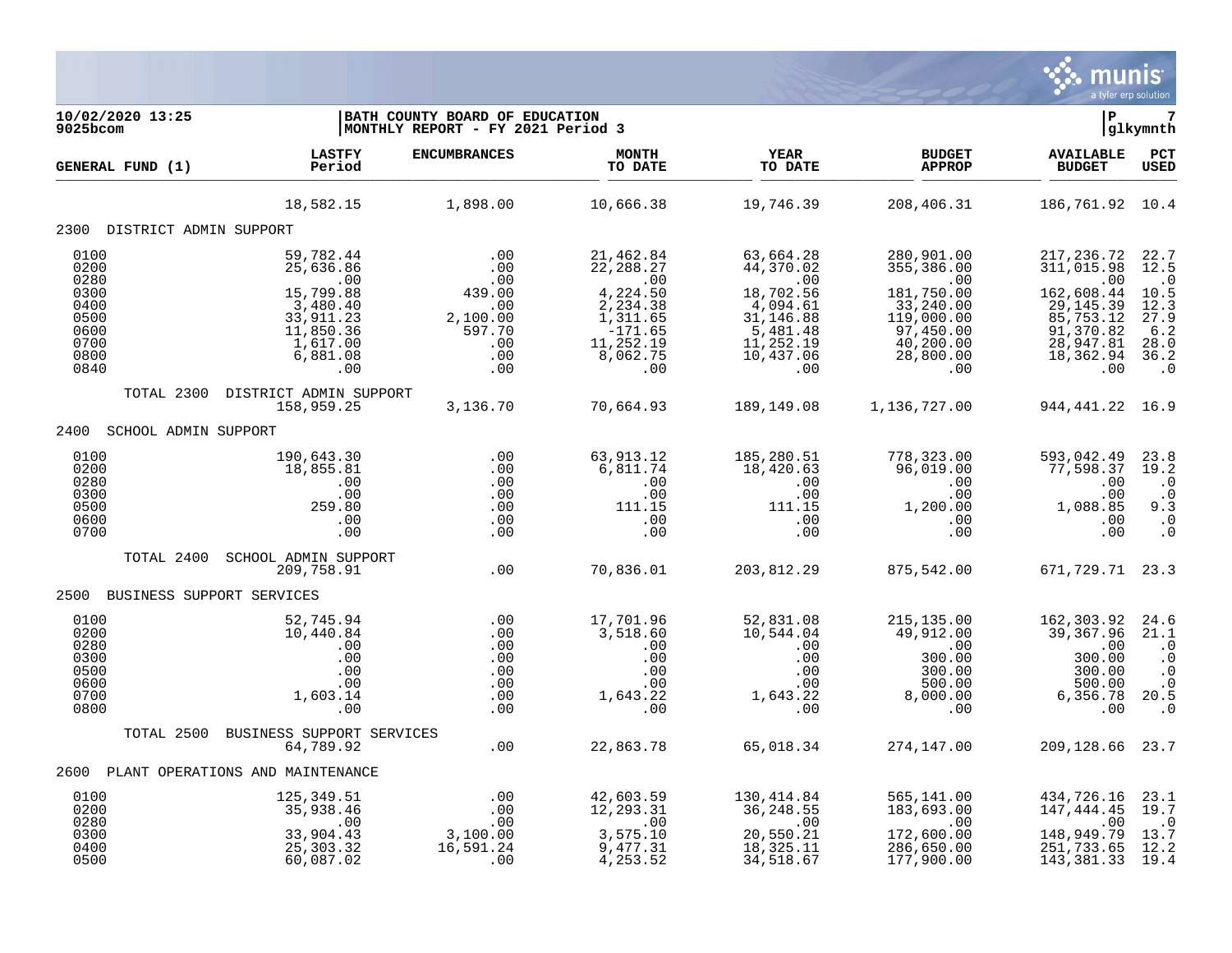

| 10/02/2020 13:25<br>9025bcom                                         |                                                                                               | BATH COUNTY BOARD OF EDUCATION<br> MONTHLY REPORT - FY 2021 Period 3     |                                                                                        |                                                                                              |                                                                                                              | ΙP                                                                                                            | 8<br>glkymnth                                                        |
|----------------------------------------------------------------------|-----------------------------------------------------------------------------------------------|--------------------------------------------------------------------------|----------------------------------------------------------------------------------------|----------------------------------------------------------------------------------------------|--------------------------------------------------------------------------------------------------------------|---------------------------------------------------------------------------------------------------------------|----------------------------------------------------------------------|
| GENERAL FUND (1)                                                     | <b>LASTFY</b><br>Period                                                                       | <b>ENCUMBRANCES</b>                                                      | <b>MONTH</b><br>TO DATE                                                                | YEAR<br>TO DATE                                                                              | <b>BUDGET</b><br><b>APPROP</b>                                                                               | <b>AVAILABLE</b><br><b>BUDGET</b>                                                                             | PCT<br><b>USED</b>                                                   |
| 0600<br>0700<br>0800                                                 | 97,822.79<br>39,734.40<br>4, 116. 34                                                          | 12,666.95<br>18,765.70<br>.00                                            | 45,502.28<br>1,099.73<br>1,657.40                                                      | 80,540.66<br>$-656.22$<br>5,558.72                                                           | 721,400.00<br>99,500.00<br>29,100.00                                                                         | 628,192.39<br>81,390.52<br>23,541.28                                                                          | 12.9<br>18.2<br>19.1                                                 |
| TOTAL 2600                                                           | PLANT OPERATIONS AND MAINTENANCE<br>422, 256. 27                                              | 51,123.89                                                                | 120,462.24                                                                             | 325,500.54                                                                                   | 2,235,984.00                                                                                                 | 1,859,359.57 16.8                                                                                             |                                                                      |
| STUDENT TRANSPORTATION<br>2700                                       |                                                                                               |                                                                          |                                                                                        |                                                                                              |                                                                                                              |                                                                                                               |                                                                      |
| 0100<br>0200<br>0280<br>0300<br>0400<br>0500<br>0600<br>0700<br>0800 | 85,049.01<br>24,052.86<br>.00<br>1,752.64<br>1,186.69<br>27,737.57<br>39,970.29<br>.00<br>.00 | .00<br>.00<br>.00<br>300.00<br>.00<br>.00<br>6,790.15<br>1,399.50<br>.00 | 36, 258. 24<br>10,664.49<br>.00<br>75.00<br>341.07<br>71.49<br>10,056.87<br>.00<br>.00 | 68,395.13<br>19,260.40<br>.00<br>525.00<br>678.87<br>14,934.98<br>16,904.31<br>.00<br>300.00 | 612,907.87<br>199,277.62<br>.00<br>34,150.00<br>21,700.00<br>62,500.00<br>344,100.00<br>118,400.00<br>500.00 | 544,512.74<br>180,017.22<br>.00<br>33, 325.00<br>21,021.13<br>47,565.02<br>320,405.54<br>117,000.50<br>200.00 | 11.2<br>9.7<br>$\cdot$ 0<br>2.4<br>3.1<br>23.9<br>6.9<br>1.2<br>60.0 |
| TOTAL 2700                                                           | STUDENT TRANSPORTATION<br>179,749.06                                                          | 8,489.65                                                                 | 57,467.16                                                                              | 120,998.69                                                                                   | 1,393,535.49                                                                                                 | 1,264,047.15                                                                                                  | 9.3                                                                  |
| 3100 FOOD SERVICE OPERATION                                          |                                                                                               |                                                                          |                                                                                        |                                                                                              |                                                                                                              |                                                                                                               |                                                                      |
| 0100<br>0200<br>0280<br>0600                                         | .00<br>.00<br>.00<br>.00                                                                      | .00<br>.00<br>.00<br>.00                                                 | .00<br>.00<br>.00<br>.00                                                               | .00<br>.00<br>.00<br>$.00 \,$                                                                | .00<br>.00<br>.00<br>.00                                                                                     | .00<br>.00<br>.00<br>.00                                                                                      | $\cdot$ 0<br>$\cdot$ 0<br>$\cdot$ 0<br>$\cdot$ 0                     |
| TOTAL 3100                                                           | FOOD SERVICE OPERATION<br>.00                                                                 | .00                                                                      | .00                                                                                    | .00                                                                                          | .00                                                                                                          | .00                                                                                                           | $\cdot$ 0                                                            |
| 3200<br>DAY CARE OPERATIONS                                          |                                                                                               |                                                                          |                                                                                        |                                                                                              |                                                                                                              |                                                                                                               |                                                                      |
| 0280                                                                 | .00.                                                                                          | .00                                                                      | .00                                                                                    | .00                                                                                          | .00                                                                                                          | .00                                                                                                           | . 0                                                                  |
| TOTAL 3200                                                           | DAY CARE OPERATIONS<br>.00                                                                    | .00                                                                      | .00                                                                                    | .00                                                                                          | .00                                                                                                          | .00                                                                                                           | . 0                                                                  |
| 3300<br>COMMUNITY SERVICES                                           |                                                                                               |                                                                          |                                                                                        |                                                                                              |                                                                                                              |                                                                                                               |                                                                      |
| 0100<br>0200<br>0280<br>0500<br>0600                                 | 6,646.46<br>2,081.18<br>.00<br>.00<br>2,347.63                                                | .00<br>.00<br>.00<br>.00<br>.00                                          | 1,798.42<br>563.46<br>.00<br>.00<br>.00                                                | 6,294.47<br>1,972.11<br>.00<br>.00<br>.00                                                    | 25,896.00<br>9,230.00<br>.00<br>.00<br>.00                                                                   | 19,601.53<br>7,257.89<br>.00<br>.00<br>.00                                                                    | 24.3<br>21.4<br>$\cdot$ 0<br>$\cdot$ 0<br>$\cdot$ 0                  |
| TOTAL 3300                                                           | COMMUNITY SERVICES<br>11,075.27                                                               | .00                                                                      | 2,361.88                                                                               | 8,266.58                                                                                     | 35,126.00                                                                                                    | 26,859.42 23.5                                                                                                |                                                                      |
| 3400                                                                 | ADULT EDUCATION OPERATIONS                                                                    |                                                                          |                                                                                        |                                                                                              |                                                                                                              |                                                                                                               |                                                                      |
| 0280                                                                 | .00                                                                                           | .00                                                                      | .00                                                                                    | .00                                                                                          | .00                                                                                                          | .00                                                                                                           | . 0                                                                  |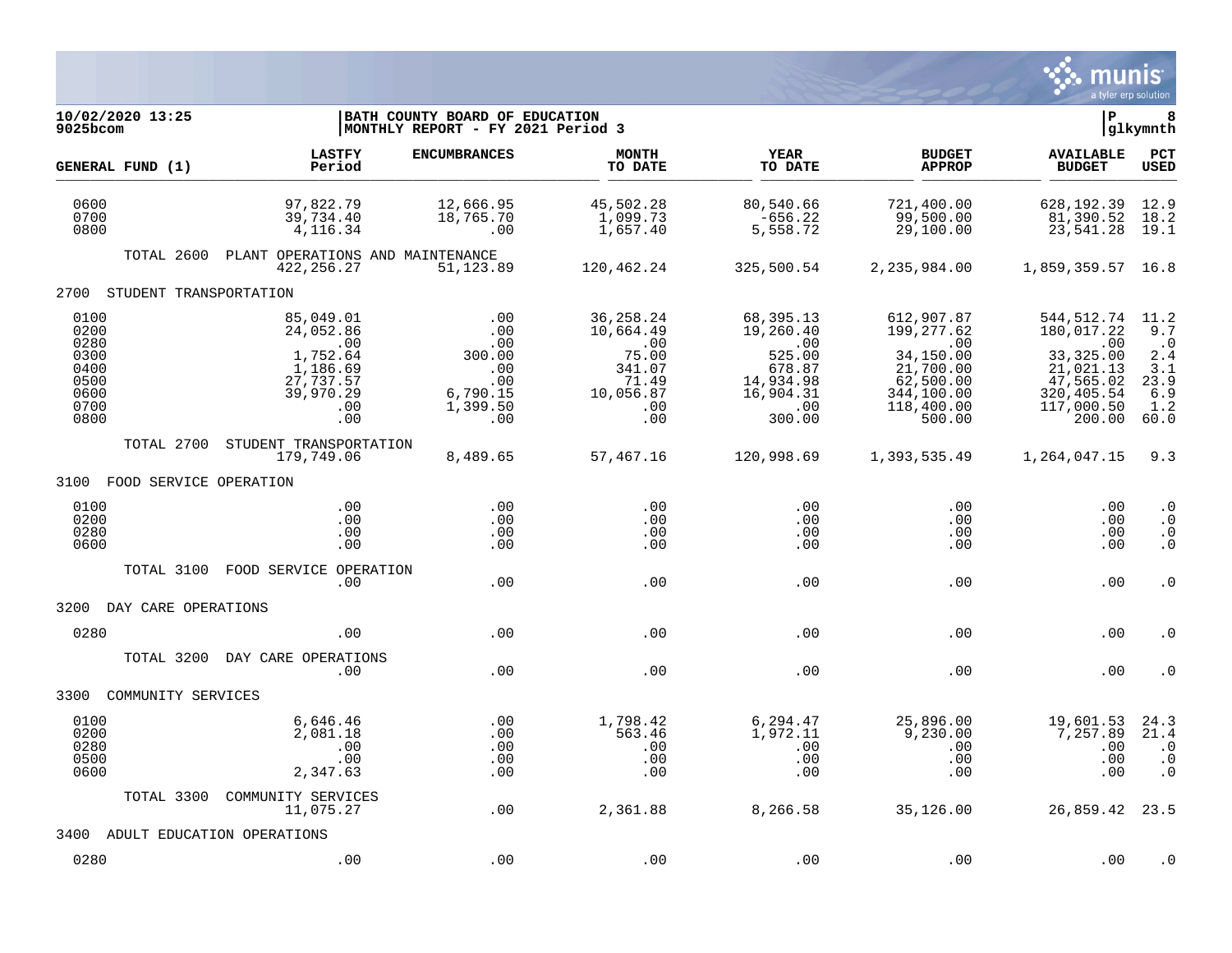

| 10/02/2020 13:25<br>9025bcom |                                                 | BATH COUNTY BOARD OF EDUCATION<br>MONTHLY REPORT - FY 2021 Period 3 |                         |                        |                                | P                                 | 9<br> glkymnth     |
|------------------------------|-------------------------------------------------|---------------------------------------------------------------------|-------------------------|------------------------|--------------------------------|-----------------------------------|--------------------|
| GENERAL FUND (1)             | <b>LASTFY</b><br>Period                         | <b>ENCUMBRANCES</b>                                                 | <b>MONTH</b><br>TO DATE | <b>YEAR</b><br>TO DATE | <b>BUDGET</b><br><b>APPROP</b> | <b>AVAILABLE</b><br><b>BUDGET</b> | PCT<br><b>USED</b> |
|                              | TOTAL 3400<br>ADULT EDUCATION OPERATIONS<br>.00 | .00                                                                 | .00                     | .00                    | .00                            | .00                               | $\cdot$ 0          |
| 5100                         | DEBT SERVICE                                    |                                                                     |                         |                        |                                |                                   |                    |
| 0800                         | 67, 363.11                                      | .00                                                                 | .00                     | 70,406.95              | 194,693.45                     | 124,286.50                        | 36.2               |
|                              | TOTAL 5100<br>DEBT SERVICE<br>67,363.11         | .00                                                                 | .00                     | 70,406.95              | 194,693.45                     | 124,286.50                        | 36.2               |
| 5200                         | <b>FUND TRANSFERS</b>                           |                                                                     |                         |                        |                                |                                   |                    |
| 0900                         | .00                                             | .00                                                                 | .00                     | .00                    | 50,000.00                      | 50,000.00                         | $\cdot$ 0          |
|                              | TOTAL 5200<br>FUND TRANSFERS<br>.00             | .00                                                                 | .00                     | .00                    | 50,000.00                      | 50,000.00                         | $\cdot$ 0          |
| 5300<br>CONTINGENCY          |                                                 |                                                                     |                         |                        |                                |                                   |                    |
| 0840                         | .00                                             | .00                                                                 | .00                     | .00                    | 405, 312.35                    | 405, 312.35                       | $\cdot$ 0          |
|                              | TOTAL 5300 CONTINGENCY<br>.00                   | .00                                                                 | .00                     | .00                    | 405, 312.35                    | 405, 312.35                       | $\cdot$ 0          |
|                              | TOTAL EXPENDITURES<br>2,137,083.47              | 109,582.58                                                          | 969,951.46              | 1,942,866.12           | 15, 323, 033.09                | 13, 270, 584.39                   | 13.4               |
|                              | TOTAL FOR GENERAL FUND (1)<br>4,543,997.00      | $-109,582.58$                                                       | 27,968.00               | 4,813,489.58           | .00                            | $-4,703,907.00$                   | $\cdot$ 0          |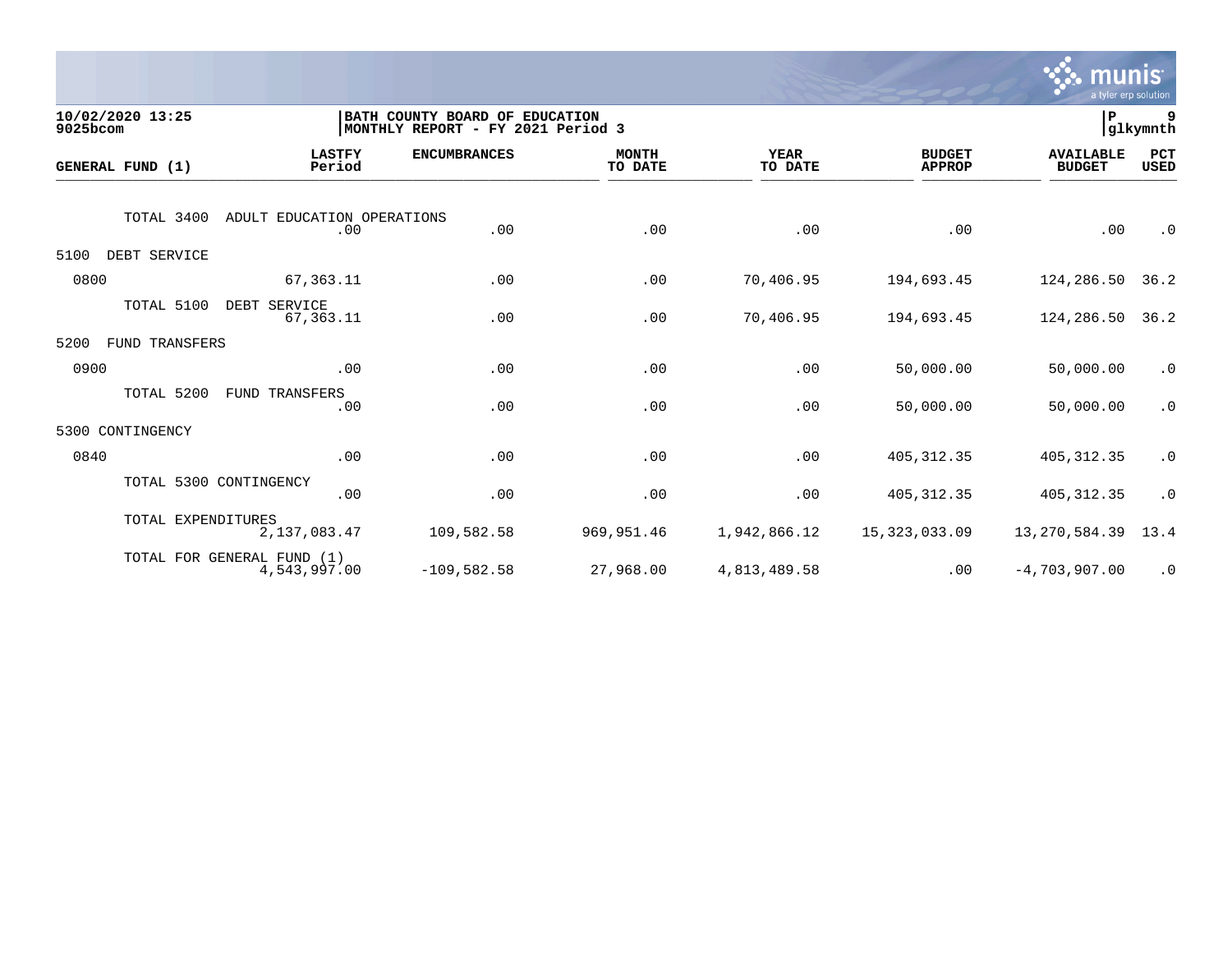|                                        |                          |                                                                     |                         |                        |                                |                                       | a tyler erp solution   |
|----------------------------------------|--------------------------|---------------------------------------------------------------------|-------------------------|------------------------|--------------------------------|---------------------------------------|------------------------|
| 10/02/2020 13:25<br>9025bcom           |                          | BATH COUNTY BOARD OF EDUCATION<br>MONTHLY REPORT - FY 2021 Period 3 |                         |                        |                                | l P                                   | 10<br> glkymnth        |
| SPECIAL REVENUE (2)                    | <b>LASTFY</b><br>Period  | <b>ENCUMBRANCES</b>                                                 | <b>MONTH</b><br>TO DATE | <b>YEAR</b><br>TO DATE | <b>BUDGET</b><br><b>APPROP</b> | <b>AVAILABLE</b><br><b>BUDGET</b>     | PCT<br>USED            |
| REVENUES                               |                          |                                                                     |                         |                        |                                |                                       |                        |
| 0999 BEGINNING BALANCE                 |                          |                                                                     |                         |                        |                                |                                       |                        |
| TOTAL 0999 BEGINNING BALANCE           | .00                      | .00                                                                 | .00                     | .00                    | .00                            | .00                                   | . 0                    |
| RECEIPTS                               |                          |                                                                     |                         |                        |                                |                                       |                        |
| REVENUE FROM LOCAL SOURCES             |                          |                                                                     |                         |                        |                                |                                       |                        |
| TUITION                                |                          |                                                                     |                         |                        |                                |                                       |                        |
| 1310 TUIT IND                          | .00                      | .00                                                                 | .00                     | .00                    | .00                            | .00                                   | $\cdot$ 0              |
| TOTAL TUITION                          | .00                      | .00                                                                 | .00                     | .00                    | .00                            | .00                                   | . 0                    |
| EARNINGS ON INVESTMENTS                |                          |                                                                     |                         |                        |                                |                                       |                        |
| 1510 INT ON INV                        | 44,826.40                | .00                                                                 | 45,282.90               | 45, 358. 33            | 172,000.00                     | 126,641.67                            | 26.4                   |
| TOTAL EARNINGS ON INVESTMENTS          | 44,826.40                | .00                                                                 | 45,282.90               | 45, 358. 33            | 172,000.00                     | 126,641.67                            | 26.4                   |
| FOOD SERVICE                           |                          |                                                                     |                         |                        |                                |                                       |                        |
| 1637 VENDING                           | .00                      | .00                                                                 | .00                     | .00                    | .00                            | .00                                   | $\cdot$ 0              |
| TOTAL FOOD SERVICE                     | .00                      | .00                                                                 | .00                     | .00                    | .00                            | .00                                   | $\cdot$ 0              |
| STUDENT ACTIVITIES                     |                          |                                                                     |                         |                        |                                |                                       |                        |
| 1740 FEES<br>1790 OTHER STUD           | .00<br>.00               | .00<br>.00                                                          | .00<br>.00              | .00<br>.00             | .00<br>.00                     | .00<br>.00                            | $\cdot$ 0<br>$\cdot$ 0 |
| TOTAL STUDENT ACTIVITIES               | .00                      | .00                                                                 | .00                     | .00                    | .00                            | .00                                   | $\cdot$ 0              |
| OTHER REVENUE FROM LOCAL SOURCES       |                          |                                                                     |                         |                        |                                |                                       |                        |
| 1920 CONTRIBUTE<br>1990 MISC REV       | 75,461.35<br>15, 197. 23 | .00<br>.00                                                          | 2,268.00<br>.00         | 80,790.19<br>68,133.78 | .00<br>64,874.73               | $-80,790.19$ .0<br>$-3, 259.05$ 105.0 |                        |
| TOTAL OTHER REVENUE FROM LOCAL SOURCES | 90,658.58                | .00                                                                 | 2,268.00                | 148,923.97             | 64,874.73                      | $-84,049.24$ 229.6                    |                        |
| TOTAL REVENUE FROM LOCAL SOURCES       | 135,484.98               | .00                                                                 | 47,550.90               | 194,282.30             | 236,874.73                     | 42,592.43 82.0                        |                        |
| REVENUE FROM STATE SOURCES             |                          |                                                                     |                         |                        |                                |                                       |                        |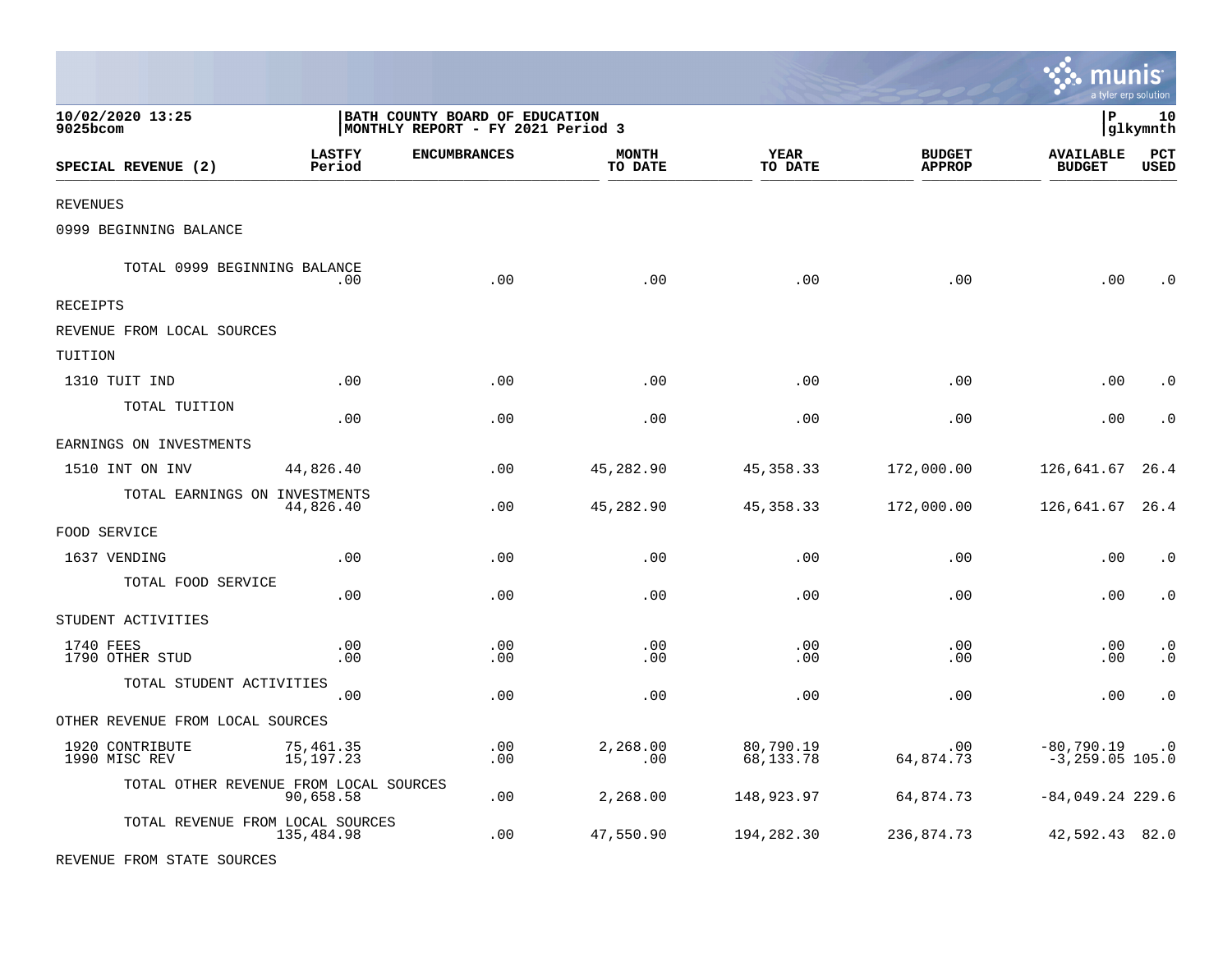

| 10/02/2020 13:25<br>$9025$ bcom              |                                                   | BATH COUNTY BOARD OF EDUCATION<br>MONTHLY REPORT - FY 2021 Period 3 |                         | lР                     | 11<br> glkymnth                |                                   |                                     |
|----------------------------------------------|---------------------------------------------------|---------------------------------------------------------------------|-------------------------|------------------------|--------------------------------|-----------------------------------|-------------------------------------|
| SPECIAL REVENUE (2)                          | <b>LASTFY</b><br>Period                           | <b>ENCUMBRANCES</b>                                                 | <b>MONTH</b><br>TO DATE | <b>YEAR</b><br>TO DATE | <b>BUDGET</b><br><b>APPROP</b> | <b>AVAILABLE</b><br><b>BUDGET</b> | PCT<br><b>USED</b>                  |
|                                              |                                                   |                                                                     |                         |                        |                                |                                   |                                     |
| EXPENDITURE REIMBURSEMENTS                   |                                                   |                                                                     |                         |                        |                                |                                   |                                     |
| 3131 MISC REIMB                              | .00                                               | .00                                                                 | .00                     | .00                    | .00                            | .00                               | $\cdot$ 0                           |
|                                              | TOTAL EXPENDITURE REIMBURSEMENTS<br>.00           | .00                                                                 | .00                     | .00                    | .00                            | .00                               | $\cdot$ 0                           |
| RESTRICTED                                   |                                                   |                                                                     |                         |                        |                                |                                   |                                     |
| 3200 RES STATE                               | 277,790.29                                        | .00                                                                 | .00                     | 335,867.10             | 829,280.26                     | 493, 413. 16                      | 40.5                                |
| TOTAL RESTRICTED                             | 277,790.29                                        | .00                                                                 | .00                     | 335,867.10             | 829,280.26                     | 493, 413. 16                      | 40.5                                |
| REVENUE ON BEHALF PAYMENTS                   |                                                   |                                                                     |                         |                        |                                |                                   |                                     |
| 3900 ON-BEHALF                               | .00                                               | .00                                                                 | .00                     | .00                    | .00                            | .00                               | . 0                                 |
|                                              | TOTAL REVENUE ON BEHALF PAYMENTS<br>.00           | .00                                                                 | .00                     | .00                    | .00                            | .00                               | $\cdot$ 0                           |
|                                              | TOTAL REVENUE FROM STATE SOURCES<br>277,790.29    | .00                                                                 | .00                     | 335,867.10             | 829,280.26                     | 493, 413. 16                      | 40.5                                |
| REVENUE FROM FEDERAL SOURCES                 |                                                   |                                                                     |                         |                        |                                |                                   |                                     |
| RESTRICTED THROUGH THE STATE                 |                                                   |                                                                     |                         |                        |                                |                                   |                                     |
| 4500 RES FED/ST                              | 158, 125.87                                       | .00                                                                 | 182,197.00              | 295,751.93             | 2,306,147.00                   | 2,010,395.07                      | 12.8                                |
|                                              | TOTAL RESTRICTED THROUGH THE STATE<br>158,125.87  | .00                                                                 | 182,197.00              | 295,751.93             | 2,306,147.00                   | 2,010,395.07 12.8                 |                                     |
|                                              | TOTAL REVENUE FROM FEDERAL SOURCES<br>158, 125.87 | .00                                                                 | 182,197.00              | 295,751.93             | 2,306,147.00                   | 2,010,395.07 12.8                 |                                     |
| OTHER RECEIPTS                               |                                                   |                                                                     |                         |                        |                                |                                   |                                     |
| <b>INTERFUND TRANSFERS</b>                   |                                                   |                                                                     |                         |                        |                                |                                   |                                     |
| 5210 FND XFER<br>5251 FF ESS<br>5261 FF OPER | .00<br>.00<br>.00                                 | .00<br>.00<br>.00                                                   | .00<br>.00<br>.00       | .00<br>.00<br>.00      | 50,000.00<br>.00<br>.00        | 50,000.00<br>.00<br>.00           | $\cdot$ 0<br>$\cdot$ 0<br>$\cdot$ 0 |
| TOTAL INTERFUND TRANSFERS                    |                                                   |                                                                     |                         |                        |                                |                                   |                                     |
|                                              | .00                                               | .00                                                                 | .00                     | .00                    | 50,000.00                      | 50,000.00                         | $\cdot$ 0                           |
| TOTAL OTHER RECEIPTS                         | .00                                               | .00                                                                 | .00                     | .00                    | 50,000.00                      | 50,000.00                         | . $\boldsymbol{0}$                  |
| TOTAL RECEIPTS                               | 571,401.14                                        | .00                                                                 | 229,747.90              | 825,901.33             | 3, 422, 301.99                 | 2,596,400.66                      | 24.1                                |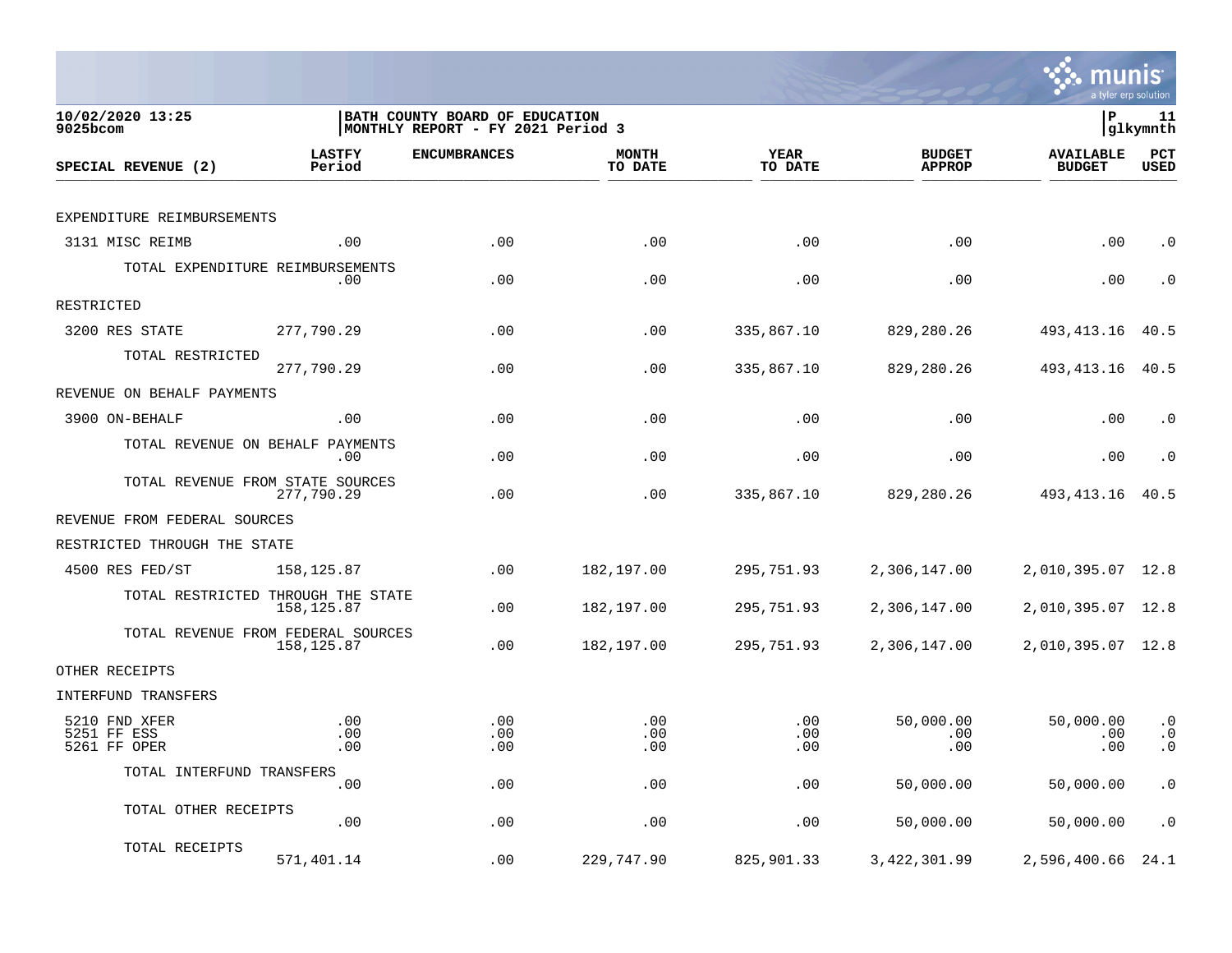|                                 |                         |                                                                     |                         |                 |                         | munis                             | a tyler erp solution |
|---------------------------------|-------------------------|---------------------------------------------------------------------|-------------------------|-----------------|-------------------------|-----------------------------------|----------------------|
| 10/02/2020 13:25<br>$9025$ bcom |                         | BATH COUNTY BOARD OF EDUCATION<br>MONTHLY REPORT - FY 2021 Period 3 |                         |                 |                         | l P                               | 12<br> glkymnth      |
| SPECIAL REVENUE (2)             | <b>LASTFY</b><br>Period | <b>ENCUMBRANCES</b>                                                 | <b>MONTH</b><br>TO DATE | YEAR<br>TO DATE | <b>BUDGET</b><br>APPROP | <b>AVAILABLE</b><br><b>BUDGET</b> | PCT<br>USED          |
| TOTAL REVENUE                   | 571,401.14              | .00                                                                 | 229,747.90              | 825,901.33      | 3,422,301.99            | 2,596,400.66 24.1                 |                      |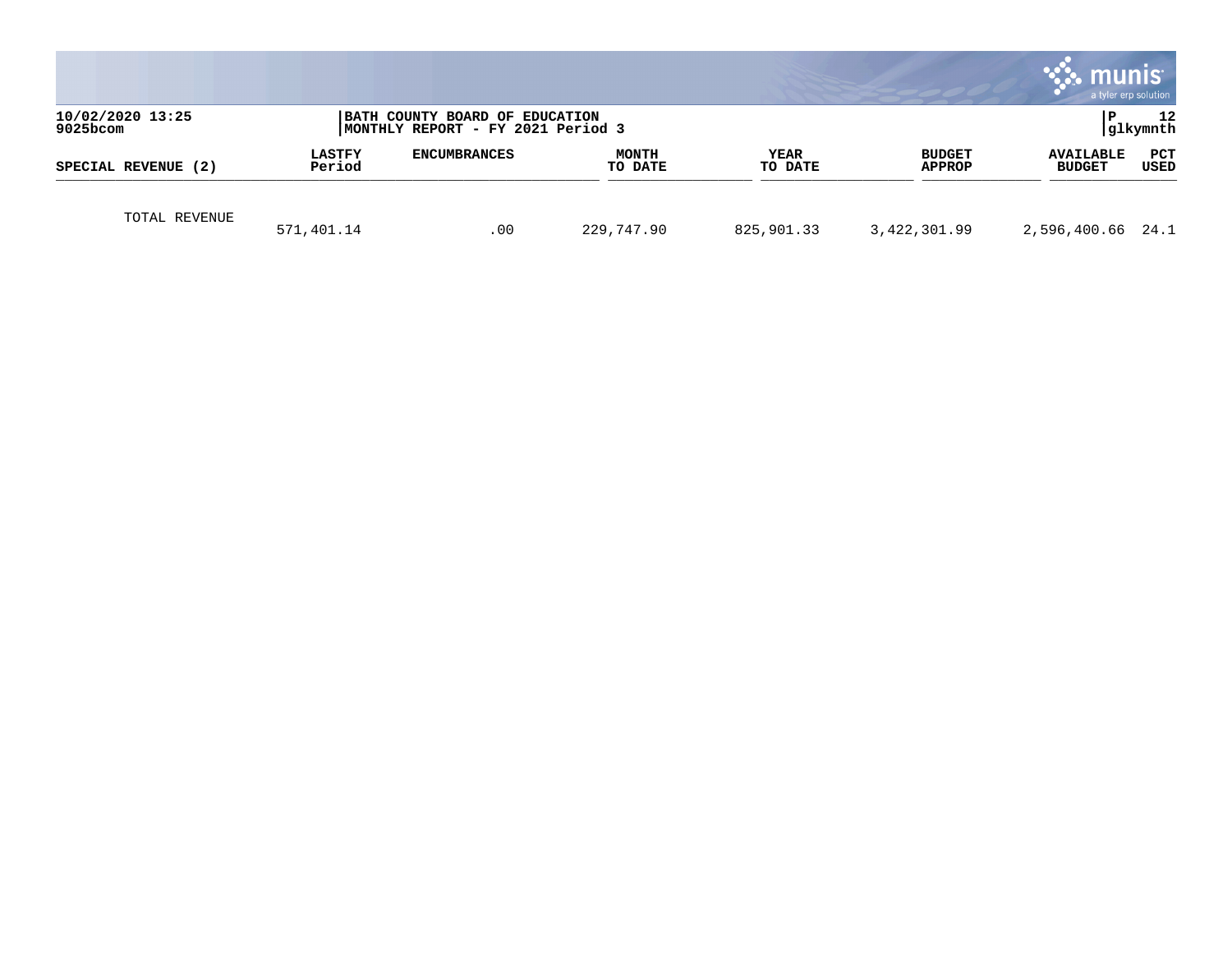

| 10/02/2020 13:25<br>9025bcom                                                 |                                                                                                        | BATH COUNTY BOARD OF EDUCATION<br>MONTHLY REPORT - FY 2021 Period 3             |                                                                                                          |                                                                                                             |                                                                                                                                                | ${\bf P}$                                                                                                                    | 13<br>glkymnth                                                                                  |
|------------------------------------------------------------------------------|--------------------------------------------------------------------------------------------------------|---------------------------------------------------------------------------------|----------------------------------------------------------------------------------------------------------|-------------------------------------------------------------------------------------------------------------|------------------------------------------------------------------------------------------------------------------------------------------------|------------------------------------------------------------------------------------------------------------------------------|-------------------------------------------------------------------------------------------------|
| SPECIAL REVENUE (2)                                                          | <b>LASTFY</b><br>Period                                                                                | <b>ENCUMBRANCES</b>                                                             | <b>MONTH</b><br>TO DATE                                                                                  | <b>YEAR</b><br>TO DATE                                                                                      | <b>BUDGET</b><br><b>APPROP</b>                                                                                                                 | <b>AVAILABLE</b><br><b>BUDGET</b>                                                                                            | PCT<br><b>USED</b>                                                                              |
| EXPENDITURES                                                                 |                                                                                                        |                                                                                 |                                                                                                          |                                                                                                             |                                                                                                                                                |                                                                                                                              |                                                                                                 |
| 1000 INSTRUCTION                                                             |                                                                                                        |                                                                                 |                                                                                                          |                                                                                                             |                                                                                                                                                |                                                                                                                              |                                                                                                 |
| 0100<br>0200<br>0300<br>0400<br>0500<br>0600<br>0700<br>0800<br>0840<br>0900 | 155,625.66<br>56,144.36<br>332.31<br>425.94<br>$-842.91$<br>15,247.11<br>.00<br>2,019.84<br>.00<br>.00 | .00<br>.00<br>.00<br>.00<br>.00<br>205, 397.77<br>1,725.00<br>.00<br>.00<br>.00 | 112,831.62<br>29,005.55<br>2,100.00<br>212.97<br>1,017.12<br>42,685.04<br>$-200.00$<br>.00<br>.00<br>.00 | 176,805.75<br>68,038.59<br>9,175.00<br>425.94<br>1,017.12<br>82,951.02<br>$-200.00$<br>360.00<br>.00<br>.00 | 1,203,530.20<br>311, 146.91<br>$\overline{21}$ , 775.00<br>23,500.00<br>26,569.00<br>328, 431.93<br>175,500.00<br>12,800.00<br>5,921.86<br>.00 | 1,026,724.45<br>243,108.32<br>12,600.00<br>23,074.06<br>25,551.88<br>40,083.14<br>173,975.00<br>12,440.00<br>5,921.86<br>.00 | 14.7<br>21.9<br>42.1<br>1.8<br>$\overline{3.8}$<br>87.8<br>.9<br>2.8<br>$\ldots$ 0<br>$\cdot$ 0 |
| TOTAL 1000                                                                   | INSTRUCTION<br>228,952.31                                                                              | 207,122.77                                                                      | 187,652.30                                                                                               | 338,573.42                                                                                                  | 2,109,174.90                                                                                                                                   | 1,563,478.71 25.9                                                                                                            |                                                                                                 |
| STUDENT SUPPORT SERVICES<br>2100                                             |                                                                                                        |                                                                                 |                                                                                                          |                                                                                                             |                                                                                                                                                |                                                                                                                              |                                                                                                 |
| 0100<br>0200<br>0300<br>0400<br>0500<br>0600<br>0700<br>0800<br>0840         | 35,840.45<br>15,161.86<br>.00<br>.00<br>11,449.76<br>119.09<br>.00<br>2,205.05<br>.00                  | .00<br>.00<br>.00<br>.00<br>.00<br>2,697.30<br>.00<br>.00<br>.00                | 13,085.44<br>4,651.18<br>.00<br>.00<br>611.52<br>.00<br>.00<br>.00<br>.00                                | 32,504.28<br>14, 167. 36<br>.00<br>.00<br>1,610.52<br>.00<br>.00<br>.00<br>.00                              | 174,314.80<br>63,932.64<br>.00<br>.00<br>7,230.74<br>47,861.14<br>.00<br>250.00<br>.00                                                         | 141,810.52<br>49,765.28<br>.00<br>.00<br>5,620.22<br>45, 163.84<br>.00<br>250.00<br>.00                                      | 18.7<br>22.2<br>$\cdot$ 0<br>$\cdot$ 0<br>22.3<br>5.6<br>$\cdot$ 0<br>$\cdot$ 0<br>$\cdot$ 0    |
| TOTAL 2100                                                                   | STUDENT SUPPORT SERVICES<br>64,776.21                                                                  | 2,697.30                                                                        | 18,348.14                                                                                                | 48,282.16                                                                                                   | 293,589.32                                                                                                                                     | 242,609.86 17.4                                                                                                              |                                                                                                 |
| 2200                                                                         | INSTRUCTIONAL STAFF SUPP SERV                                                                          |                                                                                 |                                                                                                          |                                                                                                             |                                                                                                                                                |                                                                                                                              |                                                                                                 |
| 0100<br>0200<br>0300<br>0400<br>0500<br>0600<br>0700<br>0800                 | 93,633.31<br>29,836.57<br>14,639.06<br>.00<br>12,318.18<br>6,614.35<br>7,821.22<br>.00                 | .00<br>.00<br>3,379.02<br>.00<br>.00<br>5, 411.59<br>4, 986.00<br>.00           | 32,498.10<br>10,149.63<br>2,851.00<br>.00<br>.00<br>$6,016.41$<br>$19,035.00$<br>.00                     | 92,032.13<br>33,573.68<br>4,682.00<br>.00<br>560.04<br>8,703.52<br>19,035.00<br>.00                         | 381,796.99<br>119,302.00<br>48,714.14<br>.00<br>18,195.50<br>16, 163. 27<br>21,150.00<br>1,500.00                                              | 289,764.86<br>85,728.32<br>40,653.12<br>.00<br>17,635.46<br>2,048.16<br>$-2,871.00$ 113.6<br>1,500.00                        | 24.1<br>28.1<br>16.6<br>. 0<br>3.1<br>87.3<br>$\cdot$ 0                                         |
| TOTAL 2200                                                                   | INSTRUCTIONAL STAFF SUPP SERV<br>164,862.69                                                            | 13,776.61                                                                       | 70,550.14                                                                                                | 158,586.37                                                                                                  | 606,821.90                                                                                                                                     | 434,458.92                                                                                                                   | 28.4                                                                                            |
| 2300 DISTRICT ADMIN SUPPORT                                                  |                                                                                                        |                                                                                 |                                                                                                          |                                                                                                             |                                                                                                                                                |                                                                                                                              |                                                                                                 |
| 0100<br>0200<br>0300<br>0400                                                 | .00<br>.00<br>80.00<br>.00                                                                             | .00<br>.00<br>.00<br>.00                                                        | .00<br>.00<br>.00<br>.00                                                                                 | .00<br>.00<br>.00<br>.00                                                                                    | .00<br>.00<br>.00<br>.00                                                                                                                       | .00<br>.00<br>.00<br>.00                                                                                                     | $\cdot$ 0<br>$\cdot$ 0<br>$\cdot$ 0<br>$\cdot$ 0                                                |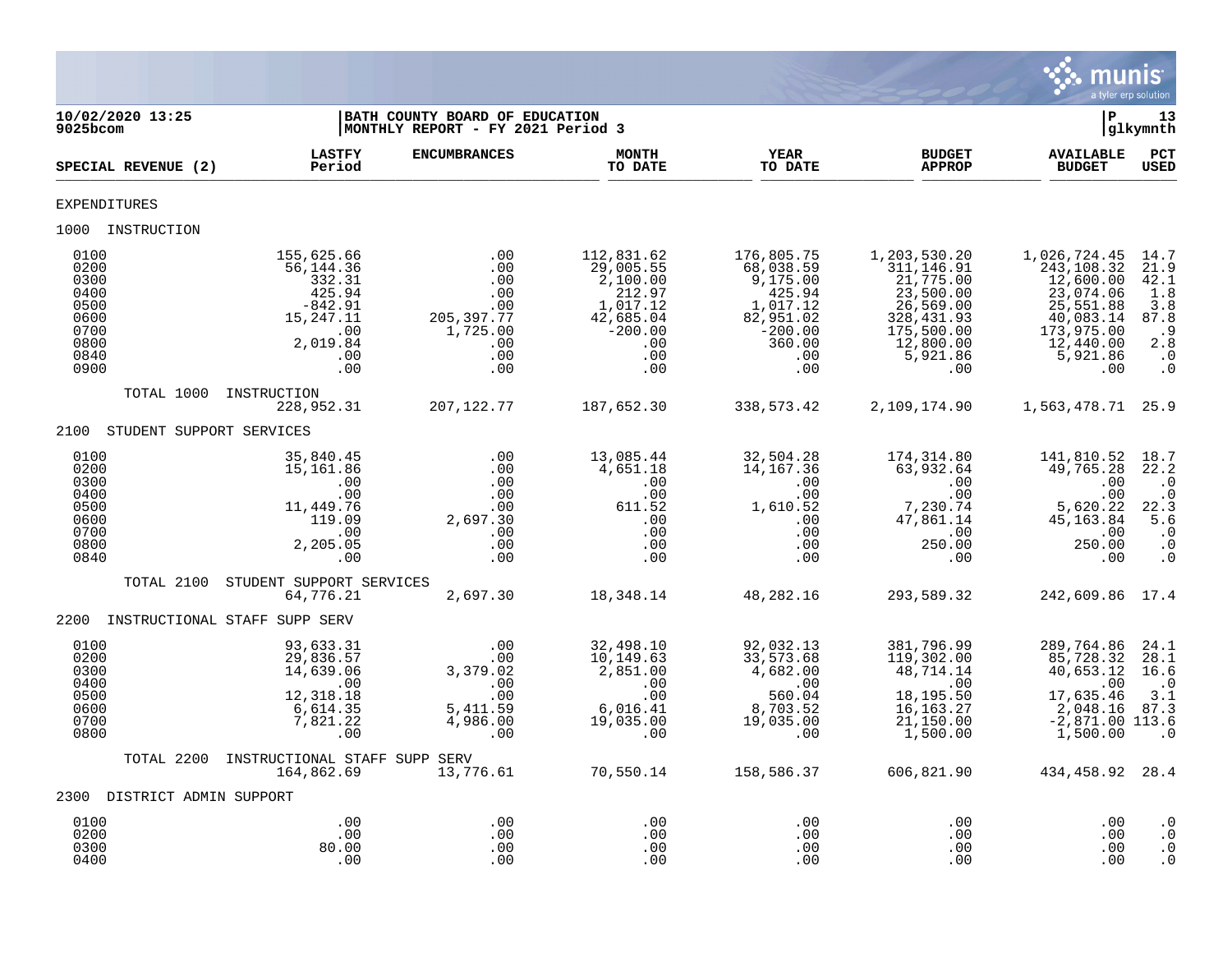

## **10/02/2020 13:25 |BATH COUNTY BOARD OF EDUCATION |P 14 9025bcom |MONTHLY REPORT - FY 2021 Period 3 |glkymnth**

| SPECIAL REVENUE (2)                                  | <b>LASTFY</b><br>Period                                               | <b>ENCUMBRANCES</b>                                         | <b>MONTH</b><br>TO DATE                                       | <b>YEAR</b><br>TO DATE                                              | <b>BUDGET</b><br><b>APPROP</b>                                                       | <b>AVAILABLE</b><br><b>BUDGET</b>                                                            | PCT<br><b>USED</b>                                                                                   |
|------------------------------------------------------|-----------------------------------------------------------------------|-------------------------------------------------------------|---------------------------------------------------------------|---------------------------------------------------------------------|--------------------------------------------------------------------------------------|----------------------------------------------------------------------------------------------|------------------------------------------------------------------------------------------------------|
| 0500<br>0600<br>0700<br>0800                         | .00<br>2,379.55<br>.00<br>.00                                         | .00<br>.00<br>.00<br>.00                                    | .00<br>.00<br>.00<br>.00                                      | .00<br>.00<br>.00<br>.00                                            | .00<br>.00<br>.00<br>.00                                                             | .00<br>.00<br>.00<br>.00                                                                     | $\cdot$ 0<br>$\cdot$ 0<br>$\cdot$ 0<br>$\cdot$ 0                                                     |
| TOTAL 2300                                           | DISTRICT ADMIN SUPPORT<br>2,459.55                                    | .00                                                         | .00                                                           | .00                                                                 | .00                                                                                  | .00                                                                                          | $\cdot$ 0                                                                                            |
| 2400 SCHOOL ADMIN SUPPORT                            |                                                                       |                                                             |                                                               |                                                                     |                                                                                      |                                                                                              |                                                                                                      |
| 0100<br>0200<br>0300<br>0600<br>0700<br>0800         | .00<br>.00<br>.00<br>.00<br>.00<br>.00                                | .00<br>.00<br>.00<br>.00<br>.00<br>.00                      | .00<br>.00<br>.00<br>.00<br>.00<br>.00                        | .00<br>.00<br>.00<br>.00<br>.00<br>.00                              | .00<br>.00<br>.00<br>.00<br>.00<br>.00                                               | .00<br>.00<br>.00<br>.00<br>.00<br>.00                                                       | $\cdot$ 0<br>$\cdot$ 0<br>$\cdot$ 0<br>$\cdot$ 0<br>$\cdot$ 0<br>$\cdot$ 0                           |
| TOTAL 2400                                           | SCHOOL ADMIN SUPPORT<br>.00                                           | .00                                                         | .00                                                           | .00                                                                 | .00                                                                                  | .00                                                                                          | $\cdot$ 0                                                                                            |
| 2500                                                 | BUSINESS SUPPORT SERVICES                                             |                                                             |                                                               |                                                                     |                                                                                      |                                                                                              |                                                                                                      |
| 0100<br>0200<br>0300<br>0400<br>0500<br>0600<br>0700 | .00<br>.00<br>.00<br>.00<br>.00<br>.00<br>.00                         | .00<br>.00<br>.00<br>.00<br>.00<br>.00<br>.00               | .00<br>.00<br>.00<br>.00<br>.00<br>.00<br>.00                 | .00<br>.00<br>.00<br>.00<br>.00<br>.00<br>.00                       | .00<br>.00<br>.00<br>.00<br>.00<br>.00<br>.00                                        | .00<br>.00<br>.00<br>.00<br>.00<br>.00<br>.00                                                | $\cdot$ 0<br>$\cdot$ 0<br>$\cdot$ 0<br>$\cdot$ 0<br>$\cdot$ 0<br>$\boldsymbol{\cdot}$ 0<br>$\cdot$ 0 |
| TOTAL 2500                                           | BUSINESS SUPPORT SERVICES<br>.00                                      | .00                                                         | .00                                                           | .00                                                                 | .00                                                                                  | .00                                                                                          | . 0                                                                                                  |
|                                                      | 2600 PLANT OPERATIONS AND MAINTENANCE                                 |                                                             |                                                               |                                                                     |                                                                                      |                                                                                              |                                                                                                      |
| 0100<br>0200<br>0300<br>0400<br>0500<br>0600<br>0700 | 2,786.40<br>873.48<br>6,362.18<br>225.76<br>259.74<br>2,030.08<br>.00 | $.00 \,$<br>.00<br>290.00<br>.00<br>.00<br>33,806.91<br>.00 | 937.60<br>291.70<br>.00<br>90.61<br>129.87<br>1,394.56<br>.00 | 2,812.80<br>875.10<br>.00<br>2,472.50<br>259.74<br>15,699.86<br>.00 | 11,251.29<br>4,628.06<br>$\sim$ 00<br>8,500.00<br>2,500.00<br>20,000.00<br>53,418.00 | 8,438.49<br>3,752.96<br>$-290.00$<br>6,027.50<br>2,240.26<br>$-29,506.77$ 247.5<br>53,418.00 | 25.0<br>18.9<br>$\cdot$ 0<br>29.1<br>10.4<br>$\cdot$ 0                                               |
| TOTAL 2600                                           | PLANT OPERATIONS AND MAINTENANCE<br>12,537.64                         | 34,096.91                                                   | 2,844.34                                                      | 22,120.00                                                           | 100,297.35                                                                           | 44,080.44                                                                                    | 56.1                                                                                                 |
| 2700                                                 | STUDENT TRANSPORTATION                                                |                                                             |                                                               |                                                                     |                                                                                      |                                                                                              |                                                                                                      |
| 0100<br>0200<br>0300<br>0600<br>0700                 | 2,687.65<br>817.28<br>.00<br>.00<br>.00                               | .00<br>.00<br>.00<br>.00<br>.00                             | 1,675.20<br>613.38<br>.00<br>.00<br>.00                       | 2,512.80<br>963.25<br>.00<br>.00<br>.00                             | 9,600.00<br>3,006.00<br>.00<br>.00<br>.00                                            | 7,087.20<br>2,042.75<br>.00<br>.00<br>.00                                                    | 26.2<br>32.0<br>$\cdot$ 0<br>$\cdot$ 0<br>$\cdot$ 0                                                  |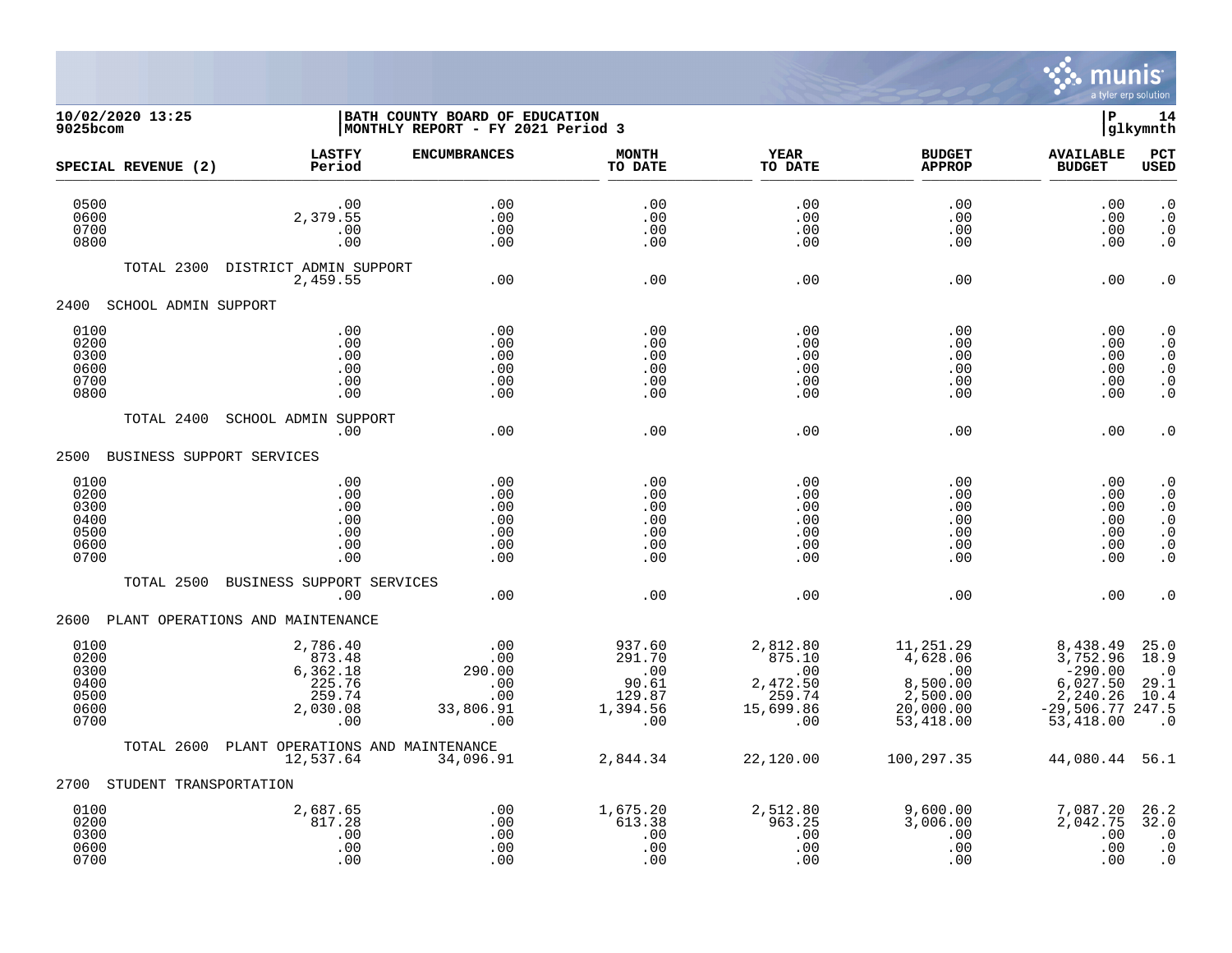

| 10/02/2020 13:25<br>9025bcom                                         |                                                                                   | BATH COUNTY BOARD OF EDUCATION<br>  MONTHLY REPORT - FY 2021 Period 3 |                                                                               | l P                                                                             | 15<br> glkymnth                                                                              |                                                                                                       |                                                                                        |
|----------------------------------------------------------------------|-----------------------------------------------------------------------------------|-----------------------------------------------------------------------|-------------------------------------------------------------------------------|---------------------------------------------------------------------------------|----------------------------------------------------------------------------------------------|-------------------------------------------------------------------------------------------------------|----------------------------------------------------------------------------------------|
| SPECIAL REVENUE (2)                                                  | <b>LASTFY</b><br>Period                                                           | <b>ENCUMBRANCES</b>                                                   | <b>MONTH</b><br>TO DATE                                                       | <b>YEAR</b><br>TO DATE                                                          | <b>BUDGET</b><br><b>APPROP</b>                                                               | <b>AVAILABLE</b><br><b>BUDGET</b>                                                                     | PCT<br><b>USED</b>                                                                     |
| 0800                                                                 | .00                                                                               | .00                                                                   | .00                                                                           | .00                                                                             | .00                                                                                          | .00                                                                                                   | $\cdot$ 0                                                                              |
| TOTAL 2700                                                           | STUDENT TRANSPORTATION<br>3,504.93                                                | .00                                                                   | 2,288.58                                                                      | 3,476.05                                                                        | 12,606.00                                                                                    | 9,129.95                                                                                              | 27.6                                                                                   |
| 3100<br>FOOD SERVICE OPERATION                                       |                                                                                   |                                                                       |                                                                               |                                                                                 |                                                                                              |                                                                                                       |                                                                                        |
| 0500<br>0600<br>0700<br>0800                                         | .00<br>.00<br>1,939.72<br>.00                                                     | .00<br>.00<br>.00<br>.00                                              | .00<br>.00<br>$-10.00$<br>.00                                                 | .00<br>.00<br>$-10.00$<br>.00                                                   | .00<br>.00<br>28,000.00<br>.00                                                               | .00<br>.00<br>28,010.00<br>.00                                                                        | $\begin{matrix} . & 0 \\ . & 0 \end{matrix}$<br>$\cdot$ 0<br>$\cdot$ 0                 |
| TOTAL 3100                                                           | FOOD SERVICE OPERATION<br>1,939.72                                                | .00                                                                   | $-10.00$                                                                      | $-10.00$                                                                        | 28,000.00                                                                                    | 28,010.00                                                                                             | $\cdot$ 0                                                                              |
| 3200<br>DAY CARE OPERATIONS                                          |                                                                                   |                                                                       |                                                                               |                                                                                 |                                                                                              |                                                                                                       |                                                                                        |
| 0500                                                                 | .00                                                                               | .00                                                                   | .00                                                                           | .00                                                                             | .00                                                                                          | .00                                                                                                   | $\cdot$ 0                                                                              |
| TOTAL 3200                                                           | DAY CARE OPERATIONS<br>.00                                                        | .00                                                                   | .00                                                                           | .00                                                                             | .00                                                                                          | .00                                                                                                   | $\cdot$ 0                                                                              |
| 3300<br>COMMUNITY SERVICES                                           |                                                                                   |                                                                       |                                                                               |                                                                                 |                                                                                              |                                                                                                       |                                                                                        |
| 0100<br>0200<br>0300<br>0400<br>0500<br>0600<br>0700<br>0800<br>0900 | 53,187.64<br>4,250.62<br>.00<br>111.76<br>622.36<br>6,349.69<br>.00<br>.00<br>.00 | .00<br>.00<br>.00<br>.00<br>.00<br>1,325.00<br>.00<br>.00<br>.00      | 19,188.28<br>1,847.66<br>.00<br>55.88<br>.00<br>5,266.92<br>.00<br>.00<br>.00 | 53,262.16<br>4,193.81<br>.00<br>111.76<br>.00<br>15,014.23<br>.00<br>.00<br>.00 | 231,641.62<br>19,832.69<br>720.00<br>450.00<br>3,409.50<br>12,162.71<br>.00<br>160.00<br>.00 | 178,379.46<br>15,638.88<br>720.00<br>338.24<br>3,409.50<br>$-4, 176.52$ 134.3<br>.00<br>160.00<br>.00 | 23.0<br>21.2<br>$\cdot$ 0<br>24.8<br>$\cdot$ 0<br>$\cdot$ 0<br>$\ddot{0}$<br>$\cdot$ 0 |
| TOTAL 3300                                                           | COMMUNITY SERVICES<br>64,522.07                                                   | 1,325.00                                                              | 26,358.74                                                                     | 72,581.96                                                                       | 268,376.52                                                                                   | 194,469.56                                                                                            | 27.5                                                                                   |
| 5100<br>DEBT SERVICE                                                 |                                                                                   |                                                                       |                                                                               |                                                                                 |                                                                                              |                                                                                                       |                                                                                        |
| 0800                                                                 | .00                                                                               | .00                                                                   | .00                                                                           | .00                                                                             | .00                                                                                          | .00                                                                                                   | $\cdot$ 0                                                                              |
| TOTAL 5100                                                           | DEBT SERVICE<br>.00                                                               | .00                                                                   | .00                                                                           | .00                                                                             | .00                                                                                          | .00                                                                                                   | $\cdot$ 0                                                                              |
| 5200<br>FUND TRANSFERS                                               |                                                                                   |                                                                       |                                                                               |                                                                                 |                                                                                              |                                                                                                       |                                                                                        |
| 0900                                                                 | .00                                                                               | .00                                                                   | .00                                                                           | .00                                                                             | 3,436.00                                                                                     | 3,436.00                                                                                              | $\cdot$ 0                                                                              |
| TOTAL 5200                                                           | FUND TRANSFERS<br>.00                                                             | .00                                                                   | .00                                                                           | .00                                                                             | 3,436.00                                                                                     | 3,436.00                                                                                              | $\cdot$ 0                                                                              |
| TOTAL EXPENDITURES                                                   | 543, 555.12                                                                       | 259,018.59                                                            | 308,032.24                                                                    | 643,609.96                                                                      | 3, 422, 301.99                                                                               | 2,519,673.44                                                                                          | 26.4                                                                                   |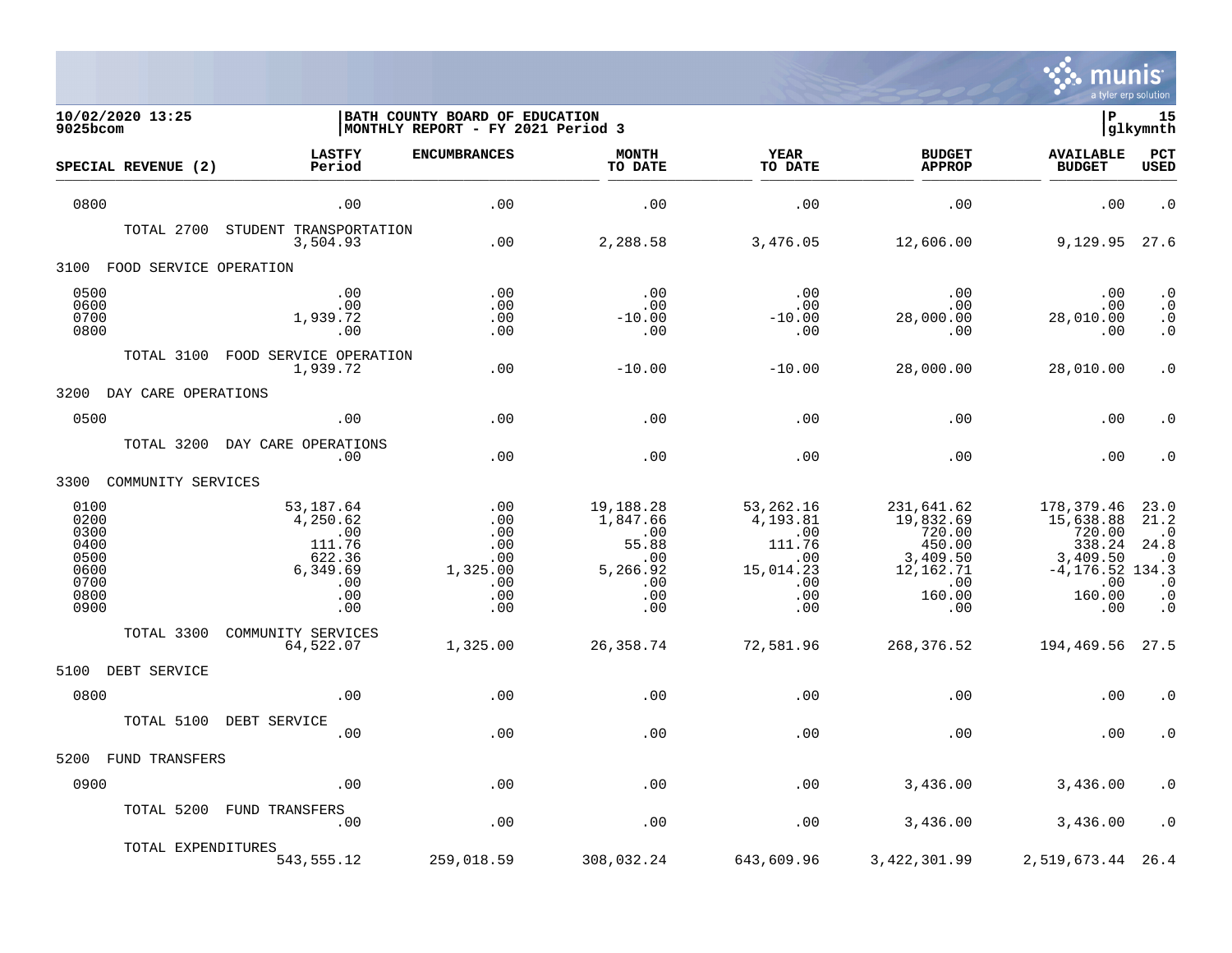|                                 |                         |                                                                      |                         |                 |                         | a tyler erp solution              |                 |
|---------------------------------|-------------------------|----------------------------------------------------------------------|-------------------------|-----------------|-------------------------|-----------------------------------|-----------------|
| 10/02/2020 13:25<br>$9025$ bcom |                         | BATH COUNTY BOARD OF EDUCATION<br> MONTHLY REPORT - FY 2021 Period 3 |                         |                 |                         |                                   | 16<br> glkymnth |
| SPECIAL REVENUE (2)             | <b>LASTFY</b><br>Period | <b>ENCUMBRANCES</b>                                                  | <b>MONTH</b><br>TO DATE | YEAR<br>TO DATE | <b>BUDGET</b><br>APPROP | <b>AVAILABLE</b><br><b>BUDGET</b> | PCT<br>USED     |
| TOTAL FOR SPECIAL REVENUE       | (2)<br>27,846.02        | $-259,018.59$                                                        | $-78, 284.34$           | 182, 291.37     | .00                     | 76,727.22                         | $\cdot$ 0       |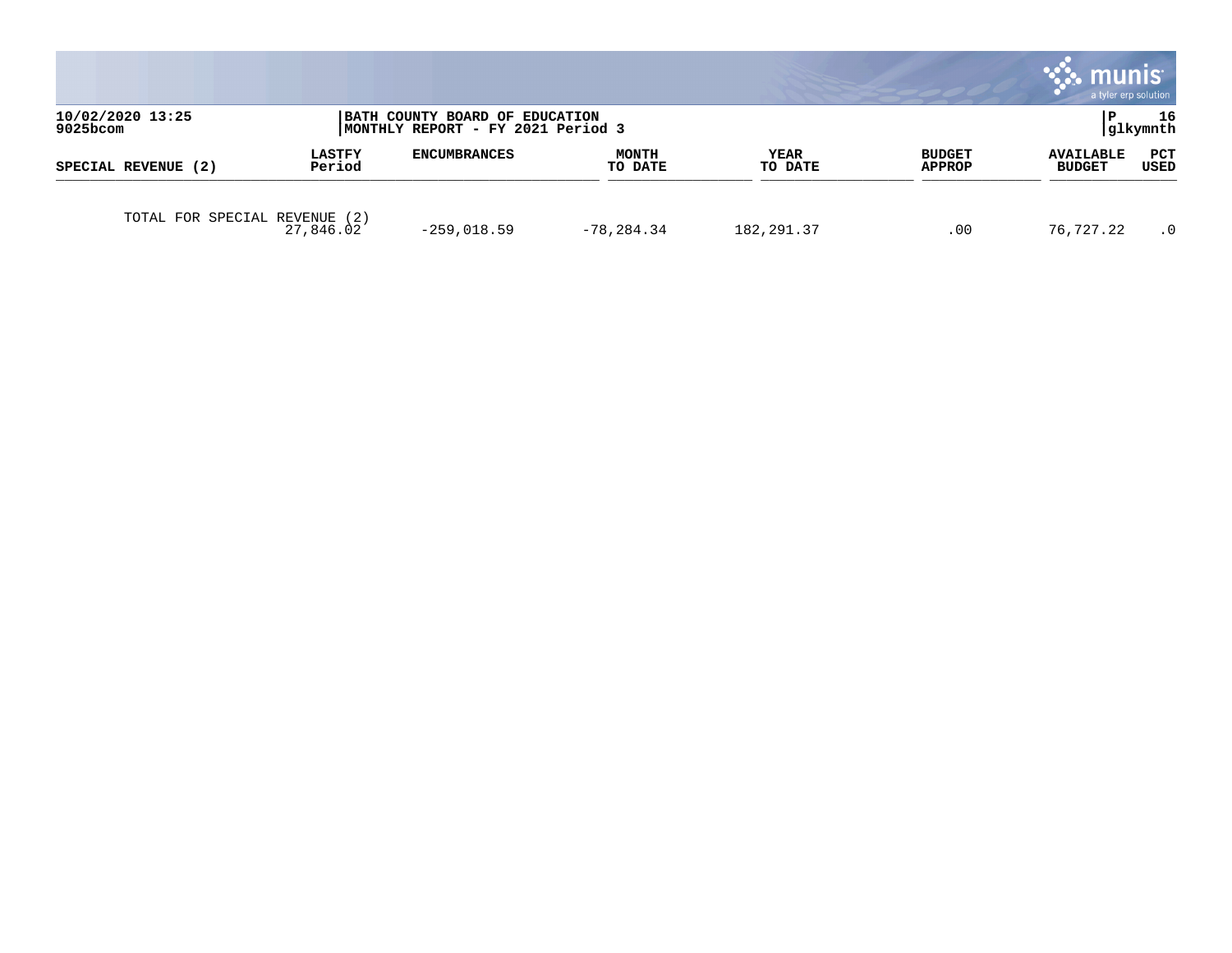|                                                |                      |                                                                     |                         |                        |                                | munis<br>a tyler erp solution     |                                     |
|------------------------------------------------|----------------------|---------------------------------------------------------------------|-------------------------|------------------------|--------------------------------|-----------------------------------|-------------------------------------|
| 10/02/2020 13:25<br>9025bcom                   |                      | BATH COUNTY BOARD OF EDUCATION<br>MONTHLY REPORT - FY 2021 Period 3 |                         |                        |                                |                                   | 17<br> glkymnth                     |
| DISTRICT ACTIVITY FD (ANNUAL) Period           | <b>LASTFY</b>        | <b>ENCUMBRANCES</b>                                                 | <b>MONTH</b><br>TO DATE | <b>YEAR</b><br>TO DATE | <b>BUDGET</b><br><b>APPROP</b> | <b>AVAILABLE</b><br><b>BUDGET</b> | PCT<br><b>USED</b>                  |
| <b>REVENUES</b>                                |                      |                                                                     |                         |                        |                                |                                   |                                     |
| 0999 BEGINNING BALANCE                         |                      |                                                                     |                         |                        |                                |                                   |                                     |
| TOTAL 0999 BEGINNING BALANCE                   | 94,621.51            | .00                                                                 | .00                     | 96,410.11              | 96, 410.11                     |                                   | .00 100.0                           |
| <b>RECEIPTS</b>                                |                      |                                                                     |                         |                        |                                |                                   |                                     |
| REVENUE FROM LOCAL SOURCES                     |                      |                                                                     |                         |                        |                                |                                   |                                     |
| STUDENT ACTIVITIES                             |                      |                                                                     |                         |                        |                                |                                   |                                     |
| 1740 FEES<br>1750 DONATIONS<br>1790 OTHER STUD | .00<br>.00<br>.00    | .00<br>.00<br>.00                                                   | .00<br>.00<br>.00       | .00<br>.00<br>.00      | 5,706.14<br>.00<br>24,974.51   | 5,706.14<br>.00<br>24,974.51      | $\cdot$ 0<br>$\cdot$ 0<br>$\cdot$ 0 |
| TOTAL STUDENT ACTIVITIES                       | .00                  | .00                                                                 | .00                     | .00                    | 30,680.65                      | 30,680.65                         | $\cdot$ 0                           |
| OTHER REVENUE FROM LOCAL SOURCES               |                      |                                                                     |                         |                        |                                |                                   |                                     |
| 1920 CONTRIBUTE<br>1990 MISC REV               | 5,500.00<br>9,325.00 | .00<br>.00                                                          | 300.00<br>.00           | 800.00<br>.00          | 10,925.00<br>14,010.00         | 10,125.00<br>14,010.00            | 7.3<br>$\cdot$ 0                    |
| TOTAL OTHER REVENUE FROM LOCAL SOURCES         | 14,825.00            | .00                                                                 | 300.00                  | 800.00                 | 24,935.00                      | 24,135.00                         | 3.2                                 |
| TOTAL REVENUE FROM LOCAL SOURCES               | 14,825.00            | .00                                                                 | 300.00                  | 800.00                 | 55,615.65                      | 54,815.65                         | 1.4                                 |
| REVENUE FROM FEDERAL SOURCES                   |                      |                                                                     |                         |                        |                                |                                   |                                     |
| FEDERAL REIMBURSEMENT                          |                      |                                                                     |                         |                        |                                |                                   |                                     |
| 4810 MED REIMB                                 | .00                  | .00                                                                 | .00                     | .00                    | .00                            | .00                               | $\cdot$ 0                           |
| TOTAL FEDERAL REIMBURSEMENT                    | .00                  | .00                                                                 | .00                     | .00                    | .00                            | .00                               | $\cdot$ 0                           |
| TOTAL REVENUE FROM FEDERAL SOURCES             | .00                  | .00                                                                 | .00                     | .00                    | .00                            | .00                               | $\boldsymbol{\cdot}$ 0              |
| TOTAL RECEIPTS                                 | 14,825.00            | .00                                                                 | 300.00                  | 800.00                 | 55,615.65                      | 54,815.65                         | 1.4                                 |
| TOTAL REVENUE                                  | 109,446.51           | .00                                                                 | 300.00                  | 97,210.11              | 152,025.76                     | 54,815.65                         | 63.9                                |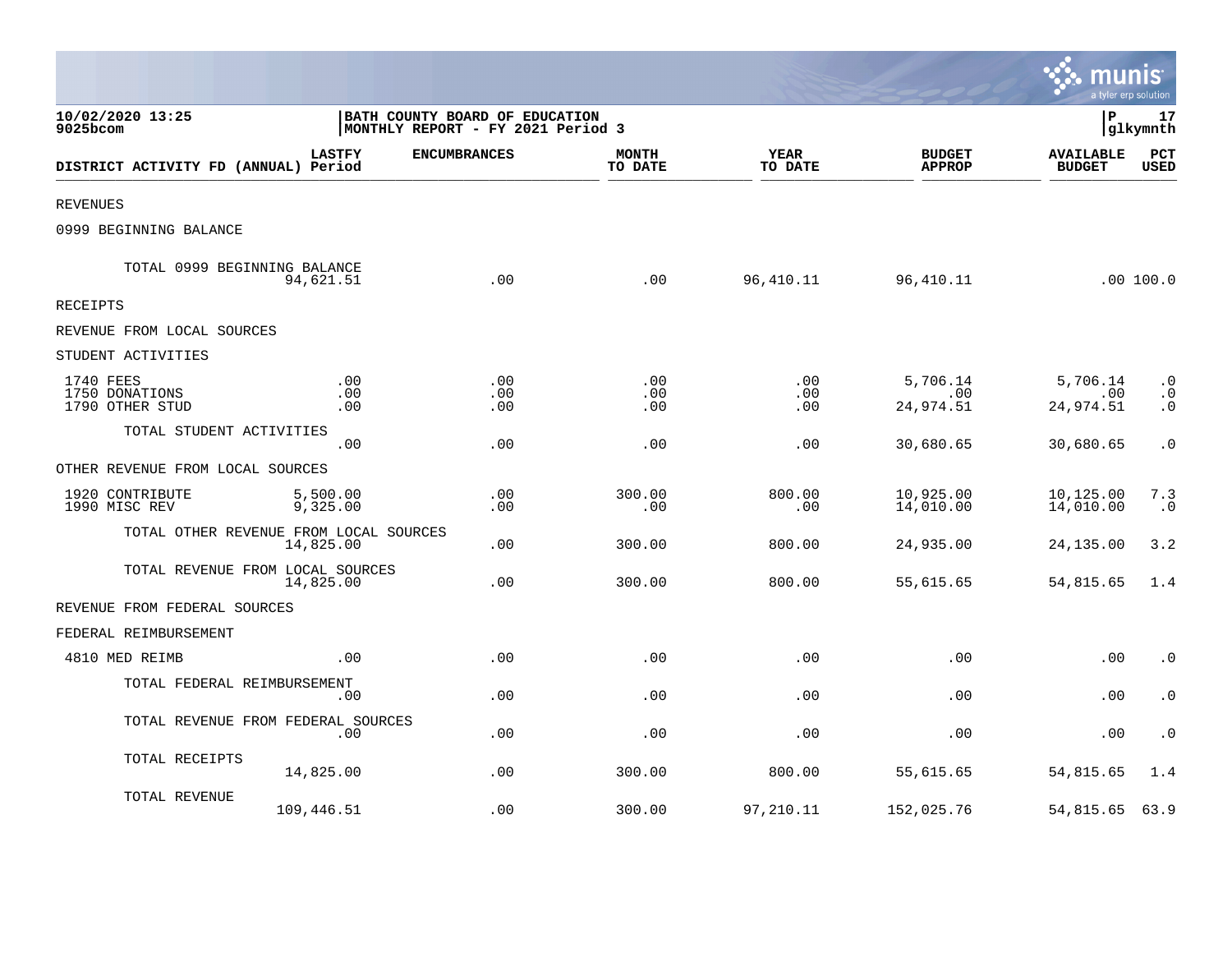

| 10/02/2020 13:25<br>9025bcom                                 |                                                                               | BATH COUNTY BOARD OF EDUCATION<br>MONTHLY REPORT - FY 2021 Period 3 |                                                                   |                                                                |                                                                                          | Þ                                                                                                 | 18<br>glkymnth                                                       |
|--------------------------------------------------------------|-------------------------------------------------------------------------------|---------------------------------------------------------------------|-------------------------------------------------------------------|----------------------------------------------------------------|------------------------------------------------------------------------------------------|---------------------------------------------------------------------------------------------------|----------------------------------------------------------------------|
| DISTRICT ACTIVITY FD (ANNUAL) Period                         | <b>LASTFY</b>                                                                 | <b>ENCUMBRANCES</b>                                                 | <b>MONTH</b><br>TO DATE                                           | <b>YEAR</b><br>TO DATE                                         | <b>BUDGET</b><br><b>APPROP</b>                                                           | <b>AVAILABLE</b><br><b>BUDGET</b>                                                                 | <b>PCT</b><br>USED                                                   |
| <b>EXPENDITURES</b>                                          |                                                                               |                                                                     |                                                                   |                                                                |                                                                                          |                                                                                                   |                                                                      |
| 1000 INSTRUCTION                                             |                                                                               |                                                                     |                                                                   |                                                                |                                                                                          |                                                                                                   |                                                                      |
| 0100<br>0200<br>0300<br>0400<br>0500<br>0600<br>0700<br>0800 | 471.15<br>144.62<br>.00<br>480.00<br>9,138.31<br>3,981.71<br>246.03<br>595.00 | .00<br>.00<br>.00<br>.00<br>.00<br>5,534.92<br>.00<br>.00           | .00<br>$.00 \,$<br>1,422.55<br>.00<br>.00<br>115.83<br>.00<br>.00 | .00<br>.00<br>1,422.55<br>.00<br>81.90<br>395.31<br>.00<br>.00 | 4,643.51<br>868.00<br>980.00<br>992.07<br>4,491.81<br>109,670.43<br>7,611.14<br>8,069.53 | 4,643.51<br>868.00<br>$-442.55$ 145.2<br>992.07<br>4,409.91<br>103,740.20<br>7,611.14<br>8,069.53 | $\cdot$ 0<br>$\cdot$ 0<br>$1:8^{0}$<br>5.4<br>$\cdot$ 0<br>$\cdot$ 0 |
| TOTAL 1000<br>INSTRUCTION<br>15,056.82                       |                                                                               | 5,534.92                                                            | 1,538.38                                                          | 1,899.76                                                       | 137,326.49                                                                               | 129,891.81                                                                                        | 5.4                                                                  |
| STUDENT SUPPORT SERVICES<br>2100                             |                                                                               |                                                                     |                                                                   |                                                                |                                                                                          |                                                                                                   |                                                                      |
| 0600                                                         | 182.05                                                                        | .00                                                                 | .00                                                               | .00                                                            | 1,775.85                                                                                 | 1,775.85                                                                                          | $\cdot$ 0                                                            |
| TOTAL 2100<br>STUDENT SUPPORT SERVICES                       | 182.05                                                                        | .00                                                                 | .00                                                               | .00                                                            | 1,775.85                                                                                 | 1,775.85                                                                                          | $\cdot$ 0                                                            |
| 2200<br>INSTRUCTIONAL STAFF SUPP SERV                        |                                                                               |                                                                     |                                                                   |                                                                |                                                                                          |                                                                                                   |                                                                      |
| 0600<br>0700                                                 | 247.34<br>.00                                                                 | .00<br>.00                                                          | .00<br>.00                                                        | .00<br>.00                                                     | 11,064.07<br>.00                                                                         | 11,064.07<br>.00                                                                                  | $\cdot$ 0<br>$\cdot$ 0                                               |
| TOTAL 2200<br>INSTRUCTIONAL STAFF SUPP SERV                  | 247.34                                                                        | .00                                                                 | .00                                                               | .00                                                            | 11,064.07                                                                                | 11,064.07                                                                                         | $\cdot$ 0                                                            |
| PLANT OPERATIONS AND MAINTENANCE<br>2600                     |                                                                               |                                                                     |                                                                   |                                                                |                                                                                          |                                                                                                   |                                                                      |
| 0600                                                         | .00                                                                           | .00                                                                 | .00                                                               | .00                                                            | .00                                                                                      | .00                                                                                               | $\cdot$ 0                                                            |
| TOTAL 2600 PLANT OPERATIONS AND MAINTENANCE                  | .00                                                                           | .00                                                                 | .00                                                               | .00                                                            | .00                                                                                      | .00                                                                                               | $\cdot$ 0                                                            |
| 2700<br>STUDENT TRANSPORTATION                               |                                                                               |                                                                     |                                                                   |                                                                |                                                                                          |                                                                                                   |                                                                      |
| 0100<br>0200<br>0800                                         | .00<br>.00<br>.00                                                             | .00<br>.00<br>.00                                                   | .00<br>.00<br>.00                                                 | .00<br>.00<br>.00                                              | .00<br>.00<br>1,859.35                                                                   | .00<br>.00<br>1,859.35                                                                            | $\cdot$ 0<br>$\ddot{0}$<br>$\cdot$ 0                                 |
| TOTAL 2700 STUDENT TRANSPORTATION                            | .00                                                                           | .00                                                                 | .00                                                               | .00                                                            | 1,859.35                                                                                 | 1,859.35                                                                                          | $\cdot$ 0                                                            |
| TOTAL EXPENDITURES<br>15,486.21                              |                                                                               | 5,534.92                                                            | 1,538.38                                                          | 1,899.76                                                       | 152,025.76                                                                               | 144,591.08                                                                                        | 4.9                                                                  |
| TOTAL FOR DISTRICT ACTIVITY FD (ANNUAL) (21)<br>93,960.30    |                                                                               | $-5,534.92$                                                         | $-1, 238.38$                                                      | 95,310.35                                                      | .00                                                                                      | $-89,775.43$                                                                                      | $\cdot$ 0                                                            |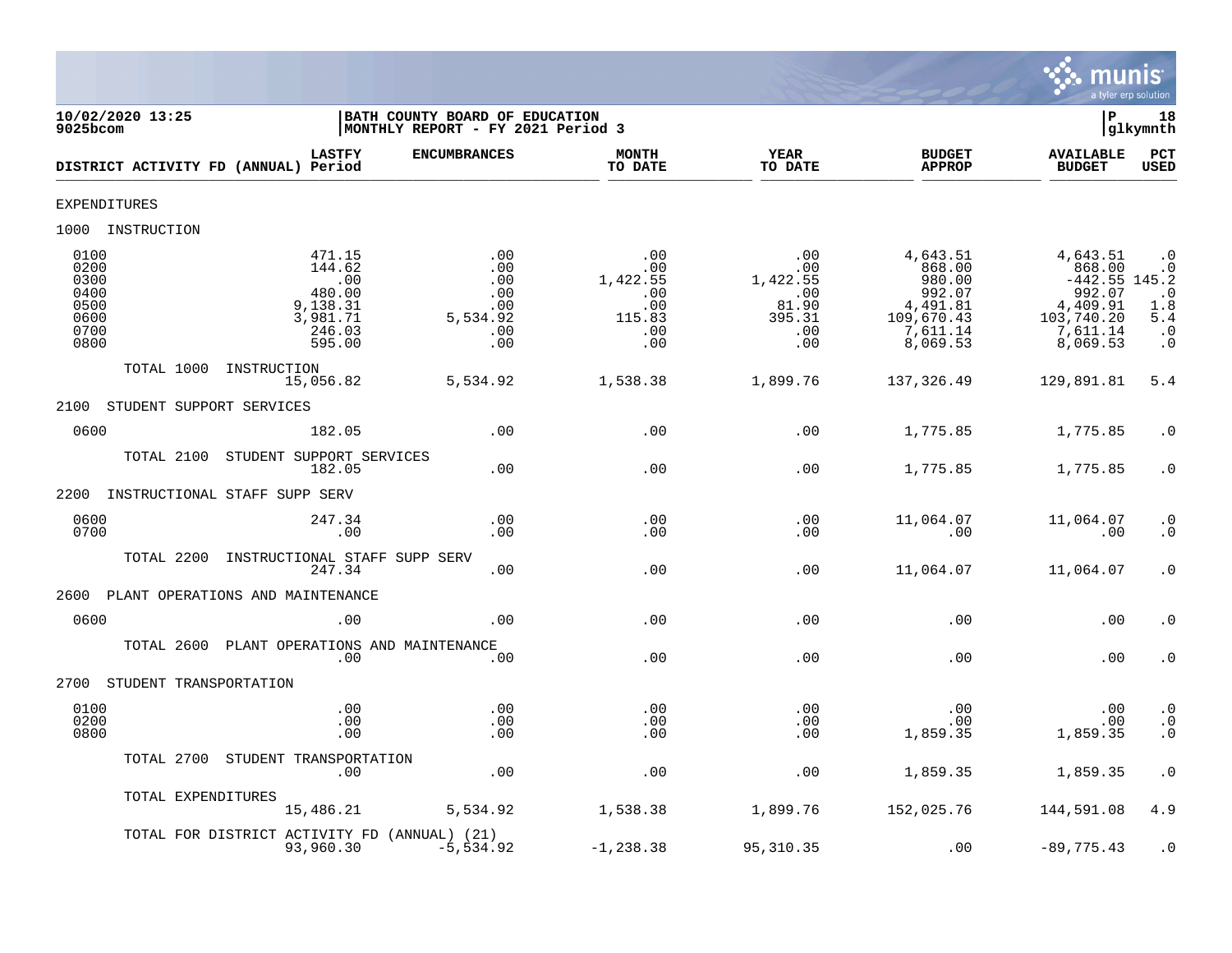|                                                              |                          |                                                                     |                          |                          |                                | munıs<br>a tyler erp solution     |                                                               |
|--------------------------------------------------------------|--------------------------|---------------------------------------------------------------------|--------------------------|--------------------------|--------------------------------|-----------------------------------|---------------------------------------------------------------|
| 10/02/2020 13:25<br>9025bcom                                 |                          | BATH COUNTY BOARD OF EDUCATION<br>MONTHLY REPORT - FY 2021 Period 3 |                          |                          |                                | P                                 | 19<br>glkymnth                                                |
| SPEC REV - STUDENT ACTIVITY (2Period                         | <b>LASTFY</b>            | <b>ENCUMBRANCES</b>                                                 | <b>MONTH</b><br>TO DATE  | <b>YEAR</b><br>TO DATE   | <b>BUDGET</b><br><b>APPROP</b> | <b>AVAILABLE</b><br><b>BUDGET</b> | PCT<br>USED                                                   |
| <b>REVENUES</b>                                              |                          |                                                                     |                          |                          |                                |                                   |                                                               |
| <b>RECEIPTS</b>                                              |                          |                                                                     |                          |                          |                                |                                   |                                                               |
| REVENUE FROM LOCAL SOURCES                                   |                          |                                                                     |                          |                          |                                |                                   |                                                               |
| STUDENT ACTIVITIES                                           |                          |                                                                     |                          |                          |                                |                                   |                                                               |
| 1710 ADMISSIONS<br>1730 DUES<br>1740 FEES<br>1790 OTHER STUD | .00<br>.00<br>.00<br>.00 | .00<br>.00<br>.00<br>.00                                            | .00<br>.00<br>.00<br>.00 | .00<br>.00<br>.00<br>.00 | .00<br>.00<br>.00<br>.00       | .00<br>.00<br>.00<br>.00          | $\cdot$ 0<br>$\boldsymbol{\cdot}$ 0<br>$\cdot$ 0<br>$\cdot$ 0 |
| TOTAL STUDENT ACTIVITIES                                     | .00                      | .00                                                                 | .00                      | .00                      | .00                            | .00                               | $\cdot$ 0                                                     |
| OTHER REVENUE FROM LOCAL SOURCES                             |                          |                                                                     |                          |                          |                                |                                   |                                                               |
| 1920 CONTRIBUTE                                              | .00                      | .00                                                                 | .00                      | .00                      | .00                            | .00                               | $\cdot$ 0                                                     |
| TOTAL OTHER REVENUE FROM LOCAL SOURCES                       | .00                      | .00                                                                 | .00                      | .00                      | .00                            | .00                               | $\cdot$ 0                                                     |
| TOTAL REVENUE FROM LOCAL SOURCES                             | .00                      | .00                                                                 | .00                      | .00                      | .00                            | .00                               | $\cdot$ 0                                                     |
| TOTAL RECEIPTS                                               | .00                      | .00                                                                 | .00                      | .00                      | .00                            | .00                               | $\cdot$ 0                                                     |
| TOTAL REVENUE                                                | .00                      | .00                                                                 | .00                      | .00                      | .00                            | .00                               | $\cdot$ 0                                                     |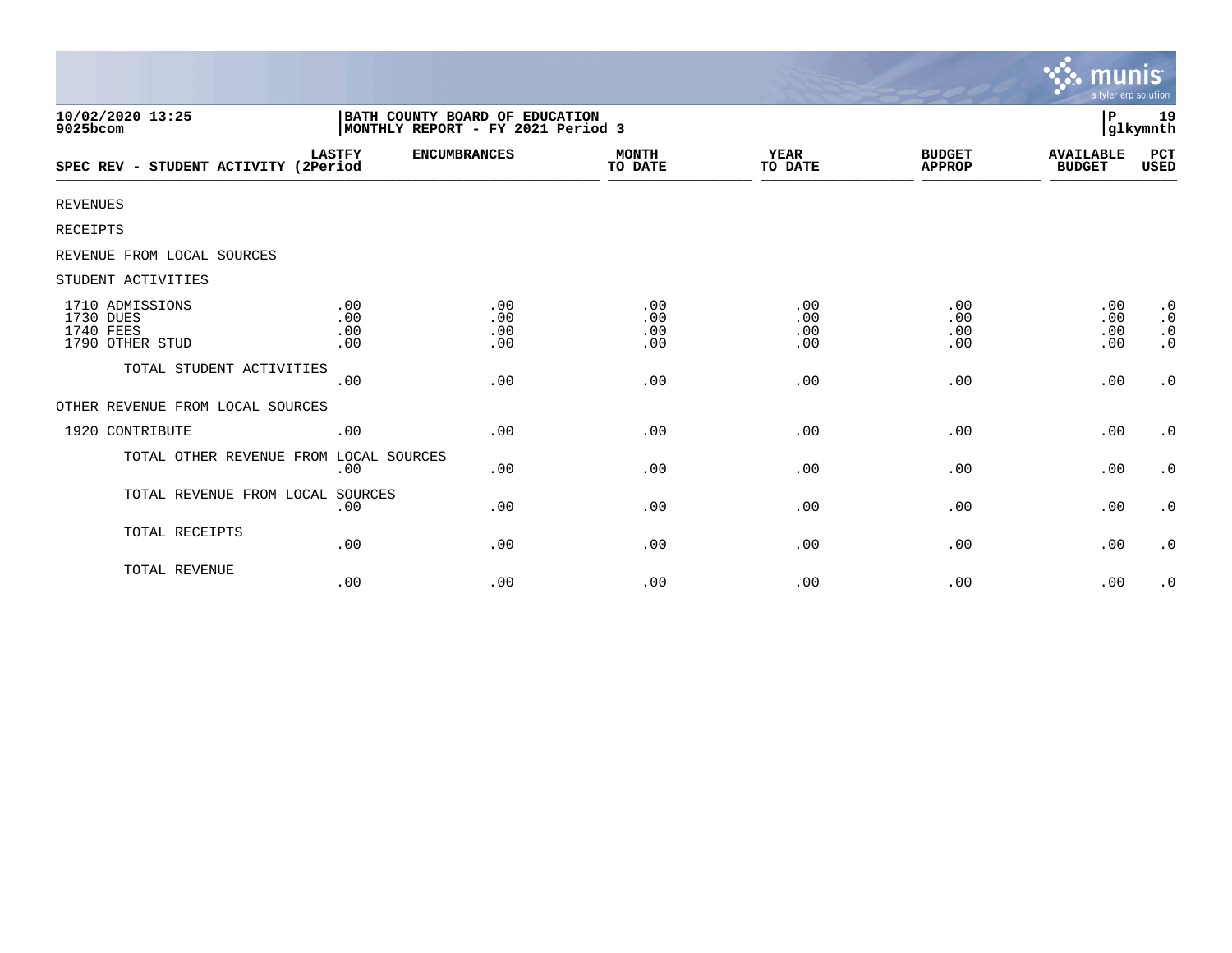

| 10/02/2020 13:25<br>9025bcom                         |                                               | BATH COUNTY BOARD OF EDUCATION<br>MONTHLY REPORT - FY 2021 Period 3 |                                               |                                               |                                               | $\mathbf P$                                   | 20<br>glkymnth                                                                                                                                |
|------------------------------------------------------|-----------------------------------------------|---------------------------------------------------------------------|-----------------------------------------------|-----------------------------------------------|-----------------------------------------------|-----------------------------------------------|-----------------------------------------------------------------------------------------------------------------------------------------------|
| SPEC REV - STUDENT ACTIVITY (2Period                 | <b>LASTFY</b>                                 | <b>ENCUMBRANCES</b>                                                 | <b>MONTH</b><br>TO DATE                       | <b>YEAR</b><br>TO DATE                        | <b>BUDGET</b><br><b>APPROP</b>                | <b>AVAILABLE</b><br><b>BUDGET</b>             | PCT<br><b>USED</b>                                                                                                                            |
| EXPENDITURES                                         |                                               |                                                                     |                                               |                                               |                                               |                                               |                                                                                                                                               |
| INSTRUCTION<br>1000                                  |                                               |                                                                     |                                               |                                               |                                               |                                               |                                                                                                                                               |
| 0100<br>0300<br>0400<br>0500<br>0600<br>0700<br>0800 | .00<br>.00<br>.00<br>.00<br>.00<br>.00<br>.00 | .00<br>.00<br>.00<br>.00<br>.00<br>.00<br>.00                       | .00<br>.00<br>.00<br>.00<br>.00<br>.00<br>.00 | .00<br>.00<br>.00<br>.00<br>.00<br>.00<br>.00 | .00<br>.00<br>.00<br>.00<br>.00<br>.00<br>.00 | .00<br>.00<br>.00<br>.00<br>.00<br>.00<br>.00 | $\cdot$ 0<br>$\boldsymbol{\cdot}$ 0<br>$\cdot$ 0<br>$\begin{smallmatrix} 0.1 \\ 0.1 \end{smallmatrix}$<br>$\boldsymbol{\cdot}$ 0<br>$\cdot$ 0 |
| TOTAL 1000                                           | INSTRUCTION<br>.00                            | .00                                                                 | .00                                           | .00                                           | .00                                           | .00                                           | $\cdot$ 0                                                                                                                                     |
| 2100<br>STUDENT SUPPORT SERVICES                     |                                               |                                                                     |                                               |                                               |                                               |                                               |                                                                                                                                               |
| 0100<br>0300<br>0400<br>0500<br>0600<br>0700<br>0800 | .00<br>.00<br>.00<br>.00<br>.00<br>.00<br>.00 | .00<br>.00<br>.00<br>.00<br>.00<br>.00<br>.00                       | .00<br>.00<br>.00<br>.00<br>.00<br>.00<br>.00 | .00<br>.00<br>.00<br>.00<br>.00<br>.00<br>.00 | .00<br>.00<br>.00<br>.00<br>.00<br>.00<br>.00 | .00<br>.00<br>.00<br>.00<br>.00<br>.00<br>.00 | $\begin{smallmatrix} 0.1 \\ 0.1 \end{smallmatrix}$<br>$\cdot$ 0<br>$\begin{array}{c} 0.0 \\ 0.0 \\ 0.0 \end{array}$<br>$\cdot$ 0              |
| TOTAL 2100                                           | STUDENT SUPPORT SERVICES<br>.00               | .00                                                                 | .00                                           | .00                                           | .00                                           | .00                                           | $\cdot$ 0                                                                                                                                     |
| 2200                                                 | INSTRUCTIONAL STAFF SUPP SERV                 |                                                                     |                                               |                                               |                                               |                                               |                                                                                                                                               |
| 0100<br>0300<br>0400<br>0500<br>0600<br>0700<br>0800 | .00<br>.00<br>.00<br>.00<br>.00<br>.00<br>.00 | .00<br>.00<br>.00<br>.00<br>.00<br>.00<br>.00                       | .00<br>.00<br>.00<br>.00<br>.00<br>.00<br>.00 | .00<br>.00<br>.00<br>.00<br>.00<br>.00<br>.00 | .00<br>.00<br>.00<br>.00<br>.00<br>.00<br>.00 | .00<br>.00<br>.00<br>.00<br>.00<br>.00<br>.00 | $\cdot$ 0<br>$\ddot{0}$<br>$\boldsymbol{\cdot}$ 0<br>$\overline{0}$<br>$\ddot{\theta}$<br>$\cdot$ 0<br>$\overline{0}$ .                       |
| TOTAL 2200                                           | INSTRUCTIONAL STAFF SUPP SERV<br>.00          | .00                                                                 | .00                                           | .00                                           | .00                                           | .00                                           | $\cdot$ 0                                                                                                                                     |
| 2600                                                 | PLANT OPERATIONS AND MAINTENANCE              |                                                                     |                                               |                                               |                                               |                                               |                                                                                                                                               |
| 0100<br>0300<br>0400<br>0500<br>0600<br>0700<br>0800 | .00<br>.00<br>.00<br>.00<br>.00<br>.00<br>.00 | .00<br>.00<br>.00<br>.00<br>.00<br>.00<br>.00                       | .00<br>.00<br>.00<br>.00<br>.00<br>.00<br>.00 | .00<br>.00<br>.00<br>.00<br>.00<br>.00<br>.00 | .00<br>.00<br>.00<br>.00<br>.00<br>.00<br>.00 | .00<br>.00<br>.00<br>.00<br>.00<br>.00<br>.00 | $\cdot$ 0<br>$\cdot$ 0<br>$\boldsymbol{\cdot}$ 0<br>$\ddot{0}$<br>$\boldsymbol{\cdot}$ 0<br>$\boldsymbol{\cdot}$ 0<br>$\cdot$ 0               |
| TOTAL 2600                                           | PLANT OPERATIONS AND MAINTENANCE<br>.00       | .00                                                                 | .00                                           | .00                                           | .00                                           | .00                                           | $\cdot$ 0                                                                                                                                     |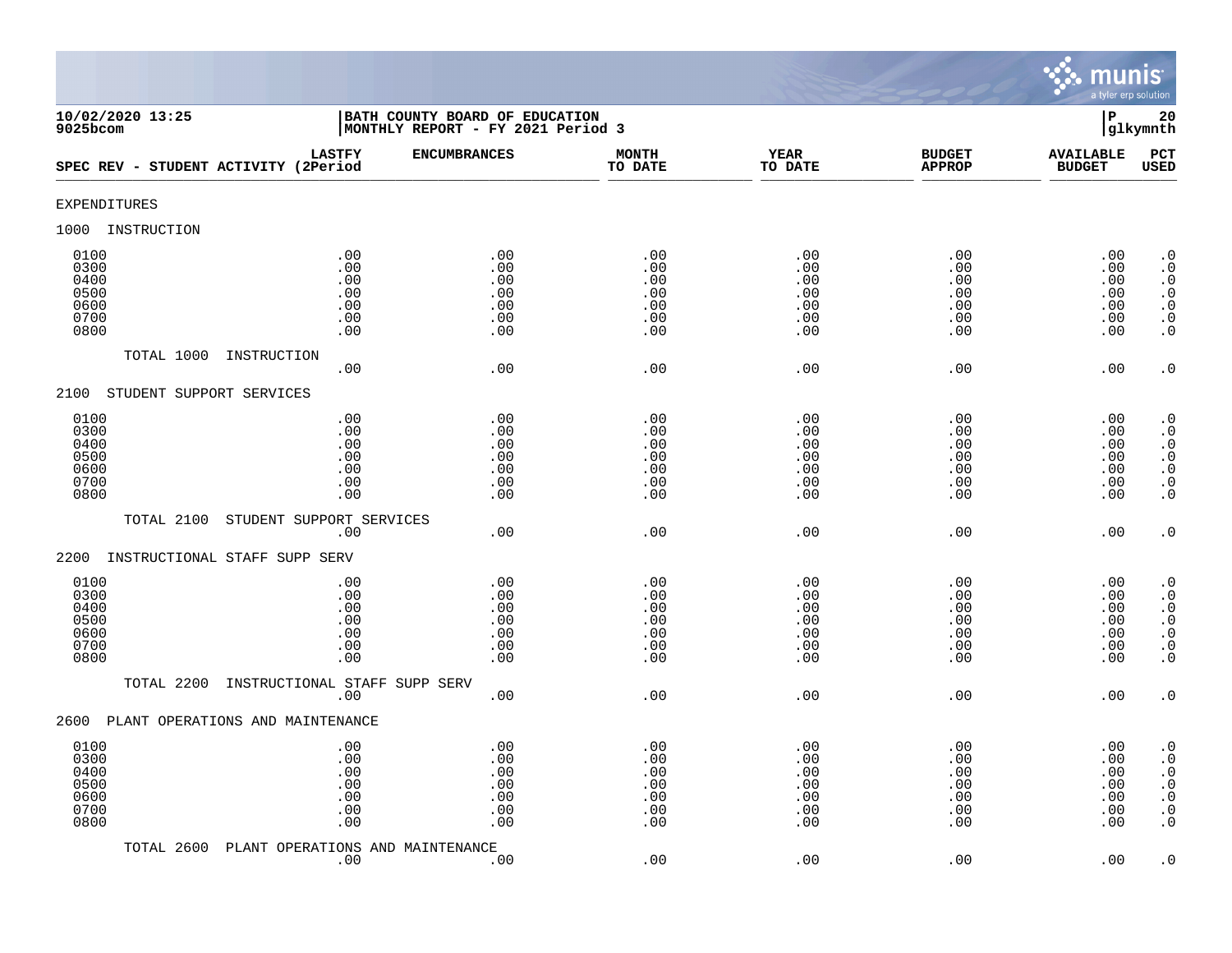

| 10/02/2020 13:25<br>9025bcom                         |                           |                                               |                                               | BATH COUNTY BOARD OF EDUCATION<br>MONTHLY REPORT - FY 2021 Period 3 |                                               |                                               |                                               |                                                                                         |
|------------------------------------------------------|---------------------------|-----------------------------------------------|-----------------------------------------------|---------------------------------------------------------------------|-----------------------------------------------|-----------------------------------------------|-----------------------------------------------|-----------------------------------------------------------------------------------------|
| $SPEC$ REV $-$                                       | STUDENT ACTIVITY (2Period | <b>LASTFY</b>                                 | <b>ENCUMBRANCES</b>                           | <b>MONTH</b><br>TO DATE                                             | <b>YEAR</b><br>TO DATE                        | <b>BUDGET</b><br><b>APPROP</b>                | <b>AVAILABLE</b><br><b>BUDGET</b>             | PCT<br><b>USED</b>                                                                      |
| 2700                                                 | STUDENT TRANSPORTATION    |                                               |                                               |                                                                     |                                               |                                               |                                               |                                                                                         |
| 0100<br>0300<br>0400<br>0500<br>0600<br>0700<br>0800 |                           | .00<br>.00<br>.00<br>.00<br>.00<br>.00<br>.00 | .00<br>.00<br>.00<br>.00<br>.00<br>.00<br>.00 | .00<br>.00<br>.00<br>.00<br>.00<br>.00<br>.00                       | .00<br>.00<br>.00<br>.00<br>.00<br>.00<br>.00 | .00<br>.00<br>.00<br>.00<br>.00<br>.00<br>.00 | .00<br>.00<br>.00<br>.00<br>.00<br>.00<br>.00 | $\cdot$ 0<br>$\cdot$ 0<br>$\cdot$ 0<br>$\cdot$ 0<br>$\cdot$ 0<br>$\cdot$ 0<br>$\cdot$ 0 |
|                                                      | TOTAL 2700                | STUDENT TRANSPORTATION<br>.00                 | .00                                           | .00                                                                 | .00                                           | .00                                           | .00                                           | $\cdot$ 0                                                                               |
|                                                      | TOTAL EXPENDITURES        | .00                                           | .00                                           | .00                                                                 | .00                                           | .00                                           | .00                                           | $\cdot$ 0                                                                               |
|                                                      | TOTAL FOR SPEC REV -      | STUDENT ACTIVITY<br>.00                       | (25)<br>.00                                   | .00                                                                 | .00                                           | .00                                           | .00                                           | $\cdot$ 0                                                                               |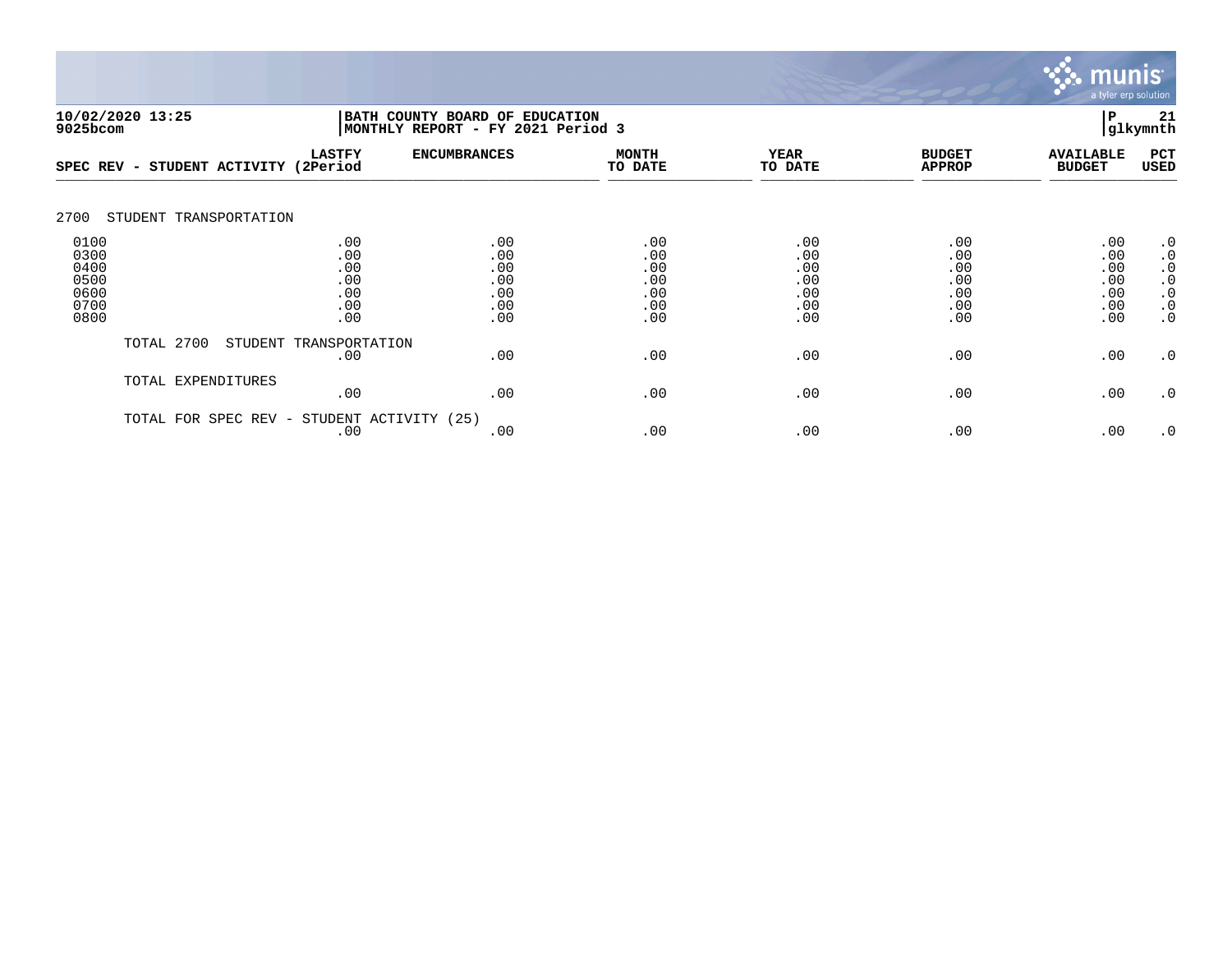|                                  |                         |                                                                     |                         |                        |                                | mun<br>a tyler erp solution       |                        |
|----------------------------------|-------------------------|---------------------------------------------------------------------|-------------------------|------------------------|--------------------------------|-----------------------------------|------------------------|
| 10/02/2020 13:25<br>9025bcom     |                         | BATH COUNTY BOARD OF EDUCATION<br>MONTHLY REPORT - FY 2021 Period 3 |                         |                        |                                | P                                 | 22<br>glkymnth         |
| CAPITAL OUTLAY FUND (310)        | <b>LASTFY</b><br>Period | <b>ENCUMBRANCES</b>                                                 | <b>MONTH</b><br>TO DATE | <b>YEAR</b><br>TO DATE | <b>BUDGET</b><br><b>APPROP</b> | <b>AVAILABLE</b><br><b>BUDGET</b> | PCT<br><b>USED</b>     |
| <b>REVENUES</b>                  |                         |                                                                     |                         |                        |                                |                                   |                        |
| 0999 BEGINNING BALANCE           |                         |                                                                     |                         |                        |                                |                                   |                        |
| TOTAL 0999 BEGINNING BALANCE     | .00                     | .00                                                                 | .00                     | .00                    | .00                            | .00                               | . 0                    |
| RECEIPTS                         |                         |                                                                     |                         |                        |                                |                                   |                        |
| REVENUE FROM STATE SOURCES       |                         |                                                                     |                         |                        |                                |                                   |                        |
| RESTRICTED                       |                         |                                                                     |                         |                        |                                |                                   |                        |
| 3200 RES STATE                   | 87,000.00               | .00                                                                 | .00                     | 86,105.00              | 172,209.00                     | 86,104.00                         | 50.0                   |
| TOTAL RESTRICTED                 | 87,000.00               | .00                                                                 | .00                     | 86,105.00              | 172,209.00                     | 86,104.00                         | 50.0                   |
| TOTAL REVENUE FROM STATE SOURCES | 87,000.00               | .00                                                                 | .00                     | 86,105.00              | 172,209.00                     | 86,104.00                         | 50.0                   |
| OTHER RECEIPTS                   |                         |                                                                     |                         |                        |                                |                                   |                        |
| INTERFUND TRANSFERS              |                         |                                                                     |                         |                        |                                |                                   |                        |
| 5210 FND XFER                    | .00                     | .00                                                                 | .00                     | .00                    | .00                            | .00                               | $\boldsymbol{\cdot}$ 0 |
| TOTAL INTERFUND TRANSFERS        | .00                     | .00                                                                 | .00                     | .00                    | .00                            | .00                               | $\cdot$ 0              |
| TOTAL OTHER RECEIPTS             | .00                     | .00                                                                 | .00                     | .00                    | .00                            | .00                               | $\cdot$ 0              |
| TOTAL RECEIPTS                   | 87,000.00               | .00                                                                 | .00                     | 86,105.00              | 172,209.00                     | 86,104.00                         | 50.0                   |
| TOTAL REVENUE                    | 87,000.00               | .00                                                                 | .00                     | 86,105.00              | 172,209.00                     | 86,104.00                         | 50.0                   |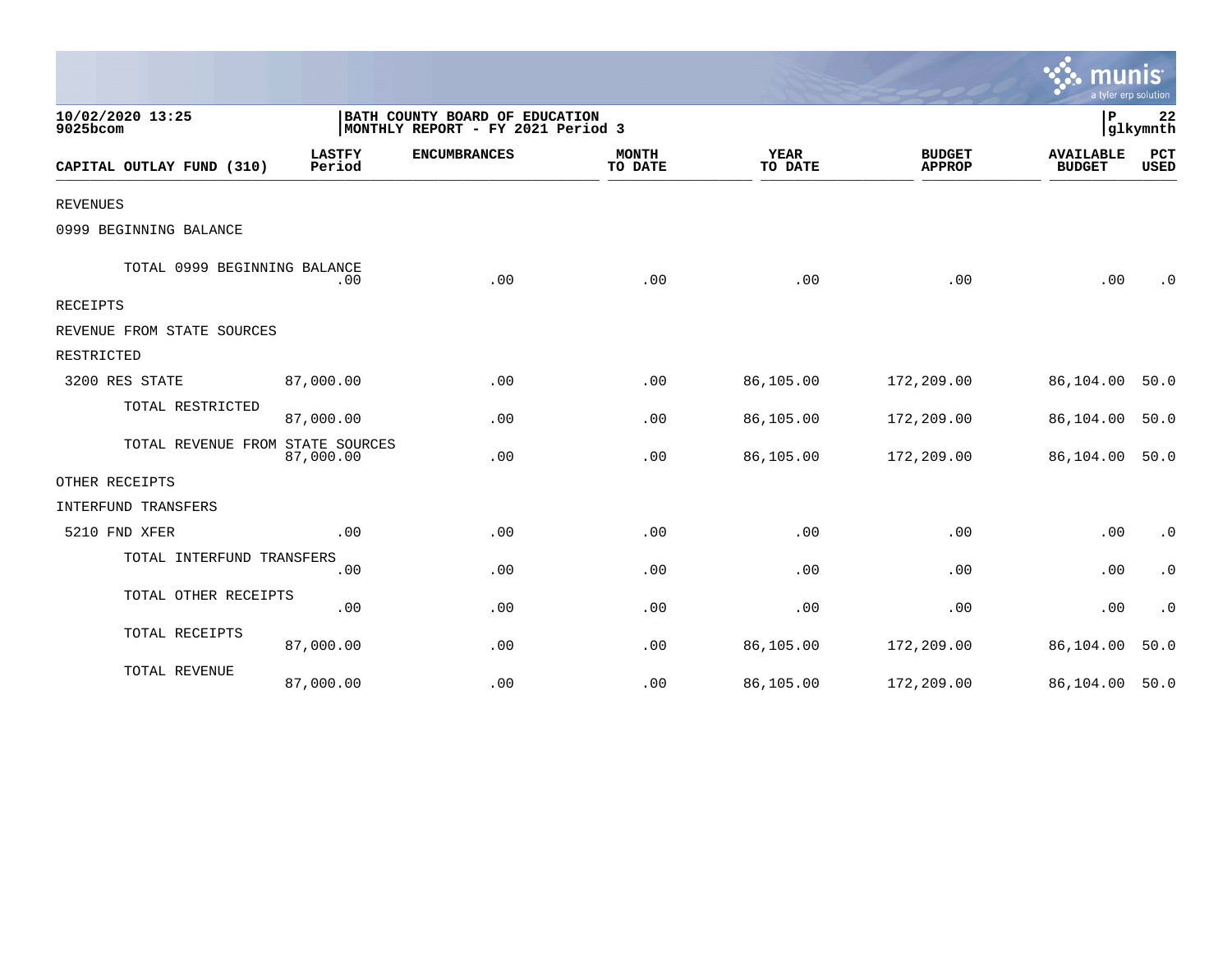

| 10/02/2020 13:25<br>9025bcom             |                                         | BATH COUNTY BOARD OF EDUCATION<br>MONTHLY REPORT - FY 2021 Period 3 |                         |                 |                                | ${\bf P}$                         | 23<br>glkymnth                                    |
|------------------------------------------|-----------------------------------------|---------------------------------------------------------------------|-------------------------|-----------------|--------------------------------|-----------------------------------|---------------------------------------------------|
| CAPITAL OUTLAY FUND (310)                | <b>LASTFY</b><br>Period                 | <b>ENCUMBRANCES</b>                                                 | <b>MONTH</b><br>TO DATE | YEAR<br>TO DATE | <b>BUDGET</b><br><b>APPROP</b> | <b>AVAILABLE</b><br><b>BUDGET</b> | PCT<br><b>USED</b>                                |
| <b>EXPENDITURES</b>                      |                                         |                                                                     |                         |                 |                                |                                   |                                                   |
| PLANT OPERATIONS AND MAINTENANCE<br>2600 |                                         |                                                                     |                         |                 |                                |                                   |                                                   |
| 0400<br>0500                             | .00<br>.00                              | .00<br>.00                                                          | .00<br>.00              | .00<br>.00      | .00<br>.00                     | .00<br>.00                        | $\cdot$ 0<br>$\cdot$ 0                            |
| TOTAL 2600                               | PLANT OPERATIONS AND MAINTENANCE<br>.00 | .00                                                                 | .00                     | .00             | .00                            | .00                               | $\cdot$ 0                                         |
| DEBT SERVICE<br>5100                     |                                         |                                                                     |                         |                 |                                |                                   |                                                   |
| 0800<br>0840                             | .00<br>.00                              | .00<br>.00                                                          | .00<br>.00              | .00<br>.00      | .00<br>172,209.00              | .00<br>172,209.00                 | $\begin{smallmatrix} 0.1 \ 0.1 \end{smallmatrix}$ |
| TOTAL 5100<br>DEBT SERVICE               | .00                                     | .00                                                                 | .00                     | .00             | 172,209.00                     | 172,209.00                        | .0                                                |
| FUND TRANSFERS<br>5200                   |                                         |                                                                     |                         |                 |                                |                                   |                                                   |
| 0900                                     | .00                                     | .00                                                                 | .00                     | .00             | .00                            | .00                               | $\cdot$ 0                                         |
| TOTAL 5200                               | FUND TRANSFERS<br>.00                   | .00                                                                 | .00                     | .00             | .00                            | .00                               | $\cdot$ 0                                         |
| TOTAL EXPENDITURES                       | .00                                     | .00                                                                 | .00                     | .00             | 172,209.00                     | 172,209.00                        | $\cdot$ 0                                         |
| TOTAL FOR CAPITAL OUTLAY FUND            | 87,000.00                               | (310)<br>.00                                                        | .00                     | 86,105.00       | .00                            | $-86, 105.00$                     | $\cdot$ 0                                         |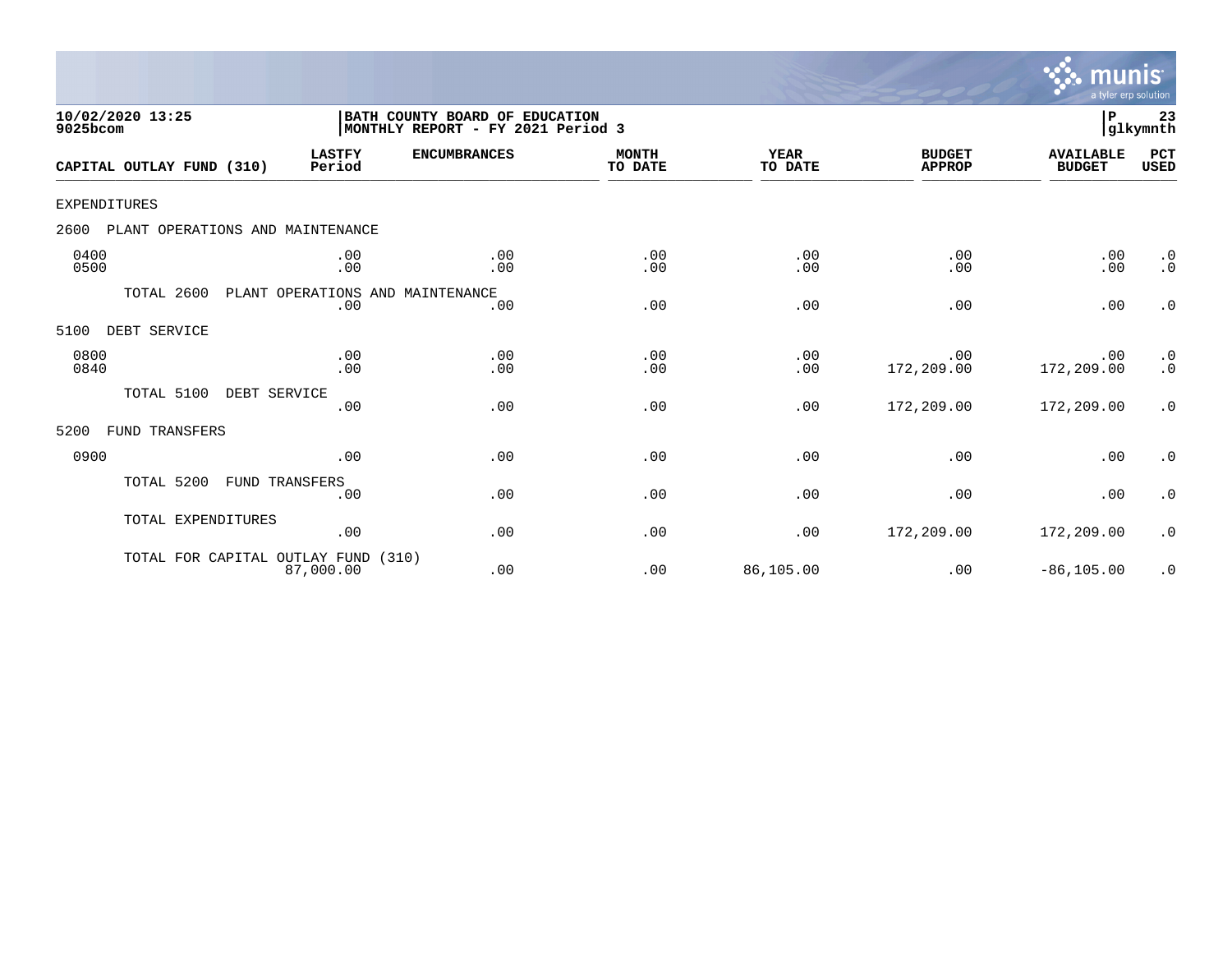|                                                                                                   |                                         |                                                                     |                                        |                                        |                                               | Imu<br>a tyler erp solution                   | INIS                                                                                    |
|---------------------------------------------------------------------------------------------------|-----------------------------------------|---------------------------------------------------------------------|----------------------------------------|----------------------------------------|-----------------------------------------------|-----------------------------------------------|-----------------------------------------------------------------------------------------|
| 10/02/2020 13:25<br>9025bcom                                                                      |                                         | BATH COUNTY BOARD OF EDUCATION<br>MONTHLY REPORT - FY 2021 Period 3 |                                        |                                        |                                               | l P<br> glkymnth                              |                                                                                         |
| BUILDING FUND (5 CENT LEVY) (3Period                                                              | <b>LASTFY</b>                           | <b>ENCUMBRANCES</b>                                                 | <b>MONTH</b><br>TO DATE                | <b>YEAR</b><br>TO DATE                 | <b>BUDGET</b><br><b>APPROP</b>                | <b>AVAILABLE</b><br><b>BUDGET</b>             | PCT<br><b>USED</b>                                                                      |
| <b>REVENUES</b>                                                                                   |                                         |                                                                     |                                        |                                        |                                               |                                               |                                                                                         |
| 0999 BEGINNING BALANCE                                                                            |                                         |                                                                     |                                        |                                        |                                               |                                               |                                                                                         |
| TOTAL 0999 BEGINNING BALANCE                                                                      | .00                                     | .00                                                                 | .00                                    | .00                                    | .00                                           | .00                                           | $\overline{0}$                                                                          |
| <b>RECEIPTS</b>                                                                                   |                                         |                                                                     |                                        |                                        |                                               |                                               |                                                                                         |
| REVENUE FROM LOCAL SOURCES                                                                        |                                         |                                                                     |                                        |                                        |                                               |                                               |                                                                                         |
| AD VALOREM TAXES                                                                                  |                                         |                                                                     |                                        |                                        |                                               |                                               |                                                                                         |
| 1111 GRP TAX<br>1113 PSCRP TAX<br>1115 DLQ TAX<br>1116 DISTL TAX<br>1117 MV TAX<br>1118 UNMND TAX | .00<br>.00.<br>.00<br>.00<br>.00<br>.00 | .00<br>.00<br>.00<br>.00<br>.00<br>.00                              | .00<br>.00<br>.00<br>.00<br>.00<br>.00 | .00<br>.00<br>.00<br>.00<br>.00<br>.00 | 565,000.00<br>.00<br>.00<br>.00<br>.00<br>.00 | 565,000.00<br>.00<br>.00<br>.00<br>.00<br>.00 | $\cdot$ 0<br>$\boldsymbol{\cdot}$ 0<br>$\cdot$ 0<br>$\cdot$ 0<br>$\cdot$ 0<br>$\cdot$ 0 |
| TOTAL AD VALOREM TAXES                                                                            | .00.                                    | .00                                                                 | .00                                    | .00                                    | 565,000.00                                    | 565,000.00                                    | $\cdot$ 0                                                                               |
| PENALTIES & INTEREST ON TAXES                                                                     |                                         |                                                                     |                                        |                                        |                                               |                                               |                                                                                         |
| 1140 PEN & INT                                                                                    | .00                                     | .00                                                                 | .00                                    | .00                                    | .00                                           | .00                                           | $\cdot$ 0                                                                               |
| TOTAL PENALTIES & INTEREST ON TAXES                                                               | .00                                     | .00                                                                 | .00                                    | .00                                    | .00                                           | .00                                           | $\boldsymbol{\cdot}$ 0                                                                  |
| OTHER TAXES                                                                                       |                                         |                                                                     |                                        |                                        |                                               |                                               |                                                                                         |
| 1191 OMIT TAX<br>1192 EXCISE TAX                                                                  | .00<br>.00.                             | .00<br>.00                                                          | .00<br>.00                             | .00<br>.00                             | .00<br>.00                                    | .00<br>.00                                    | $\cdot$ 0<br>$\cdot$ 0                                                                  |
| TOTAL OTHER TAXES                                                                                 | .00                                     | .00                                                                 | .00                                    | .00                                    | .00                                           | .00                                           | $\cdot$ 0                                                                               |
| EARNINGS ON INVESTMENTS                                                                           |                                         |                                                                     |                                        |                                        |                                               |                                               |                                                                                         |
| 1510 INT ON INV                                                                                   | .00                                     | .00                                                                 | .00                                    | .00                                    | .00                                           | .00                                           | $\cdot$ 0                                                                               |
| TOTAL EARNINGS ON INVESTMENTS                                                                     | .00                                     | .00                                                                 | .00                                    | .00                                    | .00                                           | .00                                           | $\cdot$ 0                                                                               |
| TOTAL REVENUE FROM LOCAL SOURCES                                                                  | .00                                     | .00                                                                 | .00                                    | .00                                    | 565,000.00                                    | 565,000.00                                    | $\cdot$ 0                                                                               |
| REVENUE FROM STATE SOURCES                                                                        |                                         |                                                                     |                                        |                                        |                                               |                                               |                                                                                         |

 $\bullet$ 

RESTRICTED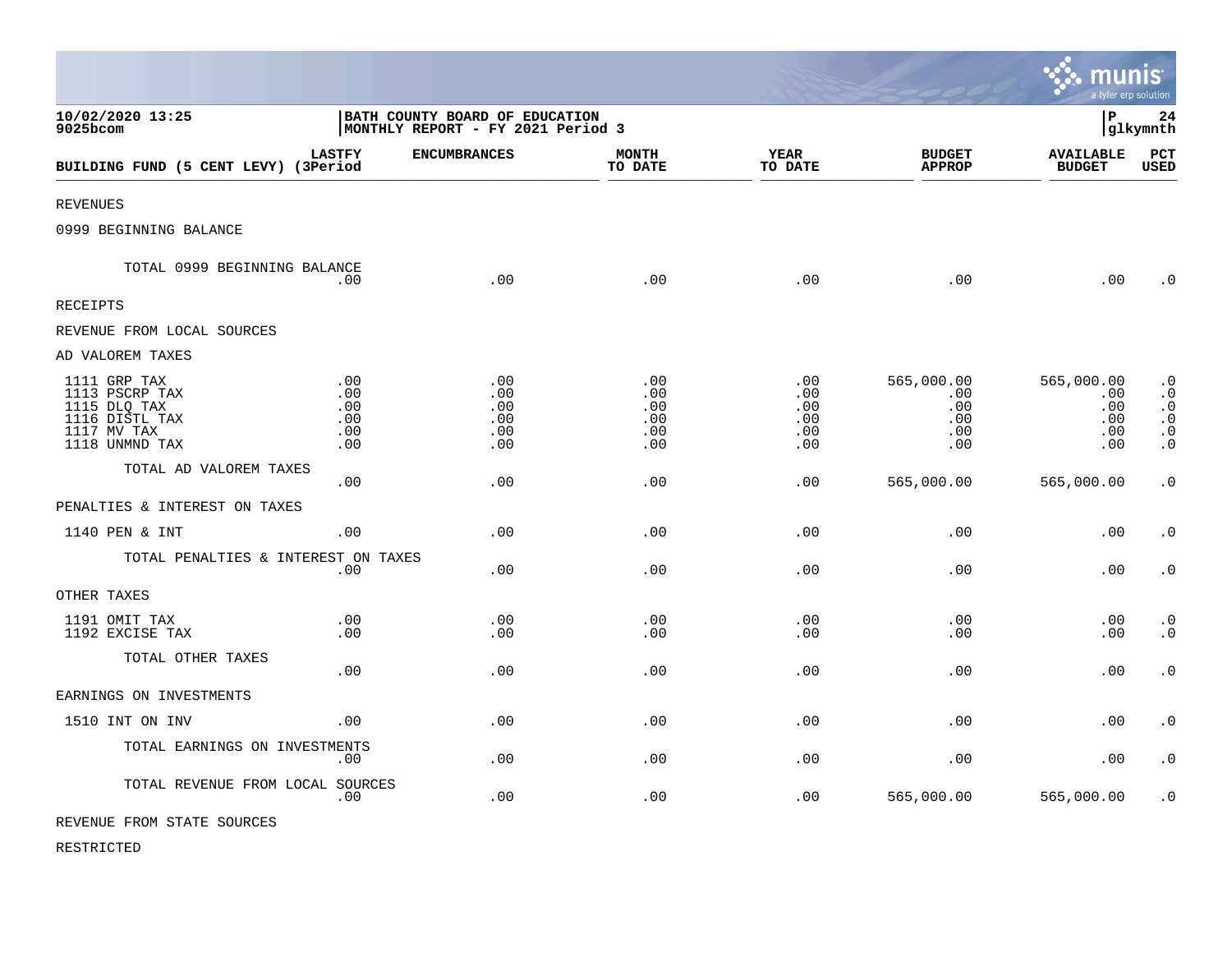

| 10/02/2020 13:25<br>9025bcom                                                                                  | BATH COUNTY BOARD OF EDUCATION<br> MONTHLY REPORT - FY 2021 Period 3 |                                        |                                        |                                        |                                        | ∣P<br>glkymnth                         |                                                                            |  |
|---------------------------------------------------------------------------------------------------------------|----------------------------------------------------------------------|----------------------------------------|----------------------------------------|----------------------------------------|----------------------------------------|----------------------------------------|----------------------------------------------------------------------------|--|
| BUILDING FUND (5 CENT LEVY) (3Period                                                                          | <b>LASTFY</b>                                                        | <b>ENCUMBRANCES</b>                    | <b>MONTH</b><br>TO DATE                | <b>YEAR</b><br>TO DATE                 | <b>BUDGET</b><br><b>APPROP</b>         | <b>AVAILABLE</b><br><b>BUDGET</b>      | PCT<br><b>USED</b>                                                         |  |
| 3200 RES STATE                                                                                                | 453,080.00                                                           | .00                                    | .00                                    | 506,216.00                             | 1,012,432.00                           | 506,216.00                             | 50.0                                                                       |  |
| TOTAL RESTRICTED                                                                                              | 453,080.00                                                           | .00                                    | .00                                    | 506,216.00                             | 1,012,432.00                           | 506,216.00                             | 50.0                                                                       |  |
|                                                                                                               | TOTAL REVENUE FROM STATE SOURCES<br>453,080.00                       | .00                                    | .00                                    | 506,216.00                             | 1,012,432.00                           | 506,216.00                             | 50.0                                                                       |  |
| OTHER RECEIPTS                                                                                                |                                                                      |                                        |                                        |                                        |                                        |                                        |                                                                            |  |
| INTERFUND TRANSFERS                                                                                           |                                                                      |                                        |                                        |                                        |                                        |                                        |                                                                            |  |
| 5210 FND XFER                                                                                                 | .00                                                                  | .00                                    | .00                                    | .00                                    | .00                                    | .00                                    | $\cdot$ 0                                                                  |  |
| TOTAL INTERFUND TRANSFERS                                                                                     | .00                                                                  | .00                                    | .00                                    | .00                                    | .00                                    | .00                                    | $\cdot$ 0                                                                  |  |
| SALE OR COMP FOR LOSS OF ASSETS                                                                               |                                                                      |                                        |                                        |                                        |                                        |                                        |                                                                            |  |
| 5311 SALE LAND<br>5312 LOSS LAND<br>5331 SALE BLDG<br>5332 LOSS BLDG<br>5341<br>SALE EOUIP<br>5342 LOSS EQUIP | .00<br>.00<br>.00<br>.00<br>.00<br>.00                               | .00<br>.00<br>.00<br>.00<br>.00<br>.00 | .00<br>.00<br>.00<br>.00<br>.00<br>.00 | .00<br>.00<br>.00<br>.00<br>.00<br>.00 | .00<br>.00<br>.00<br>.00<br>.00<br>.00 | .00<br>.00<br>.00<br>.00<br>.00<br>.00 | $\cdot$ 0<br>$\cdot$ 0<br>$\cdot$ 0<br>$\cdot$ 0<br>$\cdot$ 0<br>$\cdot$ 0 |  |
|                                                                                                               | TOTAL SALE OR COMP FOR LOSS OF ASSETS<br>.00                         | .00                                    | .00                                    | .00                                    | .00                                    | .00                                    | $\cdot$ 0                                                                  |  |
| TOTAL OTHER RECEIPTS                                                                                          | .00                                                                  | .00                                    | .00                                    | .00                                    | .00                                    | .00                                    | $\cdot$ 0                                                                  |  |
| TOTAL RECEIPTS                                                                                                | 453,080.00                                                           | .00                                    | .00                                    | 506,216.00                             | 1,577,432.00                           | 1,071,216.00                           | 32.1                                                                       |  |
| TOTAL REVENUE                                                                                                 | 453,080.00                                                           | .00                                    | .00                                    | 506,216.00                             | 1,577,432.00                           | 1,071,216.00 32.1                      |                                                                            |  |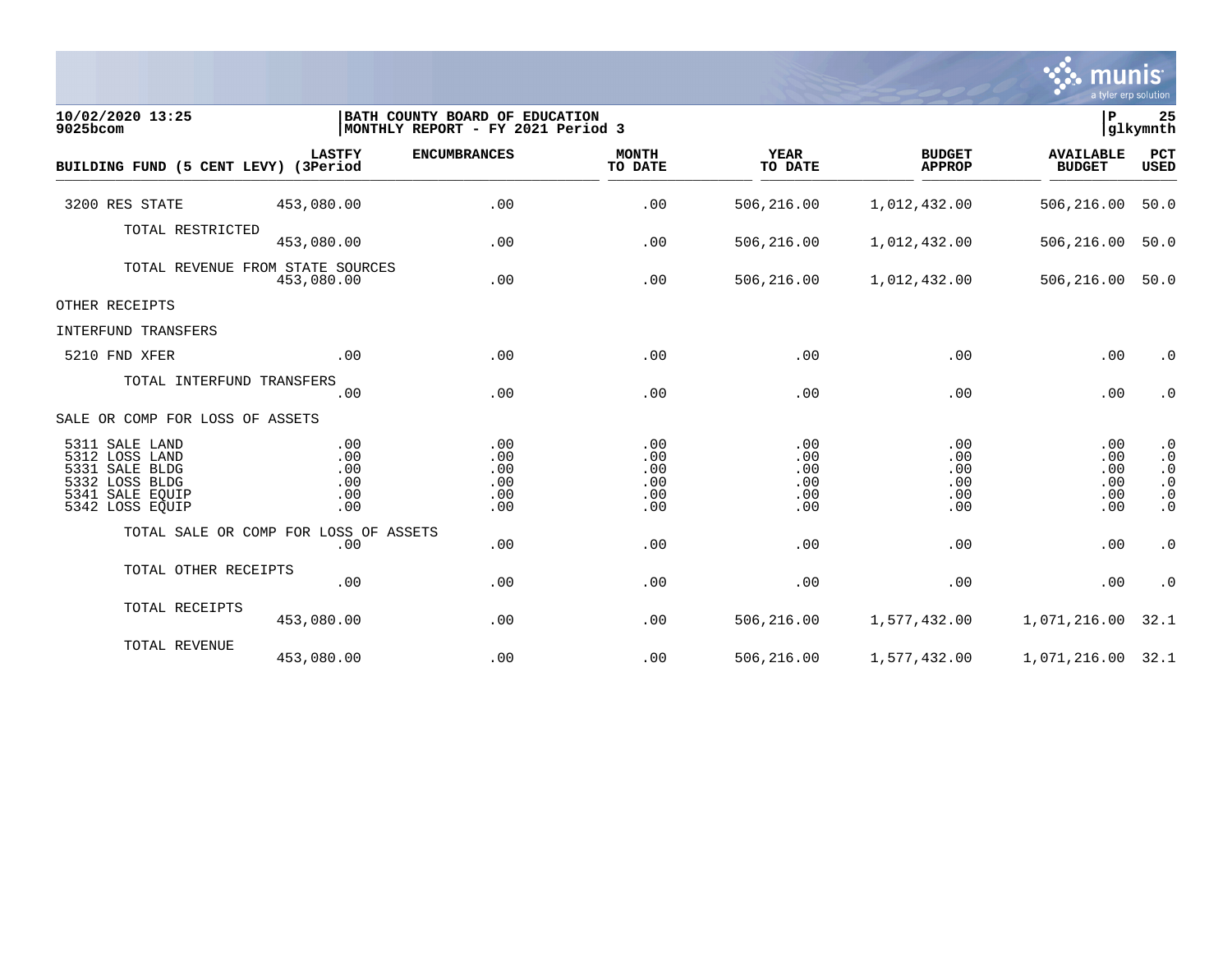

| 10/02/2020 13:25<br>9025bcom         |                                                              | BATH COUNTY BOARD OF EDUCATION<br> MONTHLY REPORT - FY 2021 Period 3 |                         |                        |                                | lР                                | 26<br>glkymnth         |
|--------------------------------------|--------------------------------------------------------------|----------------------------------------------------------------------|-------------------------|------------------------|--------------------------------|-----------------------------------|------------------------|
| BUILDING FUND (5 CENT LEVY) (3Period | <b>LASTFY</b>                                                | <b>ENCUMBRANCES</b>                                                  | <b>MONTH</b><br>TO DATE | <b>YEAR</b><br>TO DATE | <b>BUDGET</b><br><b>APPROP</b> | <b>AVAILABLE</b><br><b>BUDGET</b> | PCT<br><b>USED</b>     |
| <b>EXPENDITURES</b>                  |                                                              |                                                                      |                         |                        |                                |                                   |                        |
| 4700<br>BUILDING IMPROVEMENTS        |                                                              |                                                                      |                         |                        |                                |                                   |                        |
| 0400<br>0840                         | .00<br>.00                                                   | .00<br>.00                                                           | .00<br>.00              | .00<br>.00             | .00<br>231,524.63              | .00<br>231,524.63                 | $\cdot$ 0<br>$\cdot$ 0 |
| TOTAL 4700                           | BUILDING IMPROVEMENTS<br>.00                                 | .00                                                                  | .00                     | .00                    | 231,524.63                     | 231,524.63                        | $\cdot$ 0              |
| 5100<br>DEBT SERVICE                 |                                                              |                                                                      |                         |                        |                                |                                   |                        |
| 0300<br>0800                         | .00<br>.00                                                   | .00<br>.00                                                           | .00<br>.00              | .00<br>.00             | .00<br>.00                     | .00<br>.00                        | $\cdot$ 0<br>$\cdot$ 0 |
| TOTAL 5100                           | DEBT SERVICE<br>.00                                          | .00                                                                  | .00                     | .00                    | .00                            | .00                               | $\cdot$ 0              |
| FUND TRANSFERS<br>5200               |                                                              |                                                                      |                         |                        |                                |                                   |                        |
| 0900                                 | 792,707.41                                                   | .00                                                                  | .00                     | 586,533.26             | 1,345,907.37                   | 759,374.11                        | 43.6                   |
| TOTAL 5200                           | TRANSFERS<br>FUND<br>792,707.41                              | .00                                                                  | .00                     | 586, 533.26            | 1,345,907.37                   | 759,374.11                        | 43.6                   |
| TOTAL EXPENDITURES                   | 792,707.41                                                   | .00                                                                  | .00                     | 586, 533.26            | 1,577,432.00                   | 990,898.74                        | 37.2                   |
|                                      | TOTAL FOR BUILDING FUND (5 CENT LEVY) (320)<br>$-339,627.41$ | .00                                                                  | .00                     | $-80, 317.26$          | .00                            | 80, 317.26                        | $\cdot$ 0              |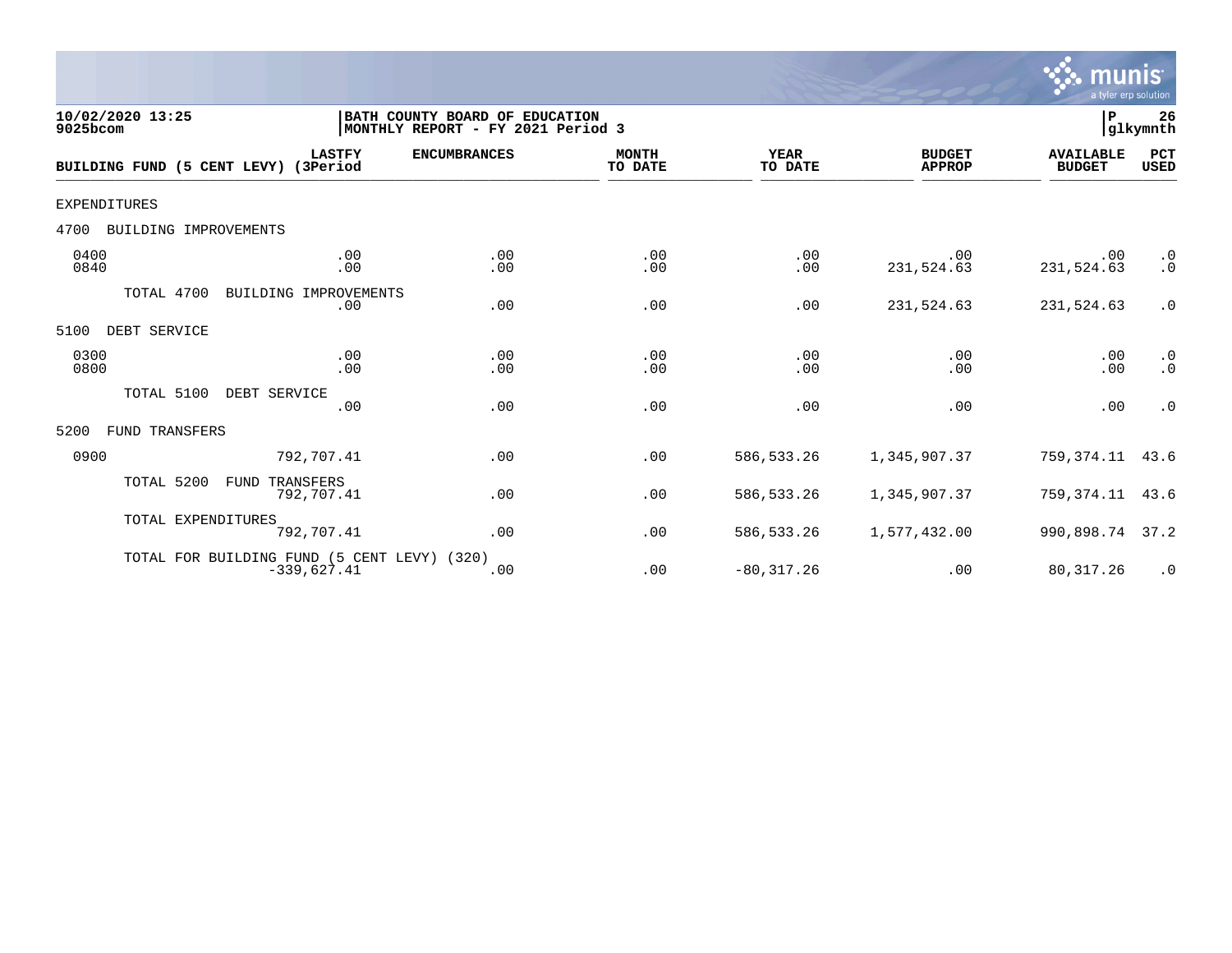|                                  |                         |                                                                     |                         |                        |                                | mu<br>a tyler erp solution        |                    |
|----------------------------------|-------------------------|---------------------------------------------------------------------|-------------------------|------------------------|--------------------------------|-----------------------------------|--------------------|
| 10/02/2020 13:25<br>9025bcom     |                         | BATH COUNTY BOARD OF EDUCATION<br>MONTHLY REPORT - FY 2021 Period 3 |                         |                        | $\, {\bf P}$                   | 27<br>glkymnth                    |                    |
| CONSTRUCTION FUND (360)          | <b>LASTFY</b><br>Period | <b>ENCUMBRANCES</b>                                                 | <b>MONTH</b><br>TO DATE | <b>YEAR</b><br>TO DATE | <b>BUDGET</b><br><b>APPROP</b> | <b>AVAILABLE</b><br><b>BUDGET</b> | PCT<br><b>USED</b> |
| <b>REVENUES</b>                  |                         |                                                                     |                         |                        |                                |                                   |                    |
| <b>RECEIPTS</b>                  |                         |                                                                     |                         |                        |                                |                                   |                    |
| REVENUE FROM LOCAL SOURCES       |                         |                                                                     |                         |                        |                                |                                   |                    |
| EARNINGS ON INVESTMENTS          |                         |                                                                     |                         |                        |                                |                                   |                    |
| 1510 INT ON INV                  | .00                     | .00                                                                 | .00                     | .00                    | .00                            | .00                               | $\cdot$ 0          |
| TOTAL EARNINGS ON INVESTMENTS    | $.00 \,$                | .00                                                                 | .00                     | .00                    | .00                            | .00                               | $\cdot$ 0          |
| TOTAL REVENUE FROM LOCAL SOURCES | .00                     | .00                                                                 | .00                     | .00                    | .00                            | .00                               | . 0                |
| OTHER RECEIPTS                   |                         |                                                                     |                         |                        |                                |                                   |                    |
| <b>BOND ISSUANCE</b>             |                         |                                                                     |                         |                        |                                |                                   |                    |
| 5110 BOND PRIN                   | .00                     | .00                                                                 | .00                     | .00                    | .00                            | .00                               | $\cdot$ 0          |
| TOTAL BOND ISSUANCE              | .00                     | .00                                                                 | .00                     | .00                    | .00                            | .00                               | $\cdot$ 0          |
| INTERFUND TRANSFERS              |                         |                                                                     |                         |                        |                                |                                   |                    |
| 5210 FND XFER                    | .00                     | .00                                                                 | .00                     | .00                    | .00                            | .00                               | $\cdot$ 0          |
| TOTAL INTERFUND TRANSFERS        | .00                     | .00                                                                 | .00                     | .00                    | .00                            | .00                               | $\cdot$ 0          |
| TOTAL OTHER RECEIPTS             | .00                     | .00                                                                 | .00                     | .00                    | .00                            | .00                               | $\cdot$ 0          |
| TOTAL RECEIPTS                   | .00                     | .00                                                                 | .00                     | .00                    | .00                            | .00                               | $\cdot$ 0          |
| TOTAL REVENUE                    | .00                     | .00                                                                 | .00                     | .00                    | .00                            | .00                               | $\cdot$ 0          |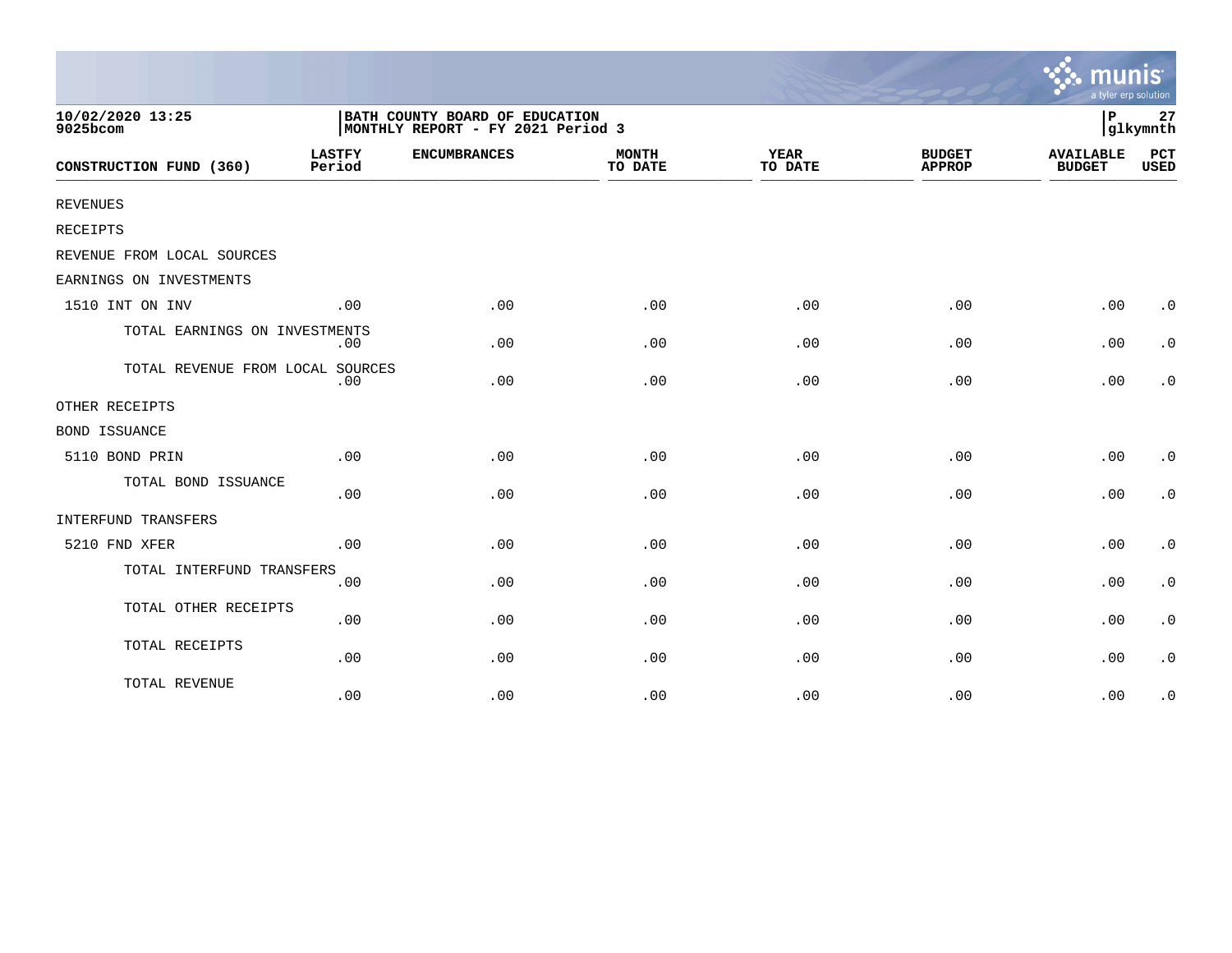|                                                              |                                                         |                                                                             |                                                                     |                                                         |                                                              |                                                                | mu<br>a tyler erp solution                                          |                                                                                                      |
|--------------------------------------------------------------|---------------------------------------------------------|-----------------------------------------------------------------------------|---------------------------------------------------------------------|---------------------------------------------------------|--------------------------------------------------------------|----------------------------------------------------------------|---------------------------------------------------------------------|------------------------------------------------------------------------------------------------------|
| 9025bcom                                                     | 10/02/2020 13:25                                        |                                                                             | BATH COUNTY BOARD OF EDUCATION<br>MONTHLY REPORT - FY 2021 Period 3 |                                                         |                                                              |                                                                | l P                                                                 | 28<br>glkymnth                                                                                       |
|                                                              | CONSTRUCTION FUND (360)                                 | <b>LASTFY</b><br>Period                                                     | <b>ENCUMBRANCES</b>                                                 | <b>MONTH</b><br>TO DATE                                 | YEAR<br>TO DATE                                              | <b>BUDGET</b><br><b>APPROP</b>                                 | <b>AVAILABLE</b><br><b>BUDGET</b>                                   | PCT<br><b>USED</b>                                                                                   |
| EXPENDITURES                                                 |                                                         |                                                                             |                                                                     |                                                         |                                                              |                                                                |                                                                     |                                                                                                      |
|                                                              | 0000 RESTRICT TO REV & BAL SHT ONLY                     |                                                                             |                                                                     |                                                         |                                                              |                                                                |                                                                     |                                                                                                      |
| 0900                                                         |                                                         | .00                                                                         | .00                                                                 | .00                                                     | .00                                                          | .00                                                            | .00                                                                 | . 0                                                                                                  |
|                                                              | TOTAL 0000 RESTRICT TO REV & BAL SHT ONLY               | .00                                                                         | .00                                                                 | .00                                                     | .00                                                          | .00                                                            | .00                                                                 | . 0                                                                                                  |
|                                                              | 4300 ARCHITECTURAL/ENGIN                                |                                                                             |                                                                     |                                                         |                                                              |                                                                |                                                                     |                                                                                                      |
| 0300                                                         |                                                         | .00                                                                         | .00                                                                 | .00                                                     | .00                                                          | .00                                                            | .00                                                                 | . 0                                                                                                  |
|                                                              | TOTAL 4300 ARCHITECTURAL/ENGIN                          | .00                                                                         | .00                                                                 | .00                                                     | .00                                                          | .00                                                            | .00                                                                 | . 0                                                                                                  |
|                                                              | 4500 BUILDING ACQUISTIONS & CONSTRUCTION                |                                                                             |                                                                     |                                                         |                                                              |                                                                |                                                                     |                                                                                                      |
| 0300<br>0400<br>0600<br>0700<br>0800<br>0840                 |                                                         | .00<br>.00<br>.00<br>.00<br>.00<br>.00                                      | .00<br>.00<br>.00<br>.00<br>.00<br>.00                              | .00<br>.00<br>.00<br>.00<br>.00<br>.00                  | .00<br>.00<br>.00<br>.00<br>.00<br>.00                       | .00<br>.00<br>.00<br>.00<br>.00<br>.00                         | .00<br>.00<br>.00<br>.00<br>.00<br>.00                              | $\cdot$ 0<br>$\cdot$ 0<br>$\cdot$ 0<br>$\cdot$ 0<br>$\cdot$ 0<br>$\cdot$ 0                           |
|                                                              | TOTAL 4500 BUILDING ACQUISTIONS & CONSTRUCTION          | .00                                                                         | .00                                                                 | .00                                                     | .00                                                          | .00                                                            | .00                                                                 | $\cdot$ 0                                                                                            |
|                                                              | 4700 BUILDING IMPROVEMENTS                              |                                                                             |                                                                     |                                                         |                                                              |                                                                |                                                                     |                                                                                                      |
| 0300<br>0400<br>0500<br>0600<br>0700<br>0800<br>0840<br>0900 |                                                         | 27, 143. 12<br>1,262,178.04<br>.00<br>.00<br>31,948.58<br>.00<br>.00<br>.00 | .00<br>.00<br>.00<br>.00<br>11,000.00<br>.00<br>.00<br>.00          | .00<br>481.91<br>.00<br>.00<br>.00<br>.00<br>.00<br>.00 | .00<br>481.91<br>.00<br>$.00 \,$<br>.00<br>.00<br>.00<br>.00 | .00<br>.00<br>.00<br>$.00 \,$<br>.00<br>.00<br>$.00 \,$<br>.00 | .00<br>$-481.91$<br>.00<br>.00<br>$-11,000.00$<br>.00<br>.00<br>.00 | $\cdot$ 0<br>$\cdot$ 0<br>$\cdot$ 0<br>$\cdot$ 0<br>$\cdot$ 0<br>$\cdot$ 0<br>$\cdot$ 0<br>$\cdot$ 0 |
|                                                              | TOTAL 4700                                              | BUILDING IMPROVEMENTS                                                       |                                                                     |                                                         |                                                              |                                                                |                                                                     |                                                                                                      |
|                                                              |                                                         | 1,321,269.74                                                                | 11,000.00                                                           | 481.91                                                  | 481.91                                                       | .00                                                            | $-11,481.91$                                                        | $\cdot$ 0                                                                                            |
|                                                              | 5200 FUND TRANSFERS                                     |                                                                             |                                                                     |                                                         |                                                              |                                                                |                                                                     |                                                                                                      |
| 0900                                                         |                                                         | .00                                                                         | $.00$                                                               | .00                                                     | .00                                                          | .00                                                            | .00                                                                 | . $\boldsymbol{0}$                                                                                   |
|                                                              | TOTAL 5200 FUND TRANSFERS                               | .00                                                                         | .00                                                                 | .00                                                     | .00                                                          | .00                                                            | .00                                                                 | $\cdot$ 0                                                                                            |
|                                                              | TOTAL EXPENDITURES<br>TOTAL FOR CONSTRUCTION FUND (360) | 1,321,269.74                                                                | 11,000.00                                                           | 481.91                                                  | 481.91                                                       | .00                                                            | $-11, 481.91$                                                       | $\cdot$ 0                                                                                            |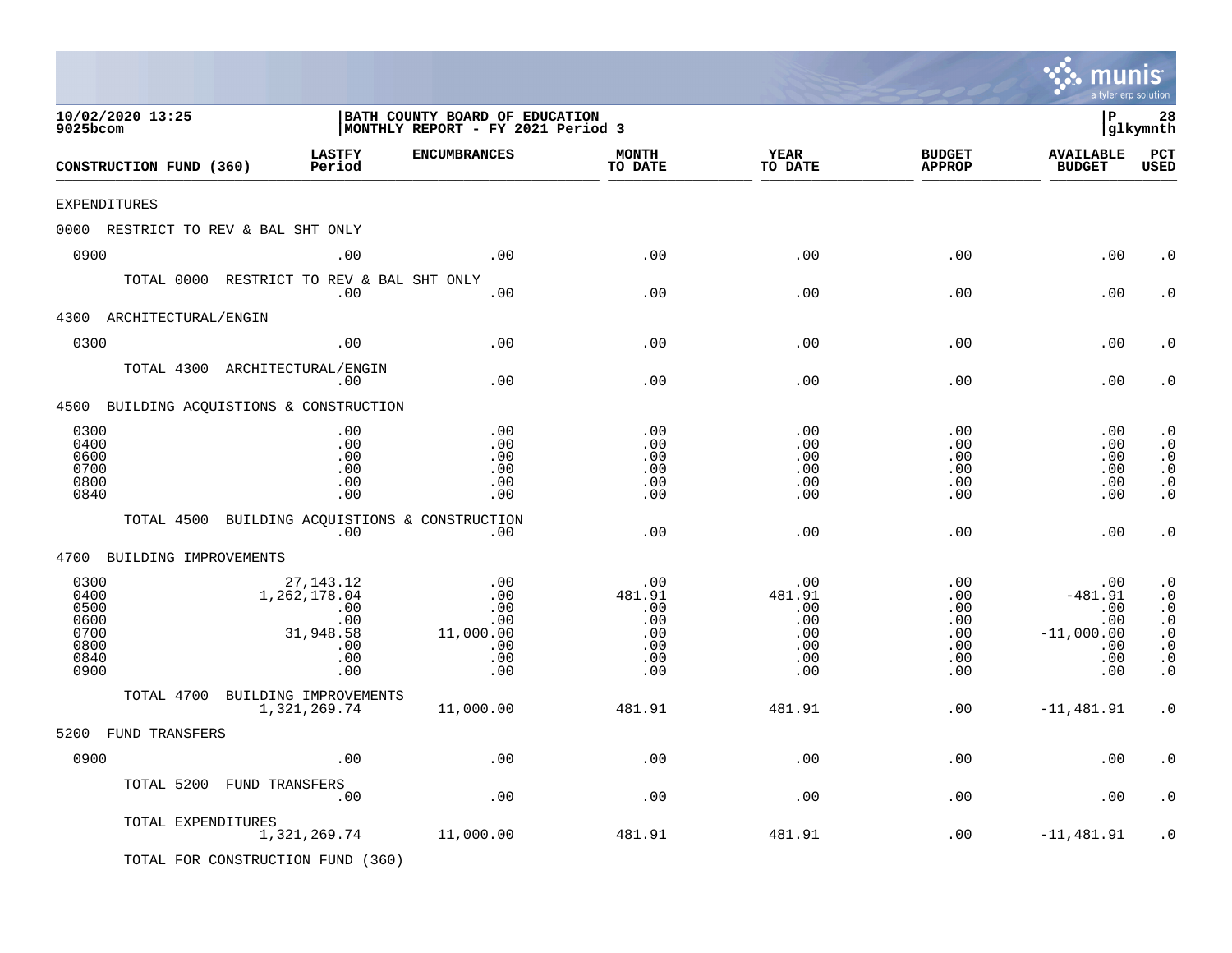|                              |                         |                                                                     |                         |                 |                                | a tyler erp solution              |                 |
|------------------------------|-------------------------|---------------------------------------------------------------------|-------------------------|-----------------|--------------------------------|-----------------------------------|-----------------|
| 10/02/2020 13:25<br>9025bcom |                         | BATH COUNTY BOARD OF EDUCATION<br>MONTHLY REPORT - FY 2021 Period 3 |                         |                 |                                |                                   | 29<br> glkymnth |
| (360)<br>CONSTRUCTION FUND   | <b>LASTFY</b><br>Period | <b>ENCUMBRANCES</b>                                                 | <b>MONTH</b><br>TO DATE | YEAR<br>TO DATE | <b>BUDGET</b><br><b>APPROP</b> | <b>AVAILABLE</b><br><b>BUDGET</b> | PCT<br>USED     |
|                              | $-1,321,269.74$         | $-11,000.00$                                                        | $-481.91$               | $-481.91$       | .00                            | 11,481.91                         | $\cdot$ 0       |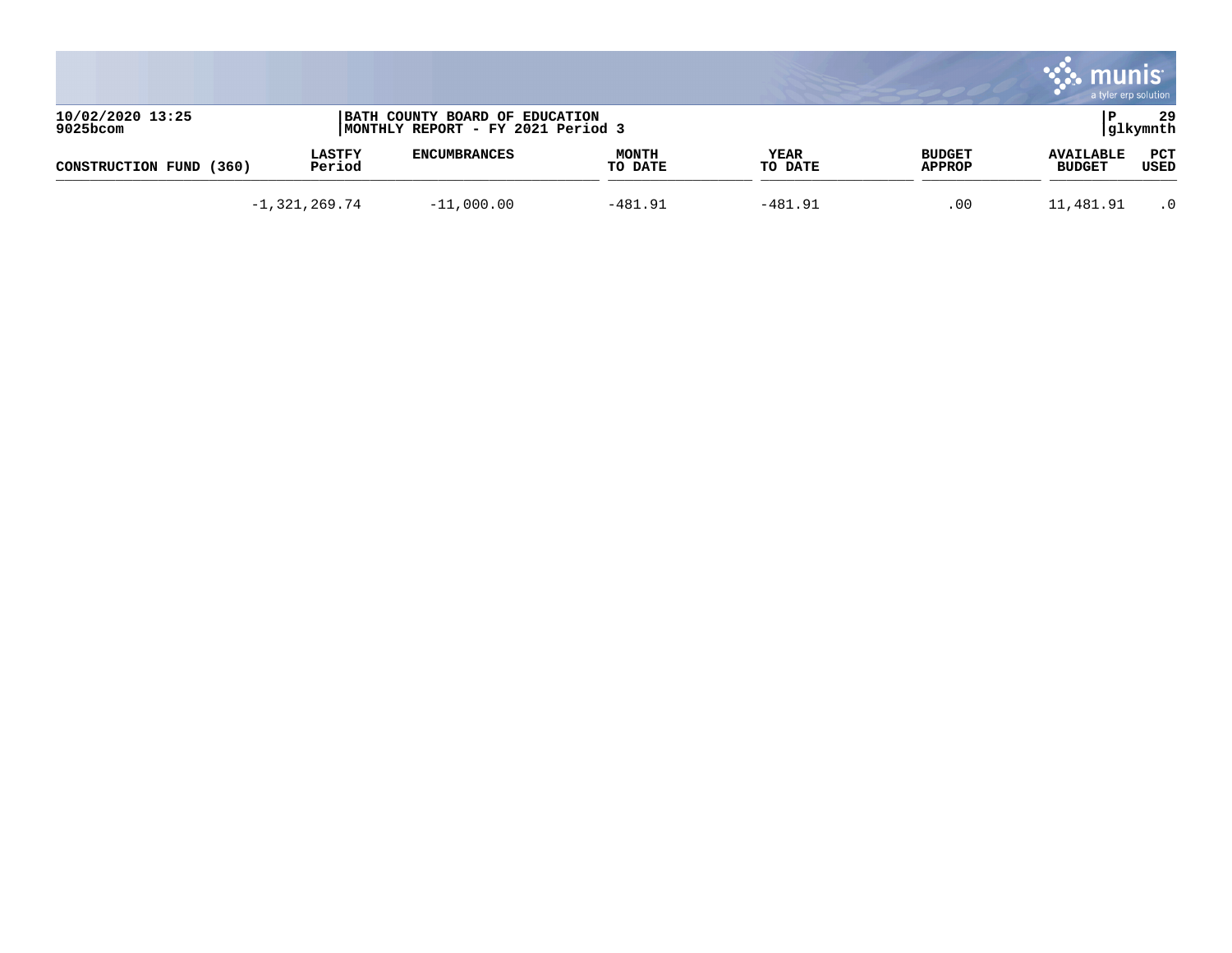|                                  |                         |                                                                     |                         |                        |                                | a tyler erp solution              |                    |
|----------------------------------|-------------------------|---------------------------------------------------------------------|-------------------------|------------------------|--------------------------------|-----------------------------------|--------------------|
| 10/02/2020 13:25<br>9025bcom     |                         | BATH COUNTY BOARD OF EDUCATION<br>MONTHLY REPORT - FY 2021 Period 3 |                         |                        |                                | P                                 | 30<br>glkymnth     |
| DEBT SERVICE FUND (400)          | <b>LASTFY</b><br>Period | <b>ENCUMBRANCES</b>                                                 | <b>MONTH</b><br>TO DATE | <b>YEAR</b><br>TO DATE | <b>BUDGET</b><br><b>APPROP</b> | <b>AVAILABLE</b><br><b>BUDGET</b> | PCT<br><b>USED</b> |
| <b>REVENUES</b>                  |                         |                                                                     |                         |                        |                                |                                   |                    |
| RECEIPTS                         |                         |                                                                     |                         |                        |                                |                                   |                    |
| REVENUE FROM LOCAL SOURCES       |                         |                                                                     |                         |                        |                                |                                   |                    |
| EARNINGS ON INVESTMENTS          |                         |                                                                     |                         |                        |                                |                                   |                    |
| 1510 INT ON INV                  | .00                     | .00                                                                 | .00                     | .00                    | .00                            | .00                               | $\cdot$ 0          |
| TOTAL EARNINGS ON INVESTMENTS    | .00                     | .00                                                                 | .00                     | .00                    | .00                            | .00                               | . 0                |
| TOTAL REVENUE FROM LOCAL SOURCES | .00                     | .00                                                                 | .00                     | .00                    | .00                            | .00                               | . 0                |
| REVENUE FROM STATE SOURCES       |                         |                                                                     |                         |                        |                                |                                   |                    |
| REVENUE ON BEHALF PAYMENTS       |                         |                                                                     |                         |                        |                                |                                   |                    |
| 3900 ON-BEHALF                   | .00                     | .00                                                                 | .00                     | .00                    | .00                            | .00                               | $\cdot$ 0          |
| TOTAL REVENUE ON BEHALF PAYMENTS | .00                     | .00                                                                 | .00                     | .00                    | .00                            | .00                               | . 0                |
| TOTAL REVENUE FROM STATE SOURCES | .00                     | .00                                                                 | .00                     | .00                    | .00                            | .00                               | $\cdot$ 0          |
| OTHER RECEIPTS                   |                         |                                                                     |                         |                        |                                |                                   |                    |
| <b>BOND ISSUANCE</b>             |                         |                                                                     |                         |                        |                                |                                   |                    |
| 5110 BOND PRIN                   | .00                     | .00                                                                 | .00                     | .00                    | .00                            | .00                               | $\cdot$ 0          |
| TOTAL BOND ISSUANCE              | .00                     | .00                                                                 | .00                     | .00                    | .00                            | .00                               | $\cdot$ 0          |
| INTERFUND TRANSFERS              |                         |                                                                     |                         |                        |                                |                                   |                    |
| 5210 FND XFER                    | 792,707.41              | .00                                                                 | .00                     | 586, 533.26            | 1,345,907.37                   | 759,374.11                        | 43.6               |
| TOTAL INTERFUND TRANSFERS        | 792,707.41              | .00                                                                 | .00                     | 586,533.26             | 1,345,907.37                   | 759,374.11                        | 43.6               |
| TOTAL OTHER RECEIPTS             | 792,707.41              | .00                                                                 | .00                     | 586,533.26             | 1,345,907.37                   | 759,374.11                        | 43.6               |
| TOTAL RECEIPTS                   | 792,707.41              | .00                                                                 | .00                     | 586,533.26             | 1,345,907.37                   | 759,374.11                        | 43.6               |
| TOTAL REVENUE                    | 792,707.41              | .00                                                                 | .00                     | 586, 533.26            | 1,345,907.37                   | 759,374.11                        | 43.6               |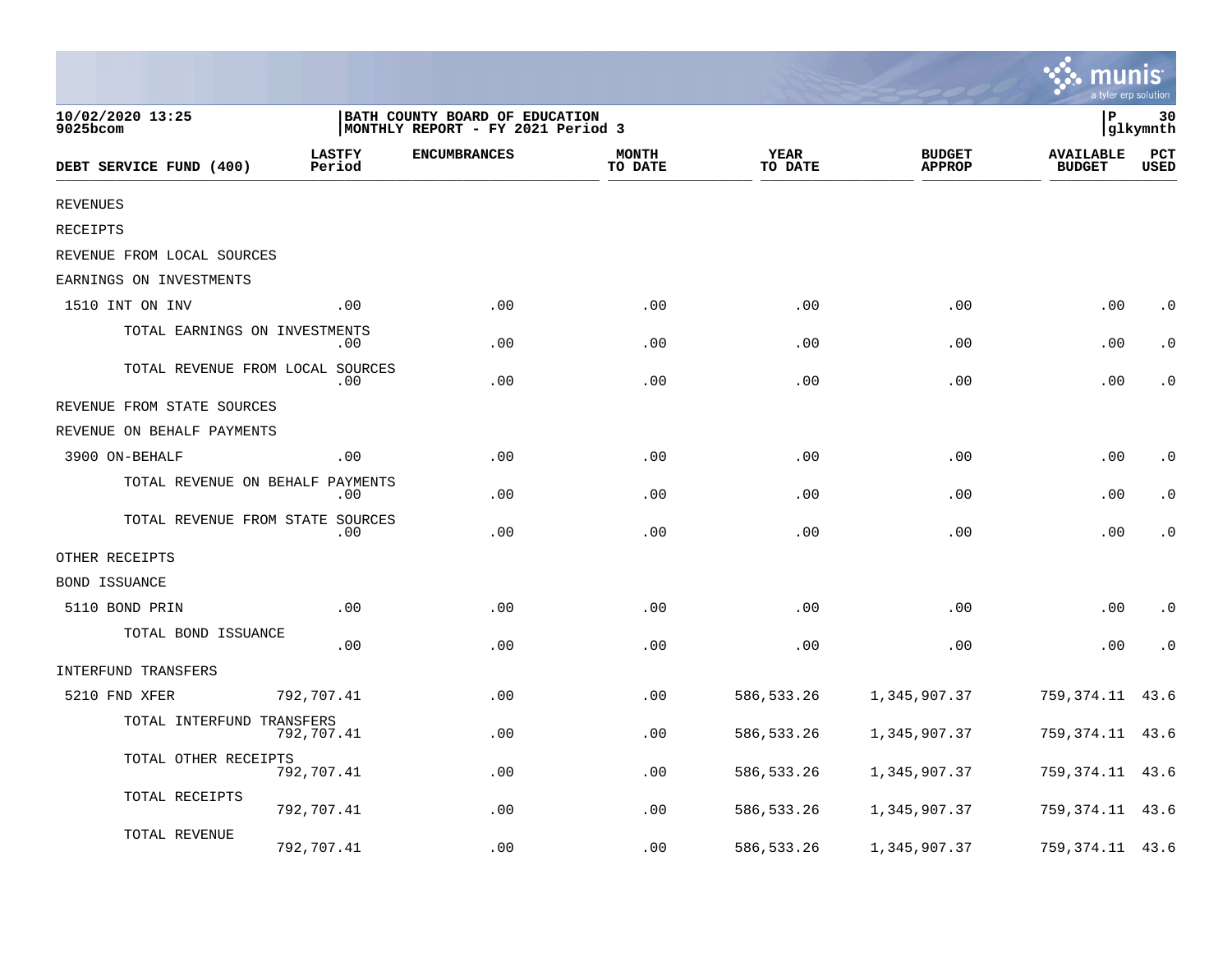

| 10/02/2020 13:25<br>9025bcom |                                          | BATH COUNTY BOARD OF<br><b>EDUCATION</b><br>MONTHLY REPORT - FY 2021 Period 3 |                         |                        |                                |                                   |                   |
|------------------------------|------------------------------------------|-------------------------------------------------------------------------------|-------------------------|------------------------|--------------------------------|-----------------------------------|-------------------|
| DEBT SERVICE FUND (400)      | <b>LASTFY</b><br>Period                  | <b>ENCUMBRANCES</b>                                                           | <b>MONTH</b><br>TO DATE | <b>YEAR</b><br>TO DATE | <b>BUDGET</b><br><b>APPROP</b> | <b>AVAILABLE</b><br><b>BUDGET</b> | PCT<br>USED       |
| <b>EXPENDITURES</b>          |                                          |                                                                               |                         |                        |                                |                                   |                   |
| 5100<br>DEBT SERVICE         |                                          |                                                                               |                         |                        |                                |                                   |                   |
| 0800<br>0900                 | 792,707.41<br>.00                        | 206,142.00<br>.00                                                             | .00<br>.00              | 586, 533.26<br>.00     | 1,345,907.37<br>.00            | 553,232.11<br>.00                 | 58.9<br>$\cdot$ 0 |
| TOTAL 5100                   | DEBT<br>SERVICE<br>792,707.41            | 206,142.00                                                                    | .00                     | 586, 533.26            | 1,345,907.37                   | 553,232.11                        | 58.9              |
| 5200<br>TRANSFERS<br>FUND    |                                          |                                                                               |                         |                        |                                |                                   |                   |
| 0900                         | .00                                      | .00                                                                           | .00                     | .00                    | .00                            | .00                               | .0                |
| TOTAL 5200                   | FUND TRANSFERS<br>.00                    | .00                                                                           | .00                     | .00                    | .00                            | .00                               | $\cdot$ 0         |
| TOTAL EXPENDITURES           | 792,707.41                               | 206,142.00                                                                    | .00                     | 586, 533.26            | 1,345,907.37                   | 553, 232.11                       | 58.9              |
|                              | TOTAL FOR DEBT SERVICE FUND (400)<br>.00 | $-206, 142.00$                                                                | .00                     | .00                    | .00                            | 206,142.00                        | $\cdot$ 0         |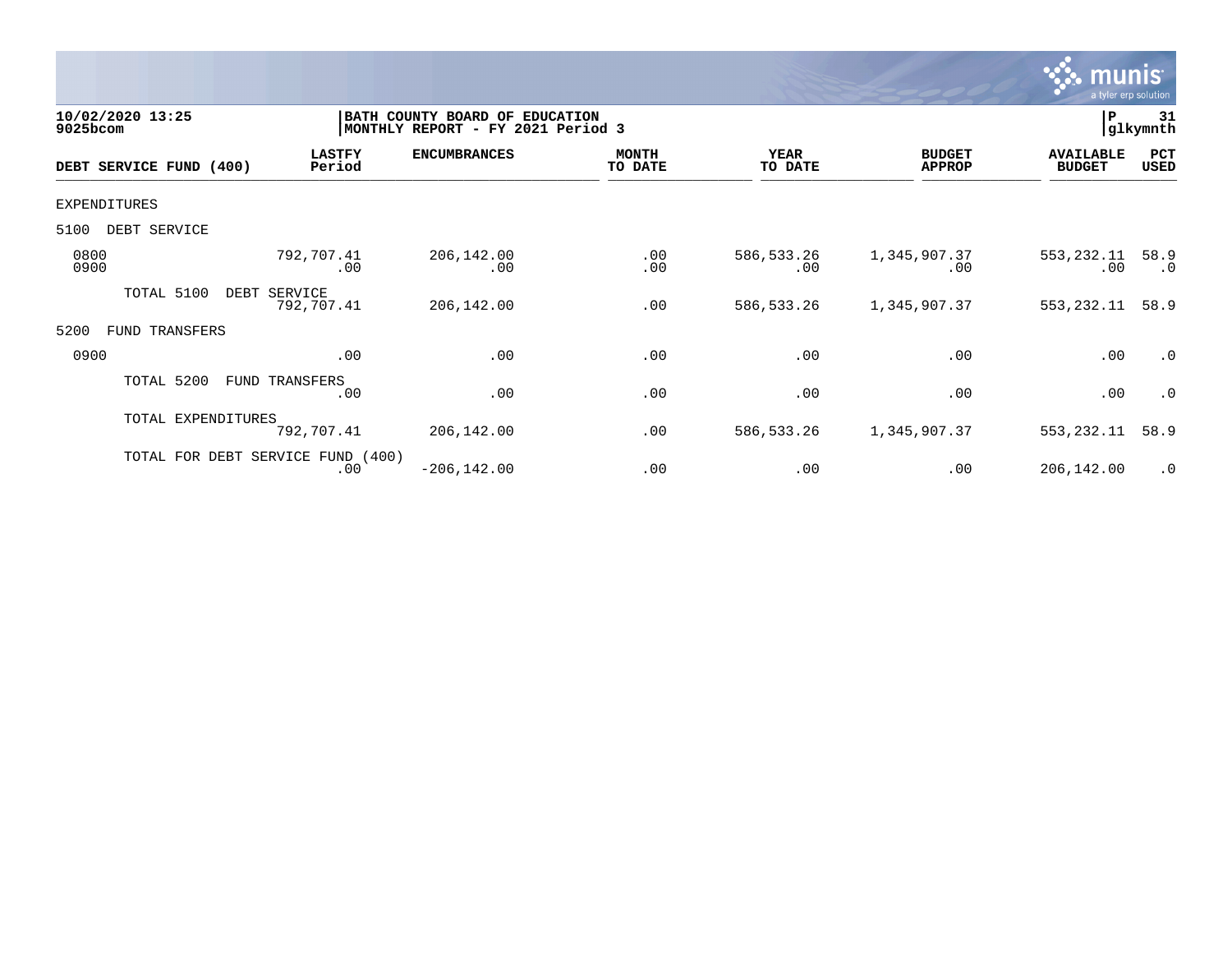|                                                                                                                                                                                                                                               |                                                                                                 |                                                                                         |                                                                                         |                                                                                         |                                                                                                                              | munis                                                                                                  | a tyler erp solution                                                                                                                                                                                                                    |
|-----------------------------------------------------------------------------------------------------------------------------------------------------------------------------------------------------------------------------------------------|-------------------------------------------------------------------------------------------------|-----------------------------------------------------------------------------------------|-----------------------------------------------------------------------------------------|-----------------------------------------------------------------------------------------|------------------------------------------------------------------------------------------------------------------------------|--------------------------------------------------------------------------------------------------------|-----------------------------------------------------------------------------------------------------------------------------------------------------------------------------------------------------------------------------------------|
| 10/02/2020 13:25<br>9025bcom                                                                                                                                                                                                                  |                                                                                                 | BATH COUNTY BOARD OF EDUCATION<br>MONTHLY REPORT - FY 2021 Period 3                     |                                                                                         |                                                                                         |                                                                                                                              | l P                                                                                                    | 32<br> glkymnth                                                                                                                                                                                                                         |
| FOOD SERVICE FUND (51)                                                                                                                                                                                                                        | <b>LASTFY</b><br>Period                                                                         | <b>ENCUMBRANCES</b>                                                                     | <b>MONTH</b><br>TO DATE                                                                 | <b>YEAR</b><br>TO DATE                                                                  | <b>BUDGET</b><br><b>APPROP</b>                                                                                               | <b>AVAILABLE</b><br><b>BUDGET</b>                                                                      | PCT<br><b>USED</b>                                                                                                                                                                                                                      |
| <b>REVENUES</b>                                                                                                                                                                                                                               |                                                                                                 |                                                                                         |                                                                                         |                                                                                         |                                                                                                                              |                                                                                                        |                                                                                                                                                                                                                                         |
| 0999 BEGINNING BALANCE                                                                                                                                                                                                                        |                                                                                                 |                                                                                         |                                                                                         |                                                                                         |                                                                                                                              |                                                                                                        |                                                                                                                                                                                                                                         |
| TOTAL 0999 BEGINNING BALANCE                                                                                                                                                                                                                  | 1,544,935.42                                                                                    | .00                                                                                     | .00                                                                                     |                                                                                         | $2,206,099.96$ $2,199,245.42$ $-6,854.54$ 100.3                                                                              |                                                                                                        |                                                                                                                                                                                                                                         |
| RECEIPTS                                                                                                                                                                                                                                      |                                                                                                 |                                                                                         |                                                                                         |                                                                                         |                                                                                                                              |                                                                                                        |                                                                                                                                                                                                                                         |
| REVENUE FROM LOCAL SOURCES                                                                                                                                                                                                                    |                                                                                                 |                                                                                         |                                                                                         |                                                                                         |                                                                                                                              |                                                                                                        |                                                                                                                                                                                                                                         |
| EARNINGS ON INVESTMENTS                                                                                                                                                                                                                       |                                                                                                 |                                                                                         |                                                                                         |                                                                                         |                                                                                                                              |                                                                                                        |                                                                                                                                                                                                                                         |
| 1510 INT ON INV                                                                                                                                                                                                                               | 6,612.88                                                                                        | .00                                                                                     | 811.13                                                                                  | 2,529.69                                                                                | 3,000.00                                                                                                                     | 470.31 84.3                                                                                            |                                                                                                                                                                                                                                         |
| TOTAL EARNINGS ON INVESTMENTS                                                                                                                                                                                                                 | 6,612.88                                                                                        | .00                                                                                     | 811.13                                                                                  | 2,529.69                                                                                | 3,000.00                                                                                                                     | 470.31 84.3                                                                                            |                                                                                                                                                                                                                                         |
| FOOD SERVICE                                                                                                                                                                                                                                  |                                                                                                 |                                                                                         |                                                                                         |                                                                                         |                                                                                                                              |                                                                                                        |                                                                                                                                                                                                                                         |
| 1611 REIMB LNCH<br>1612 REIMB BRKF<br>1613 REIMB MILK<br>1621 NO-RMB LNH<br>1622 NO-RMB BKF<br>1623 NO-RMB MLK<br>1624 NO-RMB ALA<br>1627 NO-RM VEND<br>1628 NO-RM VEND<br>1629 NO-RM OTHR<br>1630 SPEC FUNC<br>1631 CATERING<br>1637 VENDING | 14, 115. 36<br>.00<br>.00<br>.00<br>.00<br>.00<br>.00<br>.00<br>.00<br>.00<br>.00<br>.00<br>.00 | .00<br>.00<br>.00<br>.00<br>.00<br>.00<br>.00<br>.00<br>.00<br>.00<br>.00<br>.00<br>.00 | .00<br>.00<br>.00<br>.00<br>.00<br>.00<br>.00<br>.00<br>.00<br>.00<br>.00<br>.00<br>.00 | .00<br>.00<br>.00<br>.00<br>.00<br>.00<br>.00<br>.00<br>.00<br>.00<br>.00<br>.00<br>.00 | 67,000.00<br>600.00<br>.00<br>$.00 \,$<br>$.00 \,$<br>$.00 \,$<br>.00<br>.00<br>.00<br>$.00 \ \,$<br>400.00<br>500.00<br>.00 | 67,000.00<br>600.00<br>.00<br>.00<br>.00<br>.00<br>.00<br>.00<br>.00<br>.00<br>400.00<br>500.00<br>.00 | $\boldsymbol{\cdot}$ 0<br>$\cdot$ 0<br>$\cdot$ 0<br>$\boldsymbol{\cdot}$ 0<br>$\cdot$ 0<br>$\ddot{0}$<br>$\boldsymbol{\cdot}$ 0<br>$\cdot$ 0<br>$\boldsymbol{\cdot}$ 0<br>$\cdot$ 0<br>$\boldsymbol{\cdot}$ 0<br>$\cdot$ 0<br>$\cdot$ 0 |
| TOTAL FOOD SERVICE                                                                                                                                                                                                                            | 14, 115.36                                                                                      | .00                                                                                     | .00                                                                                     | .00                                                                                     | 68,500.00                                                                                                                    | 68,500.00                                                                                              | $\cdot$ 0                                                                                                                                                                                                                               |
| OTHER REVENUE FROM LOCAL SOURCES                                                                                                                                                                                                              |                                                                                                 |                                                                                         |                                                                                         |                                                                                         |                                                                                                                              |                                                                                                        |                                                                                                                                                                                                                                         |
| 1920 CONTRIBUTE<br>1980 PRYR REFND<br>1990 MISC REV<br>1993 OTH REBATE<br>1994 RET INSUFF                                                                                                                                                     | .00<br>.00<br>.00<br>.00<br>.00                                                                 | .00<br>.00<br>.00<br>.00<br>.00                                                         | .00<br>.00<br>.00<br>.00<br>.00                                                         | .00<br>.00<br>.00<br>.00<br>.00                                                         | .00<br>$.00\,$<br>2,000.00<br>$.00 \,$<br>$.00 \ \,$                                                                         | .00<br>.00<br>2,000.00<br>.00<br>.00                                                                   | $\cdot$ 0<br>$\ddot{\phantom{0}}$ .0<br>$\boldsymbol{\cdot}$ 0<br>$\cdot$ 0<br>$\cdot$ 0                                                                                                                                                |
|                                                                                                                                                                                                                                               | TOTAL OTHER REVENUE FROM LOCAL SOURCES<br>$.00 \,$                                              | .00                                                                                     | .00                                                                                     | .00                                                                                     | 2,000.00                                                                                                                     | 2,000.00                                                                                               | $\cdot$ 0                                                                                                                                                                                                                               |
| TOTAL REVENUE FROM LOCAL SOURCES                                                                                                                                                                                                              | 20,728.24                                                                                       | .00                                                                                     | 811.13                                                                                  | 2,529.69                                                                                | 73,500.00                                                                                                                    | 70,970.31                                                                                              | 3.4                                                                                                                                                                                                                                     |

 $\bullet$ 

REVENUE FROM STATE SOURCES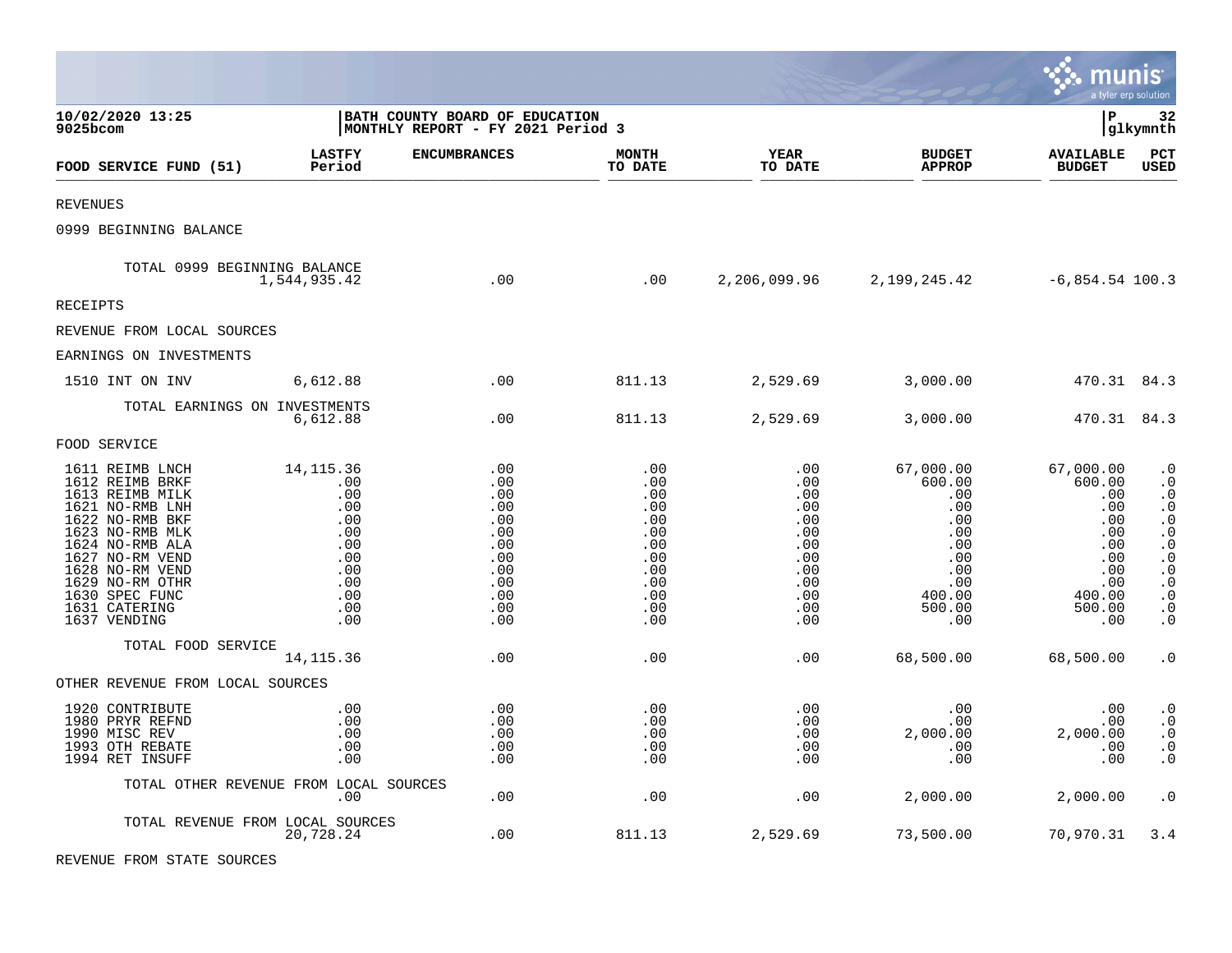

| 10/02/2020 13:25<br>9025bcom                   |                         | BATH COUNTY BOARD OF EDUCATION<br>MONTHLY REPORT - FY 2021 Period 3 |                         |                        |                                |                                   | 33<br> glkymnth        |  |
|------------------------------------------------|-------------------------|---------------------------------------------------------------------|-------------------------|------------------------|--------------------------------|-----------------------------------|------------------------|--|
| FOOD SERVICE FUND (51)                         | <b>LASTFY</b><br>Period | <b>ENCUMBRANCES</b>                                                 | <b>MONTH</b><br>TO DATE | <b>YEAR</b><br>TO DATE | <b>BUDGET</b><br><b>APPROP</b> | <b>AVAILABLE</b><br><b>BUDGET</b> | PCT<br>USED            |  |
|                                                |                         |                                                                     |                         |                        |                                |                                   |                        |  |
| RESTRICTED                                     |                         |                                                                     |                         |                        |                                |                                   |                        |  |
| 3200 RES STATE                                 | 5,430.88                | .00                                                                 | .00                     | .00                    | 33,000.00                      | 33,000.00                         | $\cdot$ 0              |  |
| TOTAL RESTRICTED                               | 5,430.88                | .00                                                                 | .00                     | .00                    | 33,000.00                      | 33,000.00                         | $\cdot$ 0              |  |
| REVENUE ON BEHALF PAYMENTS                     |                         |                                                                     |                         |                        |                                |                                   |                        |  |
| 3900 ON-BEHALF                                 | .00                     | .00                                                                 | .00                     | .00                    | .00                            | .00                               | . $\boldsymbol{0}$     |  |
| TOTAL REVENUE ON BEHALF PAYMENTS               | $.00 \,$                | .00                                                                 | .00                     | .00                    | .00                            | .00                               | $\cdot$ 0              |  |
| TOTAL REVENUE FROM STATE SOURCES               | 5,430.88                | .00                                                                 | .00                     | .00                    | 33,000.00                      | 33,000.00                         | $\cdot$ 0              |  |
| REVENUE FROM FEDERAL SOURCES                   |                         |                                                                     |                         |                        |                                |                                   |                        |  |
| RESTRICTED THROUGH THE STATE                   |                         |                                                                     |                         |                        |                                |                                   |                        |  |
| 4500 RES FED/ST                                | 133,668.06              | .00                                                                 | 28,446.28               | 42,578.32              | 1,194,000.00                   | 1,151,421.68                      | 3.6                    |  |
| TOTAL RESTRICTED THROUGH THE STATE             | 133,668.06              | .00                                                                 | 28,446.28               | 42,578.32              | 1,194,000.00                   | 1,151,421.68                      | 3.6                    |  |
| CHILD NUTRITION PROGRAM DONATED COMMODIT       |                         |                                                                     |                         |                        |                                |                                   |                        |  |
| 4950 CHD NT DC                                 | .00                     | .00                                                                 | .00                     | .00                    | .00                            | .00                               | $\cdot$ 0              |  |
| TOTAL CHILD NUTRITION PROGRAM DONATED COMMODIT | .00                     | .00                                                                 | .00                     | .00                    | .00                            | .00                               | $\cdot$ 0              |  |
| TOTAL REVENUE FROM FEDERAL SOURCES             | 133,668.06              | .00                                                                 | 28,446.28               | 42,578.32              | 1,194,000.00                   | 1,151,421.68                      | 3.6                    |  |
| OTHER RECEIPTS                                 |                         |                                                                     |                         |                        |                                |                                   |                        |  |
| <b>INTERFUND TRANSFERS</b>                     |                         |                                                                     |                         |                        |                                |                                   |                        |  |
| 5210 FND XFER                                  | .00                     | .00                                                                 | .00                     | .00                    | .00                            | .00                               | $\cdot$ 0              |  |
| TOTAL INTERFUND TRANSFERS                      | .00                     | .00                                                                 | .00                     | .00                    | .00                            | .00                               | $\cdot$ 0              |  |
| SALE OR COMP FOR LOSS OF ASSETS                |                         |                                                                     |                         |                        |                                |                                   |                        |  |
| 5341 SALE EQUIP<br>5342 LOSS EQUIP             | .00<br>.00              | .00<br>.00                                                          | .00<br>.00              | .00<br>.00             | .00<br>.00                     | .00<br>.00                        | $\cdot$ 0<br>$\cdot$ 0 |  |
| TOTAL SALE OR COMP FOR LOSS OF ASSETS          | $.00 \,$                | .00                                                                 | .00                     | .00                    | .00                            | .00                               | $\cdot$ 0              |  |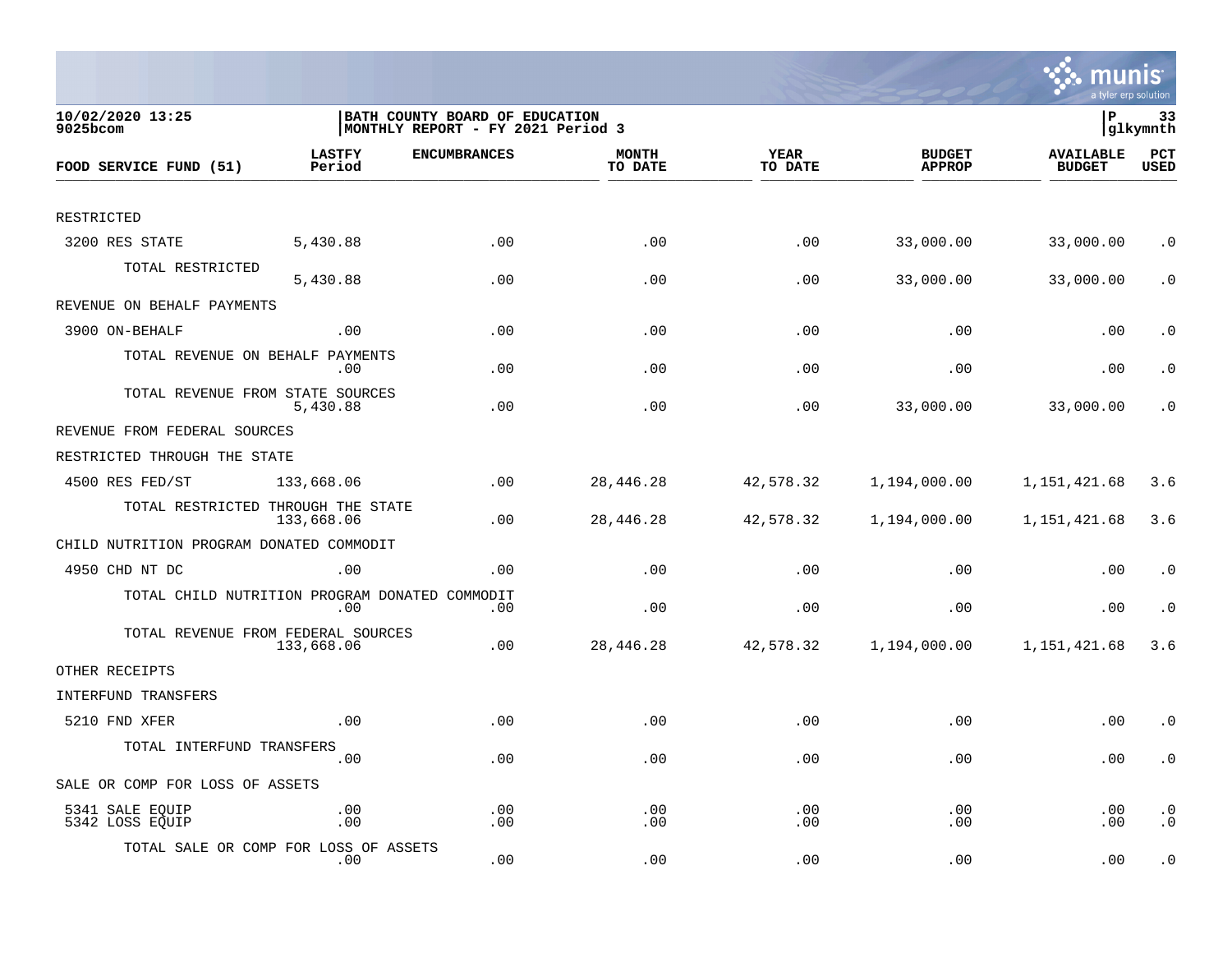|                              |                         |                                                                     |                  |                        |                                | munis \<br>a tyler erp solution   |                |
|------------------------------|-------------------------|---------------------------------------------------------------------|------------------|------------------------|--------------------------------|-----------------------------------|----------------|
| 10/02/2020 13:25<br>9025bcom |                         | BATH COUNTY BOARD OF EDUCATION<br>MONTHLY REPORT - FY 2021 Period 3 |                  |                        |                                | P                                 | 34<br>glkymnth |
| FOOD SERVICE FUND (51)       | <b>LASTFY</b><br>Period | <b>ENCUMBRANCES</b>                                                 | MONTH<br>TO DATE | <b>YEAR</b><br>TO DATE | <b>BUDGET</b><br><b>APPROP</b> | <b>AVAILABLE</b><br><b>BUDGET</b> | PCT<br>USED    |
| TOTAL OTHER RECEIPTS         | $.00 \,$                | .00                                                                 | .00              | .00                    | .00                            | .00                               | $\cdot$ 0      |
| TOTAL RECEIPTS               | 159,827.18              | .00                                                                 | 29,257.41        | 45,108.01              | 1,300,500.00                   | 1,255,391.99                      | 3.5            |
| TOTAL REVENUE                | 1,704,762.60            | .00                                                                 | 29,257.41        | 2, 251, 207.97         | 3,499,745.42                   | 1,248,537.45                      | 64.3           |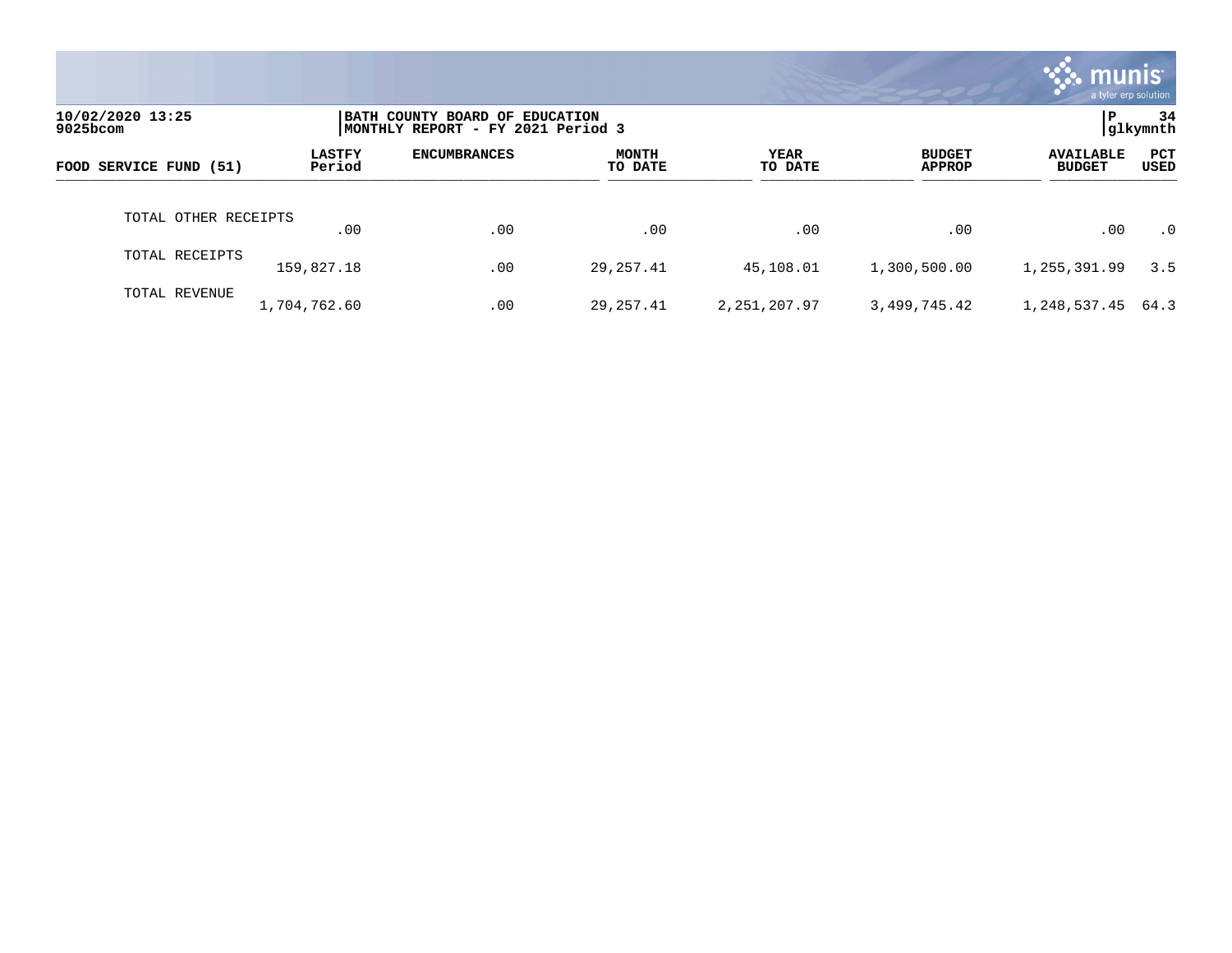|                                                                      |                                                                                                        |                                                                                  |                                                                                             |                                                                                              |                                                                                                              | a tyler erp solution                                                                                                     |                                                                                                     |
|----------------------------------------------------------------------|--------------------------------------------------------------------------------------------------------|----------------------------------------------------------------------------------|---------------------------------------------------------------------------------------------|----------------------------------------------------------------------------------------------|--------------------------------------------------------------------------------------------------------------|--------------------------------------------------------------------------------------------------------------------------|-----------------------------------------------------------------------------------------------------|
| 10/02/2020 13:25<br>9025bcom                                         |                                                                                                        | BATH COUNTY BOARD OF EDUCATION<br>MONTHLY REPORT - FY 2021 Period 3              |                                                                                             |                                                                                              |                                                                                                              | $\mathbf P$                                                                                                              | 35<br> glkymnth                                                                                     |
| FOOD SERVICE FUND (51)                                               | <b>LASTFY</b><br>Period                                                                                | <b>ENCUMBRANCES</b>                                                              | <b>MONTH</b><br>TO DATE                                                                     | <b>YEAR</b><br>TO DATE                                                                       | <b>BUDGET</b><br><b>APPROP</b>                                                                               | <b>AVAILABLE</b><br><b>BUDGET</b>                                                                                        | PCT<br><b>USED</b>                                                                                  |
| <b>EXPENDITURES</b>                                                  |                                                                                                        |                                                                                  |                                                                                             |                                                                                              |                                                                                                              |                                                                                                                          |                                                                                                     |
|                                                                      | 0000 RESTRICT TO REV & BAL SHT ONLY                                                                    |                                                                                  |                                                                                             |                                                                                              |                                                                                                              |                                                                                                                          |                                                                                                     |
| 0300                                                                 | .00                                                                                                    | .00                                                                              | .00                                                                                         | .00                                                                                          | .00                                                                                                          | .00                                                                                                                      | $\cdot$ 0                                                                                           |
|                                                                      | TOTAL 0000 RESTRICT TO REV & BAL SHT ONLY<br>.00                                                       | .00                                                                              | .00                                                                                         | .00                                                                                          | .00                                                                                                          | .00                                                                                                                      | $\cdot$ 0                                                                                           |
| 2700 STUDENT TRANSPORTATION                                          |                                                                                                        |                                                                                  |                                                                                             |                                                                                              |                                                                                                              |                                                                                                                          |                                                                                                     |
| 0100<br>0200                                                         | .00<br>.00                                                                                             | .00<br>.00                                                                       | .00<br>.00                                                                                  | .00<br>.00                                                                                   | 151.00<br>47.00                                                                                              | 151.00<br>47.00                                                                                                          | $\cdot$ 0<br>$\cdot$ 0                                                                              |
|                                                                      | TOTAL 2700 STUDENT TRANSPORTATION<br>.00                                                               | .00                                                                              | .00                                                                                         | .00                                                                                          | 198.00                                                                                                       | 198.00                                                                                                                   | $\cdot$ 0                                                                                           |
| 3100 FOOD SERVICE OPERATION                                          |                                                                                                        |                                                                                  |                                                                                             |                                                                                              |                                                                                                              |                                                                                                                          |                                                                                                     |
| 0100<br>0200<br>0280<br>0300<br>0400<br>0500<br>0600<br>0700<br>0800 | 63,973.32<br>19,840.45<br>$\overline{00}$<br>2,439.50<br>588.00<br>276.26<br>85, 347. 74<br>.00<br>.00 | $.00$<br>$.00$<br>.00<br>.00<br>.00<br>.00<br>123,008.62<br>103,598.14<br>268.00 | 35,328.72<br>10,972.75<br>.00<br>800.00<br>193.90<br>.00<br>34, 387.81<br>7,450.00<br>22.50 | 65,680.91<br>20,374.69<br>.00<br>800.00<br>421.85<br>59.00<br>37,739.31<br>8,950.00<br>22.50 | 506,358.00<br>194,000.00<br>.00<br>19,050.00<br>231,799.00<br>5,723.00<br>2,240,503.00<br>262, 114.42<br>.00 | 440,677.09<br>173,625.31<br>$\sim 00$<br>18,250.00<br>231, 377.15<br>5,664.00<br>2,079,755.07<br>149,566.28<br>$-290.50$ | 13.0<br>10.5<br>$\cdot$ 0<br>$4\,.2$<br>$\ddot{\phantom{0}}$ . 2<br>1.0<br>7.2<br>42.9<br>$\cdot$ 0 |
|                                                                      | TOTAL 3100 FOOD SERVICE OPERATION<br>172,465.27                                                        | 226,874.76                                                                       | 89,155.68                                                                                   | 134,048.26                                                                                   | 3,459,547.42                                                                                                 | 3,098,624.40 10.4                                                                                                        |                                                                                                     |
| 5200 FUND TRANSFERS                                                  |                                                                                                        |                                                                                  |                                                                                             |                                                                                              |                                                                                                              |                                                                                                                          |                                                                                                     |
| 0900                                                                 | 9,860.21                                                                                               | .00                                                                              | .00                                                                                         | 7,331.51                                                                                     | 40,000.00                                                                                                    | 32,668.49 18.3                                                                                                           |                                                                                                     |
|                                                                      | TOTAL 5200 FUND TRANSFERS<br>9,860.21                                                                  | .00                                                                              | .00                                                                                         | 7,331.51                                                                                     | 40,000.00                                                                                                    | 32,668.49 18.3                                                                                                           |                                                                                                     |
| TOTAL EXPENDITURES                                                   | 182,325.48                                                                                             | 226,874.76                                                                       | 89,155.68                                                                                   | 141,379.77                                                                                   |                                                                                                              | 3,499,745.42 3,131,490.89 10.5                                                                                           |                                                                                                     |
|                                                                      | TOTAL FOR FOOD SERVICE FUND (51)<br>1,522,437.12                                                       | $-226,874.76$                                                                    | -59,898.27                                                                                  | 2,109,828.20                                                                                 | .00                                                                                                          | $-1,882,953.44$                                                                                                          | $\cdot$ 0                                                                                           |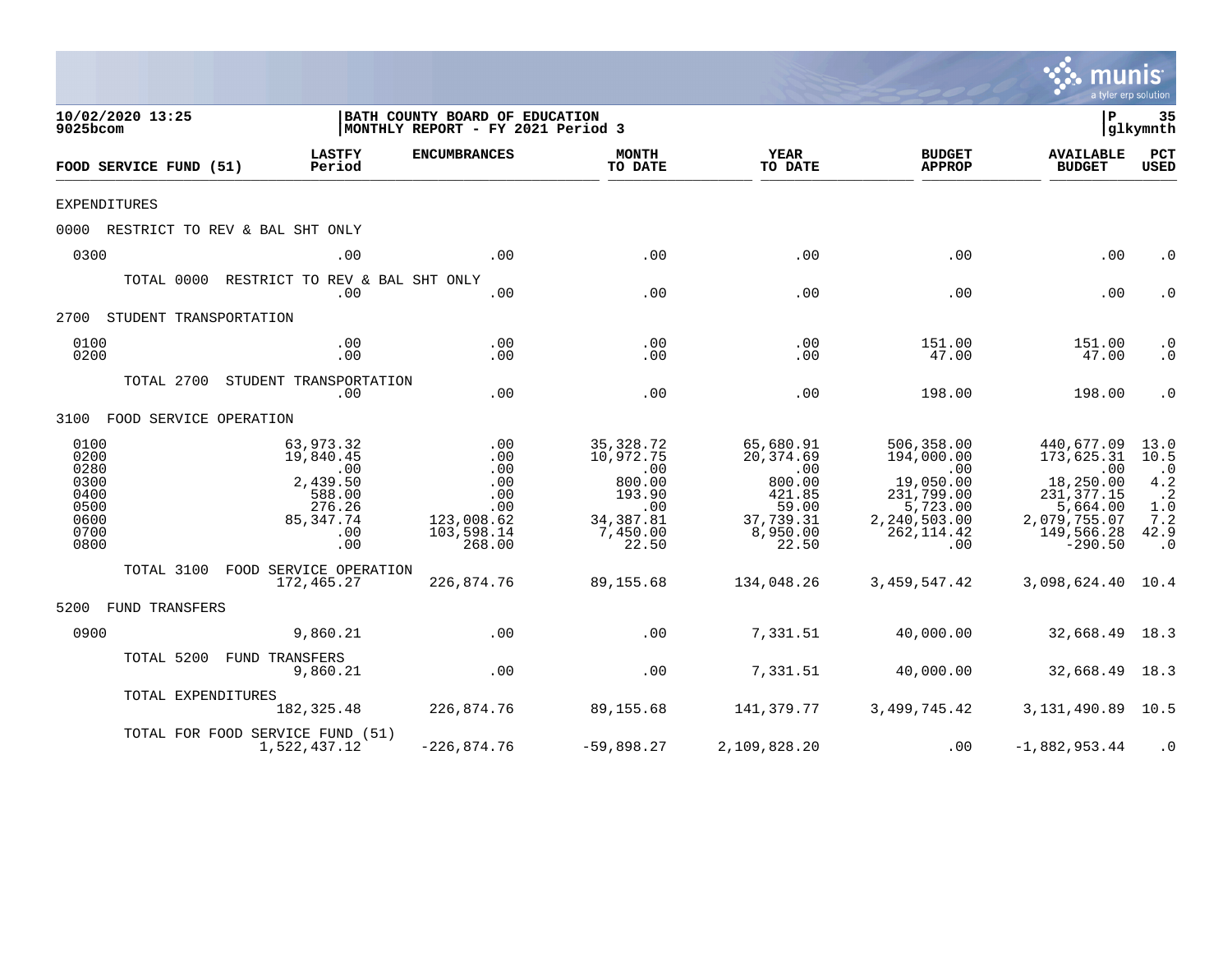|                                        |                         |                                                                     |                         |                 |                                | munis                             | a tyler erp solution   |
|----------------------------------------|-------------------------|---------------------------------------------------------------------|-------------------------|-----------------|--------------------------------|-----------------------------------|------------------------|
| 10/02/2020 13:25<br>9025bcom           |                         | BATH COUNTY BOARD OF EDUCATION<br>MONTHLY REPORT - FY 2021 Period 3 |                         |                 |                                | l P                               | 36<br> glkymnth        |
| CHILD CARE (52)                        | <b>LASTFY</b><br>Period | <b>ENCUMBRANCES</b>                                                 | <b>MONTH</b><br>TO DATE | YEAR<br>TO DATE | <b>BUDGET</b><br><b>APPROP</b> | <b>AVAILABLE</b><br><b>BUDGET</b> | PCT<br><b>USED</b>     |
| <b>REVENUES</b>                        |                         |                                                                     |                         |                 |                                |                                   |                        |
| 0999 BEGINNING BALANCE                 |                         |                                                                     |                         |                 |                                |                                   |                        |
| TOTAL 0999 BEGINNING BALANCE           | 6,251.90                | .00                                                                 | .00                     | 43,202.90       | 6,251.90                       | $-36,951.00 691.0$                |                        |
| <b>RECEIPTS</b>                        |                         |                                                                     |                         |                 |                                |                                   |                        |
| REVENUE FROM LOCAL SOURCES             |                         |                                                                     |                         |                 |                                |                                   |                        |
| TUITION                                |                         |                                                                     |                         |                 |                                |                                   |                        |
| 1310 TUIT IND                          | 24,747.00               | .00                                                                 | 3,446.00                | 5,704.00        | 99,051.43                      | 93, 347. 43                       | 5.8                    |
| TOTAL TUITION                          | 24,747.00               | .00                                                                 | 3,446.00                | 5,704.00        | 99,051.43                      | 93,347.43                         | 5.8                    |
| OTHER REVENUE FROM LOCAL SOURCES       |                         |                                                                     |                         |                 |                                |                                   |                        |
| 1920 CONTRIBUTE<br>1990 MISC REV       | .00<br>.00              | .00<br>.00                                                          | .00<br>.00              | .00<br>.00      | .00<br>.00                     | .00<br>.00                        | $\cdot$ 0<br>$\cdot$ 0 |
| TOTAL OTHER REVENUE FROM LOCAL SOURCES | .00                     | .00                                                                 | .00                     | .00             | .00                            | .00                               | $\cdot$ 0              |
| TOTAL REVENUE FROM LOCAL SOURCES       | 24,747.00               | .00                                                                 | 3,446.00                | 5,704.00        | 99,051.43                      | 93, 347. 43                       | 5.8                    |
| REVENUE FROM STATE SOURCES             |                         |                                                                     |                         |                 |                                |                                   |                        |
| EXPENDITURE REIMBURSEMENTS             |                         |                                                                     |                         |                 |                                |                                   |                        |
| 3131 MISC REIMB                        | 13,762.00               | .00                                                                 | 14,416.19               | 21,202.19       | 40,000.00                      | 18,797.81 53.0                    |                        |
| TOTAL EXPENDITURE REIMBURSEMENTS       | 13,762.00               | .00                                                                 | 14, 416.19              | 21,202.19       | 40,000.00                      | 18,797.81 53.0                    |                        |
| REVENUE ON BEHALF PAYMENTS             |                         |                                                                     |                         |                 |                                |                                   |                        |
| 3900 ON-BEHALF                         | .00                     | .00                                                                 | .00                     | .00             | .00                            | .00                               | $\cdot$ 0              |
| TOTAL REVENUE ON BEHALF PAYMENTS       | .00                     | .00                                                                 | .00                     | .00             | .00                            | .00                               | $\cdot$ 0              |
| TOTAL REVENUE FROM STATE SOURCES       | 13,762.00               | .00                                                                 | 14, 416.19              | 21,202.19       | 40,000.00                      | 18,797.81 53.0                    |                        |
| REVENUE FROM FEDERAL SOURCES           |                         |                                                                     |                         |                 |                                |                                   |                        |
| RESTRICTED THROUGH THE STATE           |                         |                                                                     |                         |                 |                                |                                   |                        |

 $\bullet$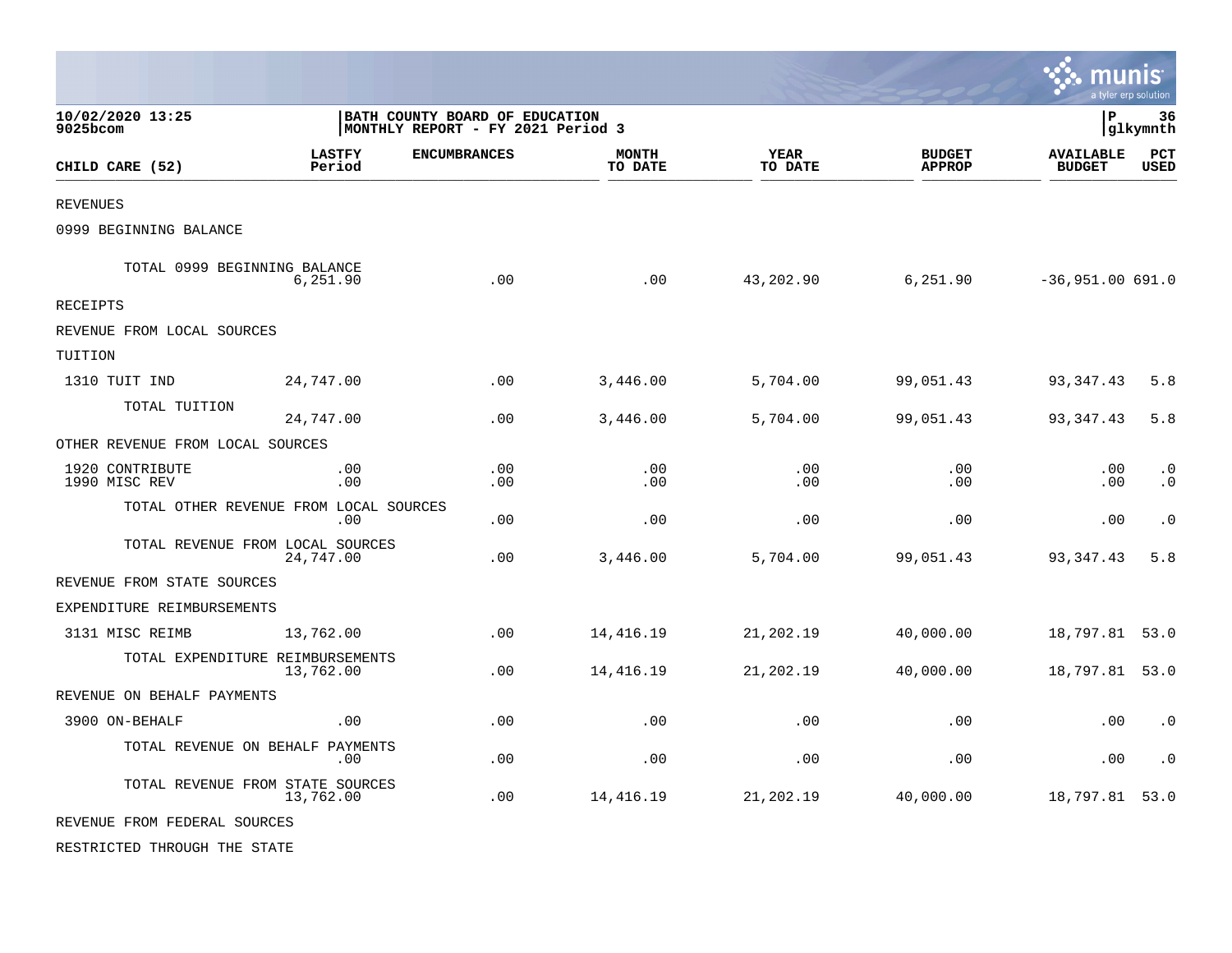

| 10/02/2020 13:25<br>9025bcom | BATH COUNTY BOARD OF<br><b>EDUCATION</b><br>MONTHLY REPORT - FY 2021 Period 3 |                     |                         |                        |                                |                                   | 37<br>glkymnth     |
|------------------------------|-------------------------------------------------------------------------------|---------------------|-------------------------|------------------------|--------------------------------|-----------------------------------|--------------------|
| CHILD CARE (52)              | <b>LASTFY</b><br>Period                                                       | <b>ENCUMBRANCES</b> | <b>MONTH</b><br>TO DATE | <b>YEAR</b><br>TO DATE | <b>BUDGET</b><br><b>APPROP</b> | <b>AVAILABLE</b><br><b>BUDGET</b> | PCT<br><b>USED</b> |
| 4500 RES FED/ST              | 2,213.93                                                                      | .00                 | .00                     | 3,306.03               | 59,300.00                      | 55,993.97                         | 5.6                |
| TOTAL RESTRICTED             | THROUGH THE STATE<br>2,213.93                                                 | .00                 | .00                     | 3,306.03               | 59,300.00                      | 55,993.97                         | 5.6                |
| TOTAL REVENUE                | FROM<br>FEDERAL SOURCES<br>2,213.93                                           | .00                 | .00                     | 3,306.03               | 59,300.00                      | 55,993.97                         | 5.6                |
| OTHER RECEIPTS               |                                                                               |                     |                         |                        |                                |                                   |                    |
| INTERFUND TRANSFERS          |                                                                               |                     |                         |                        |                                |                                   |                    |
| 5210 FND XFER                | .00                                                                           | .00                 | .00                     | .00                    | .00                            | .00                               | $\cdot$ 0          |
| TOTAL INTERFUND TRANSFERS    | .00                                                                           | .00                 | .00                     | .00                    | .00                            | .00                               | $\cdot$ 0          |
| TOTAL OTHER RECEIPTS         | .00                                                                           | .00                 | .00                     | .00                    | .00                            | .00                               | $\cdot$ 0          |
| TOTAL RECEIPTS               | 40,722.93                                                                     | .00                 | 17,862.19               | 30,212.22              | 198,351.43                     | 168,139.21                        | 15.2               |
| TOTAL REVENUE                | 46,974.83                                                                     | .00                 | 17,862.19               | 73,415.12              | 204,603.33                     | 131,188.21                        | 35.9               |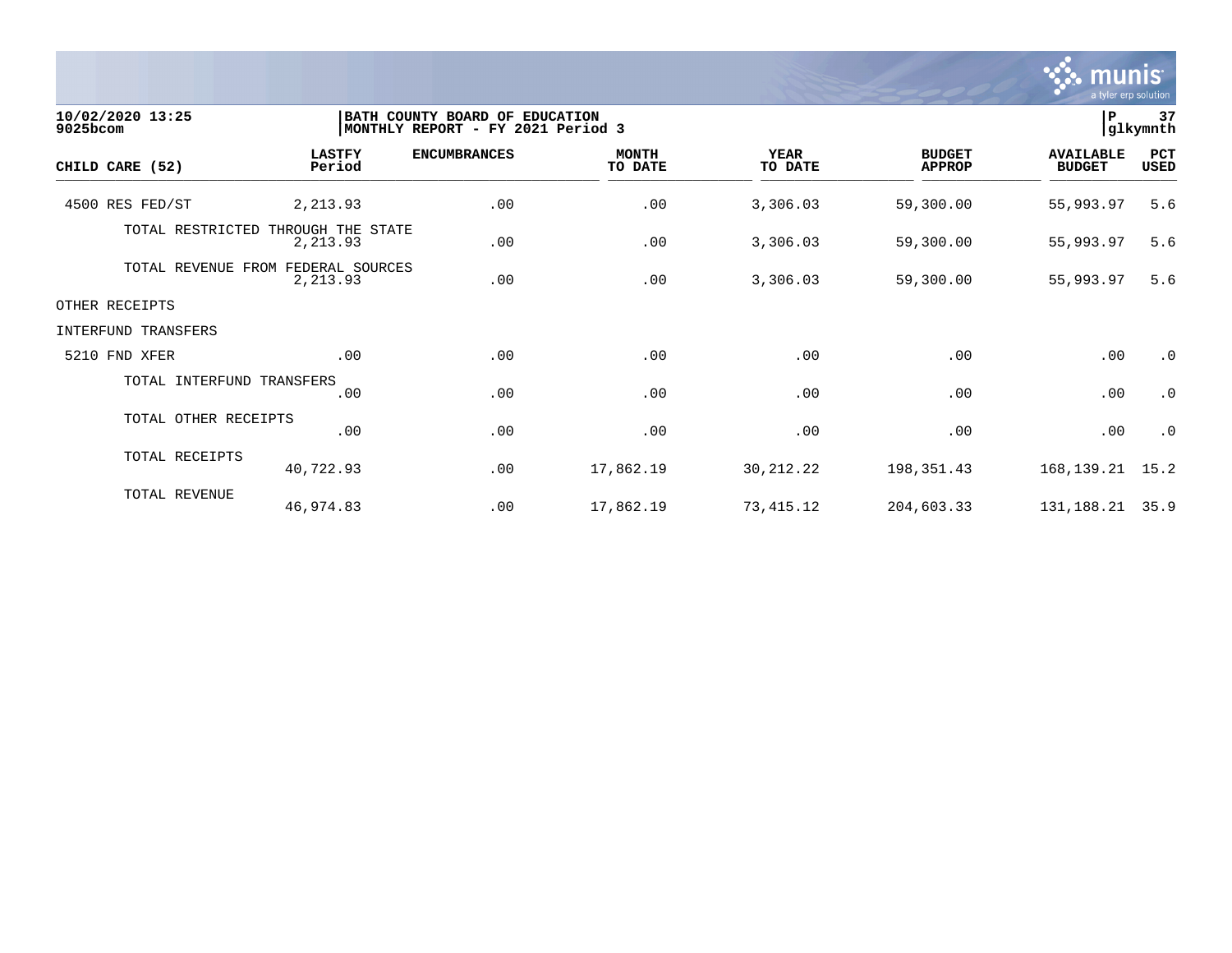

| 10/02/2020 13:25<br>9025bcom                                         |                     |                                                                                  | BATH COUNTY BOARD OF EDUCATION<br>MONTHLY REPORT - FY 2021 Period 3 |                                                                            |                                                                                |                                                                                          | P                                                                                         | 38<br> glkymnth                                                                             |
|----------------------------------------------------------------------|---------------------|----------------------------------------------------------------------------------|---------------------------------------------------------------------|----------------------------------------------------------------------------|--------------------------------------------------------------------------------|------------------------------------------------------------------------------------------|-------------------------------------------------------------------------------------------|---------------------------------------------------------------------------------------------|
|                                                                      | CHILD CARE (52)     | <b>LASTFY</b><br>Period                                                          | <b>ENCUMBRANCES</b>                                                 | <b>MONTH</b><br>TO DATE                                                    | <b>YEAR</b><br>TO DATE                                                         | <b>BUDGET</b><br><b>APPROP</b>                                                           | <b>AVAILABLE</b><br><b>BUDGET</b>                                                         | PCT<br>USED                                                                                 |
| EXPENDITURES                                                         |                     |                                                                                  |                                                                     |                                                                            |                                                                                |                                                                                          |                                                                                           |                                                                                             |
| 2600                                                                 |                     | PLANT OPERATIONS AND MAINTENANCE                                                 |                                                                     |                                                                            |                                                                                |                                                                                          |                                                                                           |                                                                                             |
| 0100<br>0200                                                         |                     | .00<br>.00                                                                       | .00<br>.00                                                          | .00<br>.00                                                                 | .00<br>.00                                                                     | .00<br>.00                                                                               | .00<br>.00                                                                                | $\cdot$ 0<br>$\cdot$ 0                                                                      |
|                                                                      | TOTAL 2600          | PLANT OPERATIONS AND MAINTENANCE<br>.00                                          | .00                                                                 | .00                                                                        | .00                                                                            | .00                                                                                      | .00                                                                                       | $\cdot$ 0                                                                                   |
| 3200                                                                 | DAY CARE OPERATIONS |                                                                                  |                                                                     |                                                                            |                                                                                |                                                                                          |                                                                                           |                                                                                             |
| 0100<br>0200<br>0280<br>0300<br>0400<br>0500<br>0600<br>0700         |                     | 2,856.81<br>905.90<br>.00<br>25.00<br>.00<br>.00<br>.00<br>.00                   | .00<br>.00<br>.00<br>.00<br>.00<br>.00<br>.00<br>.00                | 1,381.02<br>437.92<br>.00<br>.00<br>.00<br>.00<br>.00<br>.00               | 2,071.53<br>656.88<br>.00<br>.00<br>.00<br>.00<br>.00<br>.00                   | 28,098.00<br>8,641.00<br>.00<br>500.00<br>1,500.00<br>500.00<br>11,094.11<br>.00         | 26,026.47<br>7,984.12<br>.00<br>500.00<br>1,500.00<br>500.00<br>11,094.11<br>.00          | 7.4<br>7.6<br>$\cdot$ 0<br>$\cdot$ 0<br>$\cdot$ 0<br>$\cdot$ 0<br>$\cdot$ 0<br>$\cdot$ 0    |
|                                                                      | TOTAL 3200          | DAY CARE OPERATIONS<br>3,787.71                                                  | .00                                                                 | 1,818.94                                                                   | 2,728.41                                                                       | 50, 333. 11                                                                              | 47,604.70                                                                                 | 5.4                                                                                         |
| 3300                                                                 | COMMUNITY SERVICES  |                                                                                  |                                                                     |                                                                            |                                                                                |                                                                                          |                                                                                           |                                                                                             |
| 0100<br>0200<br>0280<br>0300<br>0400<br>0500<br>0600<br>0700<br>0800 |                     | 22,352.96<br>6,959.12<br>.00<br>63.25<br>.00<br>.00<br>2,606.36<br>.00<br>377.78 | .00<br>.00<br>.00<br>.00<br>.00<br>.00<br>322.67<br>.00<br>.00      | 6,309.82<br>1,962.20<br>.00<br>.00<br>.00<br>11.31<br>540.95<br>.00<br>.00 | 21, 191.59<br>6,376.52<br>.00<br>.00<br>.00<br>11.31<br>2,118.36<br>.00<br>.00 | 94,633.00<br>32,208.00<br>.00<br>500.00<br>1,500.00<br>500.00<br>24,929.22<br>.00<br>.00 | 73, 441.41<br>25,831.48<br>.00<br>500.00<br>1,500.00<br>488.69<br>22,488.19<br>.00<br>.00 | 22.4<br>19.8<br>$\cdot$ 0<br>$\cdot$ 0<br>$\cdot$ 0<br>2.3<br>9.8<br>$\cdot$ 0<br>$\cdot$ 0 |
|                                                                      | TOTAL 3300          | COMMUNITY SERVICES<br>32,359.47                                                  | 322.67                                                              | 8,824.28                                                                   | 29,697.78                                                                      | 154, 270. 22                                                                             | 124,249.77                                                                                | 19.5                                                                                        |
|                                                                      | TOTAL EXPENDITURES  | 36, 147. 18                                                                      | 322.67                                                              | 10,643.22                                                                  | 32,426.19                                                                      | 204,603.33                                                                               | 171,854.47                                                                                | 16.0                                                                                        |
|                                                                      |                     | TOTAL FOR CHILD CARE (52)<br>10,827.65                                           | $-322.67$                                                           | 7,218.97                                                                   | 40,988.93                                                                      | .00                                                                                      | $-40,666.26$                                                                              | $\cdot$ 0                                                                                   |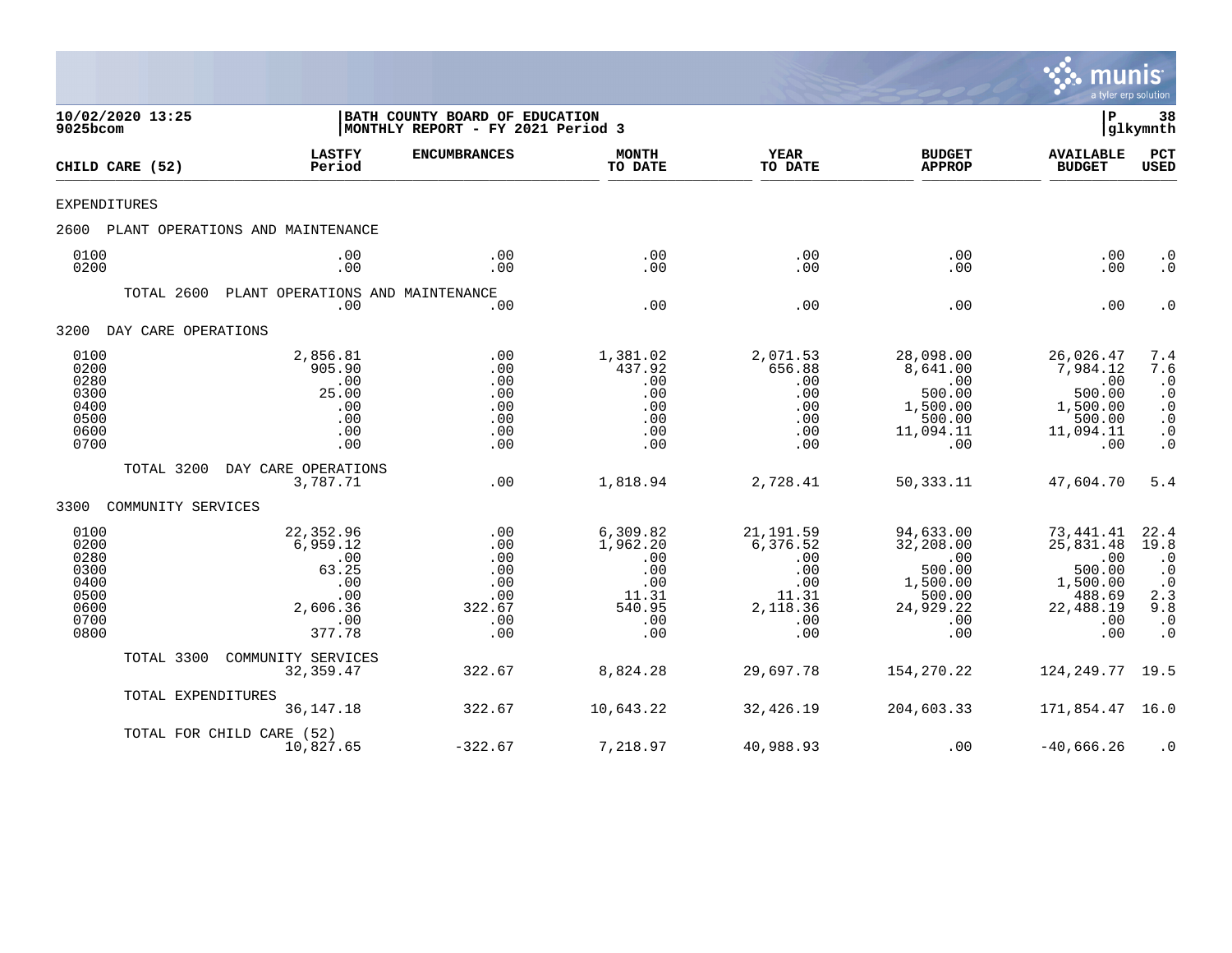|                                  |                         |                                                                     |                         |                        |                                | $\sim$ munis<br>a tyler erp solution |                             |
|----------------------------------|-------------------------|---------------------------------------------------------------------|-------------------------|------------------------|--------------------------------|--------------------------------------|-----------------------------|
| 10/02/2020 13:25<br>9025bcom     |                         | BATH COUNTY BOARD OF EDUCATION<br>MONTHLY REPORT - FY 2021 Period 3 |                         |                        |                                | P                                    | 39<br>glkymnth              |
| PRESCHOOL (53)                   | <b>LASTFY</b><br>Period | <b>ENCUMBRANCES</b>                                                 | <b>MONTH</b><br>TO DATE | <b>YEAR</b><br>TO DATE | <b>BUDGET</b><br><b>APPROP</b> | <b>AVAILABLE</b><br><b>BUDGET</b>    | $_{\rm PCT}$<br><b>USED</b> |
| <b>REVENUES</b>                  |                         |                                                                     |                         |                        |                                |                                      |                             |
| 0999 BEGINNING BALANCE           |                         |                                                                     |                         |                        |                                |                                      |                             |
| TOTAL 0999 BEGINNING BALANCE     | 1,901.91                | .00                                                                 | .00                     | 493.51                 | 1,901.91                       | 1,408.40                             | 26.0                        |
| RECEIPTS                         |                         |                                                                     |                         |                        |                                |                                      |                             |
| REVENUE FROM LOCAL SOURCES       |                         |                                                                     |                         |                        |                                |                                      |                             |
| TUITION                          |                         |                                                                     |                         |                        |                                |                                      |                             |
| 1310 TUIT IND                    | 470.00                  | .00                                                                 | .00                     | .00                    | 13, 157. 23                    | 13, 157. 23                          | $\cdot$ 0                   |
| TOTAL TUITION                    | 470.00                  | .00                                                                 | .00                     | .00                    | 13, 157. 23                    | 13, 157. 23                          | $\cdot$ 0                   |
| TOTAL REVENUE FROM LOCAL SOURCES | 470.00                  | .00                                                                 | .00                     | .00                    | 13, 157. 23                    | 13, 157. 23                          | $\cdot$ 0                   |
| REVENUE FROM STATE SOURCES       |                         |                                                                     |                         |                        |                                |                                      |                             |
| REVENUE ON BEHALF PAYMENTS       |                         |                                                                     |                         |                        |                                |                                      |                             |
| 3900 ON-BEHALF                   | .00                     | .00                                                                 | .00                     | .00                    | .00                            | .00                                  | $\cdot$ 0                   |
| TOTAL REVENUE ON BEHALF          | PAYMENTS<br>.00         | .00                                                                 | .00                     | .00                    | .00                            | .00                                  | $\cdot$ 0                   |
| TOTAL REVENUE FROM STATE         | SOURCES<br>.00          | .00                                                                 | .00                     | .00                    | .00                            | .00                                  | $\cdot$ 0                   |
| TOTAL RECEIPTS                   | 470.00                  | .00                                                                 | .00                     | .00                    | 13, 157. 23                    | 13, 157. 23                          | $\cdot$ 0                   |
| TOTAL REVENUE                    | 2,371.91                | .00                                                                 | .00                     | 493.51                 | 15,059.14                      | 14,565.63                            | 3.3                         |

 $\sim$   $\sim$   $\sim$   $\sim$   $\sim$   $\sim$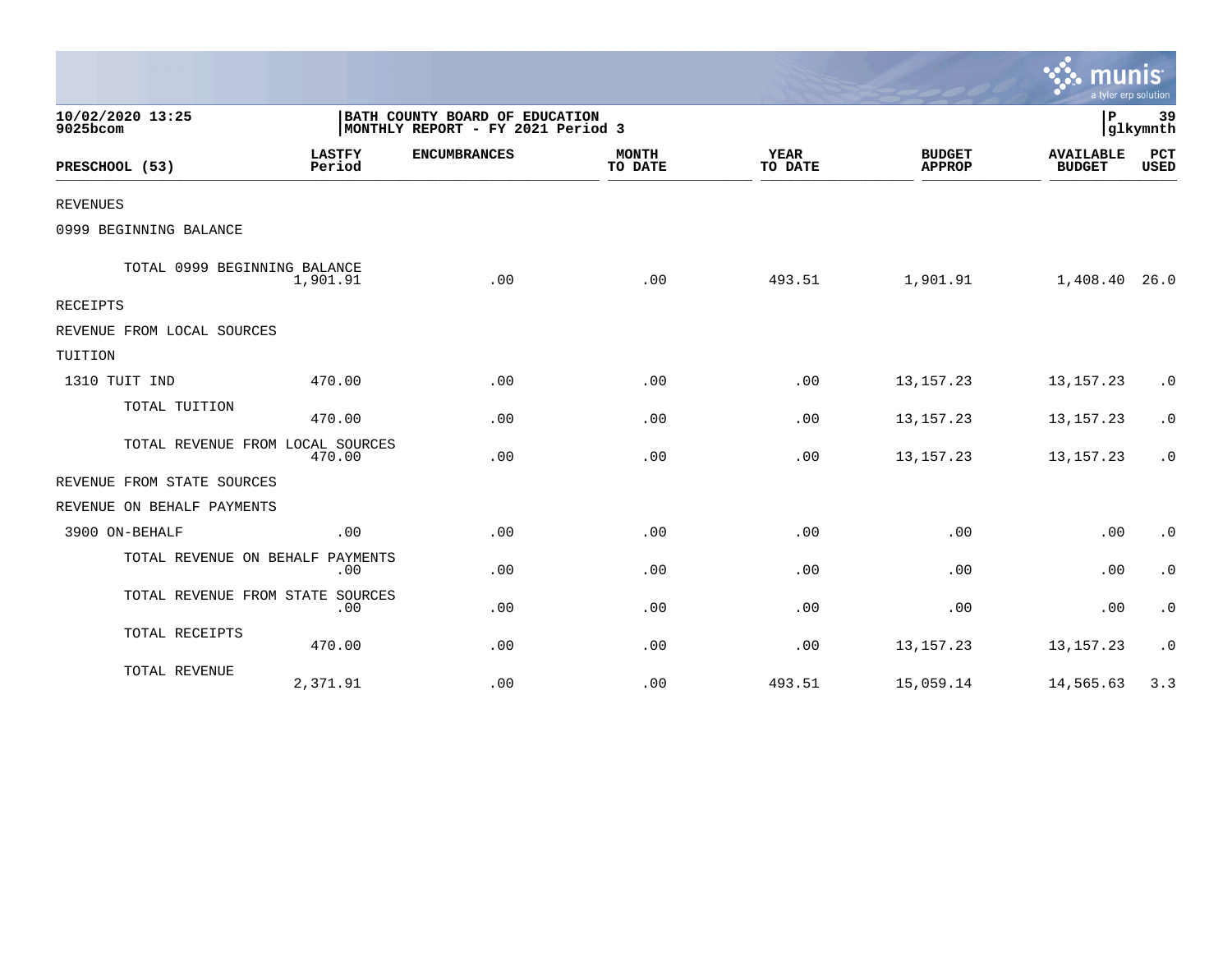|                                                                      |                                |                                                                     |                                                                     |                                                                 |                                                                   |                                                                                             | munis<br>a tyler erp solution                                                               |                                                                                                              |
|----------------------------------------------------------------------|--------------------------------|---------------------------------------------------------------------|---------------------------------------------------------------------|-----------------------------------------------------------------|-------------------------------------------------------------------|---------------------------------------------------------------------------------------------|---------------------------------------------------------------------------------------------|--------------------------------------------------------------------------------------------------------------|
| 9025bcom                                                             | 10/02/2020 13:25               |                                                                     | BATH COUNTY BOARD OF EDUCATION<br>MONTHLY REPORT - FY 2021 Period 3 |                                                                 |                                                                   |                                                                                             | P                                                                                           | 40<br> glkymnth                                                                                              |
| PRESCHOOL (53)                                                       |                                | <b>LASTFY</b><br>Period                                             | <b>ENCUMBRANCES</b>                                                 | <b>MONTH</b><br>TO DATE                                         | <b>YEAR</b><br>TO DATE                                            | <b>BUDGET</b><br><b>APPROP</b>                                                              | <b>AVAILABLE</b><br><b>BUDGET</b>                                                           | PCT<br><b>USED</b>                                                                                           |
| <b>EXPENDITURES</b>                                                  |                                |                                                                     |                                                                     |                                                                 |                                                                   |                                                                                             |                                                                                             |                                                                                                              |
| 0000                                                                 | RESTRICT TO REV & BAL SHT ONLY |                                                                     |                                                                     |                                                                 |                                                                   |                                                                                             |                                                                                             |                                                                                                              |
| 0280                                                                 |                                | .00                                                                 | .00                                                                 | .00                                                             | .00                                                               | .00                                                                                         | .00                                                                                         | $\cdot$ 0                                                                                                    |
|                                                                      | TOTAL 0000                     | RESTRICT TO REV & BAL SHT ONLY<br>.00                               | .00                                                                 | .00                                                             | .00                                                               | .00                                                                                         | .00                                                                                         | $\cdot$ 0                                                                                                    |
| 1000                                                                 | INSTRUCTION                    |                                                                     |                                                                     |                                                                 |                                                                   |                                                                                             |                                                                                             |                                                                                                              |
| 0100<br>0200<br>0280<br>0300<br>0400<br>0500<br>0600<br>0700<br>0800 |                                | .00<br>.00<br>.00<br>.00<br>167.64<br>80.00<br>343.91<br>.00<br>.00 | .00<br>.00<br>.00<br>.00<br>.00<br>.00<br>.00<br>.00<br>.00         | .00<br>.00<br>.00<br>.00<br>83.82<br>.00<br>95.79<br>.00<br>.00 | .00<br>.00<br>.00<br>.00<br>167.64<br>.00<br>450.79<br>.00<br>.00 | 2,200.00<br>2,000.00<br>.00<br>.00<br>2,422.72<br>1,063.52<br>5,200.00<br>2,122.90<br>50.00 | 2,200.00<br>2,000.00<br>.00<br>.00<br>2,255.08<br>1,063.52<br>4,749.21<br>2,122.90<br>50.00 | $\cdot$ 0<br>$\cdot$ 0<br>$\cdot$ 0<br>$\cdot$ 0<br>6.9<br>$\ddot{\cdot}$ 0<br>8.7<br>$\cdot$ 0<br>$\cdot$ 0 |
|                                                                      | TOTAL 1000                     | INSTRUCTION<br>591.55                                               | .00                                                                 | 179.61                                                          | 618.43                                                            | 15,059.14                                                                                   | 14,440.71                                                                                   | 4.1                                                                                                          |
| 2700                                                                 | STUDENT TRANSPORTATION         |                                                                     |                                                                     |                                                                 |                                                                   |                                                                                             |                                                                                             |                                                                                                              |
| 0100<br>0200                                                         |                                | .00<br>.00                                                          | .00<br>.00                                                          | .00<br>.00                                                      | .00<br>.00                                                        | .00<br>.00                                                                                  | .00<br>.00                                                                                  | $\cdot$ 0<br>$\cdot$ 0                                                                                       |
|                                                                      | TOTAL 2700                     | STUDENT TRANSPORTATION<br>.00                                       | .00                                                                 | .00                                                             | .00                                                               | .00                                                                                         | .00                                                                                         | $\cdot$ 0                                                                                                    |
|                                                                      | TOTAL EXPENDITURES             | 591.55                                                              | .00                                                                 | 179.61                                                          | 618.43                                                            | 15,059.14                                                                                   | 14,440.71                                                                                   | 4.1                                                                                                          |
|                                                                      | TOTAL FOR PRESCHOOL (53)       | 1,780.36                                                            | .00                                                                 | $-179.61$                                                       | $-124.92$                                                         | .00                                                                                         | 124.92                                                                                      | $\cdot$ 0                                                                                                    |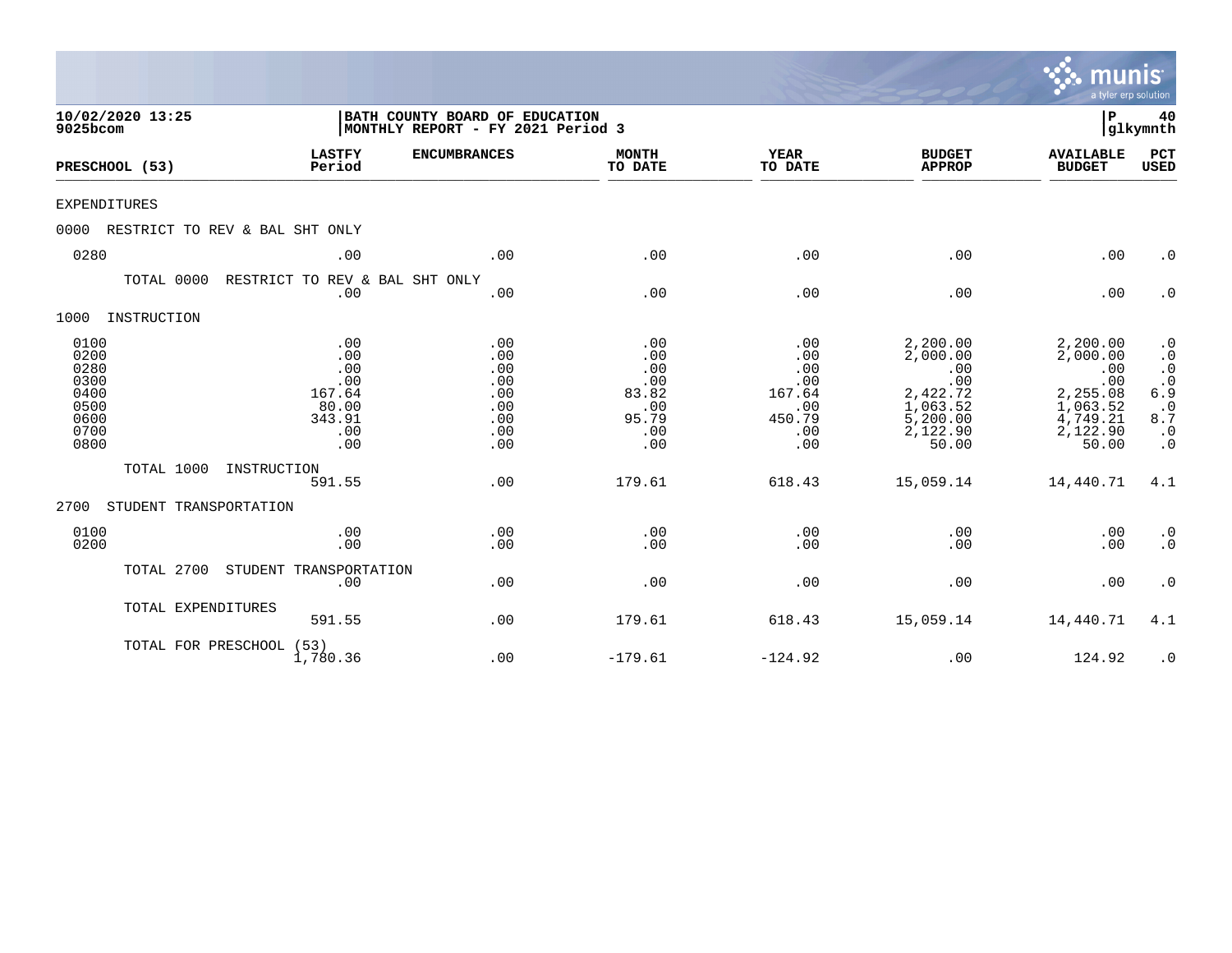|                                    |                         |                                                                     |                         |                        |                                | <b>A.</b> munis<br>a tyler erp solution |                    |
|------------------------------------|-------------------------|---------------------------------------------------------------------|-------------------------|------------------------|--------------------------------|-----------------------------------------|--------------------|
| 10/02/2020 13:25<br>9025bcom       |                         | BATH COUNTY BOARD OF EDUCATION<br>MONTHLY REPORT - FY 2021 Period 3 |                         |                        |                                | İР                                      | 41<br>glkymnth     |
| CHILD CARE (61)                    | <b>LASTFY</b><br>Period | <b>ENCUMBRANCES</b>                                                 | <b>MONTH</b><br>TO DATE | <b>YEAR</b><br>TO DATE | <b>BUDGET</b><br><b>APPROP</b> | <b>AVAILABLE</b><br><b>BUDGET</b>       | PCT<br><b>USED</b> |
| <b>REVENUES</b>                    |                         |                                                                     |                         |                        |                                |                                         |                    |
| RECEIPTS                           |                         |                                                                     |                         |                        |                                |                                         |                    |
| REVENUE FROM LOCAL SOURCES         |                         |                                                                     |                         |                        |                                |                                         |                    |
| COMMUNITY SERVICE ACTIVITIES       |                         |                                                                     |                         |                        |                                |                                         |                    |
| 1810 CHILD CARE                    | .00                     | .00                                                                 | .00                     | .00                    | .00                            | .00                                     | $\cdot$ 0          |
| TOTAL COMMUNITY SERVICE ACTIVITIES | $.00 \,$                | .00.                                                                | .00                     | .00                    | .00                            | .00                                     | $\cdot$ 0          |
| TOTAL REVENUE FROM LOCAL SOURCES   | .00                     | .00                                                                 | .00                     | .00                    | .00                            | .00                                     | . 0                |
| REVENUE FROM STATE SOURCES         |                         |                                                                     |                         |                        |                                |                                         |                    |
| EXPENDITURE REIMBURSEMENTS         |                         |                                                                     |                         |                        |                                |                                         |                    |
| 3131 MISC REIMB                    | .00                     | .00                                                                 | .00                     | .00                    | .00                            | .00                                     | $\cdot$ 0          |
| TOTAL EXPENDITURE REIMBURSEMENTS   | .00                     | .00                                                                 | .00                     | .00                    | .00                            | .00                                     | $\cdot$ 0          |
| RESTRICTED                         |                         |                                                                     |                         |                        |                                |                                         |                    |
| 3200 RES STATE                     | .00                     | .00.                                                                | .00                     | .00                    | .00                            | .00                                     | $\cdot$ 0          |
| TOTAL RESTRICTED                   | .00                     | .00                                                                 | .00                     | .00                    | .00                            | .00                                     | $\cdot$ 0          |
| TOTAL REVENUE FROM STATE SOURCES   | $.00 \,$                | .00                                                                 | .00                     | .00                    | .00                            | .00                                     | $\cdot$ 0          |
| OTHER RECEIPTS                     |                         |                                                                     |                         |                        |                                |                                         |                    |
| INTERFUND TRANSFERS                |                         |                                                                     |                         |                        |                                |                                         |                    |
| 5210 FND XFER                      | .00                     | .00                                                                 | .00                     | .00                    | .00                            | .00                                     | $\cdot$ 0          |
| TOTAL INTERFUND TRANSFERS          | .00                     | .00                                                                 | .00                     | .00                    | .00                            | .00                                     | $\cdot$ 0          |
| TOTAL OTHER RECEIPTS               | .00                     | .00                                                                 | .00                     | .00                    | .00                            | .00                                     | $\cdot$ 0          |
| TOTAL RECEIPTS                     | .00                     | .00                                                                 | .00                     | .00                    | .00                            | .00                                     | $\cdot$ 0          |
| TOTAL REVENUE                      | .00                     | .00                                                                 | .00                     | .00                    | .00                            | .00                                     | $\cdot$ 0          |

the contract of the contract of the contract of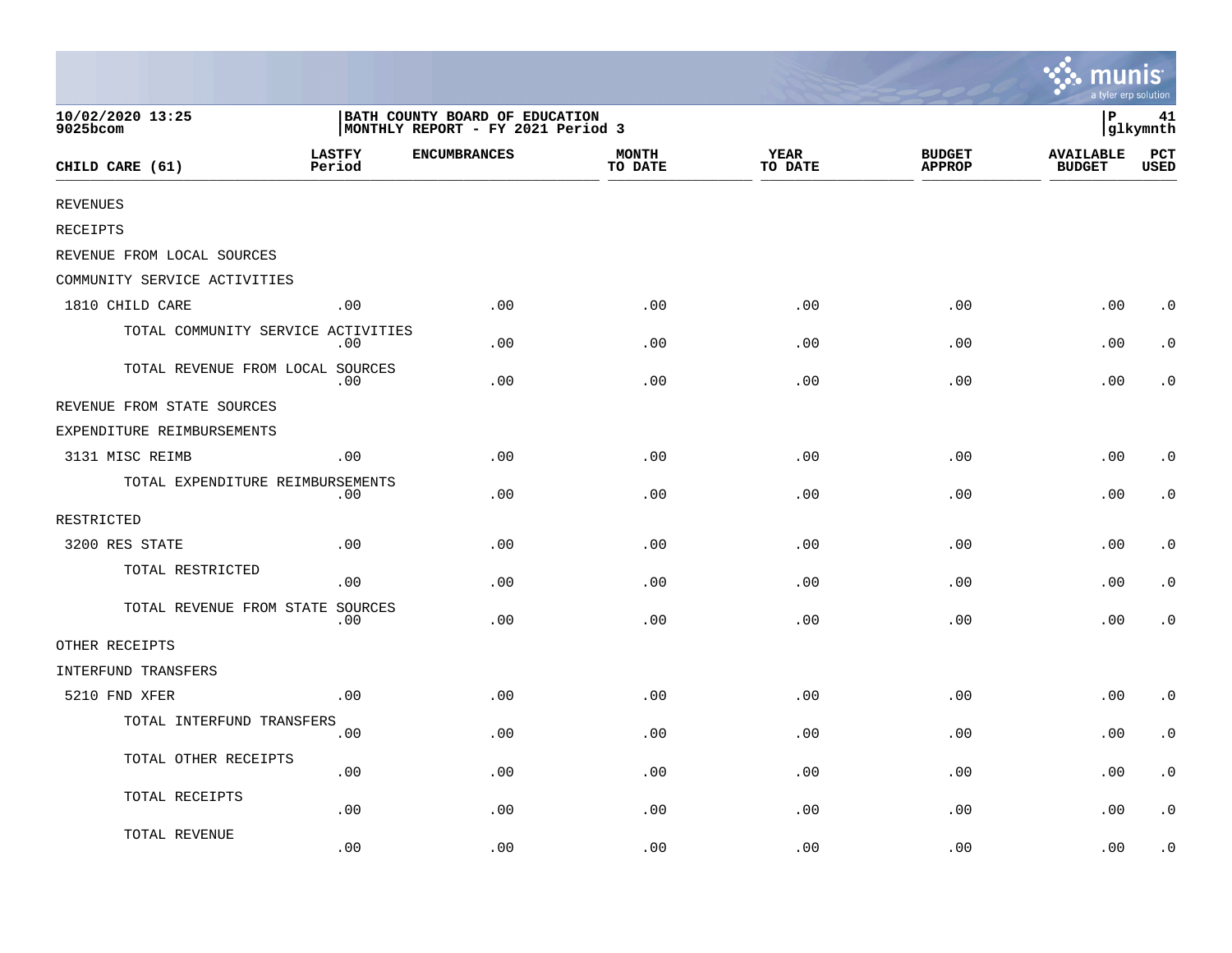

|                                              | 10/02/2020 13:25<br>$9025$ bcom |                                        | BATH COUNTY BOARD OF EDUCATION<br>MONTHLY REPORT - FY 2021 Period 3 |                                        |                                        |                                        |                                        | 42<br>glkymnth                                                                          |
|----------------------------------------------|---------------------------------|----------------------------------------|---------------------------------------------------------------------|----------------------------------------|----------------------------------------|----------------------------------------|----------------------------------------|-----------------------------------------------------------------------------------------|
|                                              | CHILD CARE (61)                 | <b>LASTFY</b><br>Period                | <b>ENCUMBRANCES</b>                                                 | <b>MONTH</b><br>TO DATE                | <b>YEAR</b><br>TO DATE                 | <b>BUDGET</b><br><b>APPROP</b>         | <b>AVAILABLE</b><br><b>BUDGET</b>      | PCT<br>USED                                                                             |
| EXPENDITURES                                 |                                 |                                        |                                                                     |                                        |                                        |                                        |                                        |                                                                                         |
| 3300                                         | COMMUNITY SERVICES              |                                        |                                                                     |                                        |                                        |                                        |                                        |                                                                                         |
| 0100<br>0200<br>0300<br>0500<br>0600<br>0700 |                                 | .00<br>.00<br>.00<br>.00<br>.00<br>.00 | .00<br>.00<br>.00<br>.00<br>.00<br>.00                              | .00<br>.00<br>.00<br>.00<br>.00<br>.00 | .00<br>.00<br>.00<br>.00<br>.00<br>.00 | .00<br>.00<br>.00<br>.00<br>.00<br>.00 | .00<br>.00<br>.00<br>.00<br>.00<br>.00 | $\cdot$ 0<br>$\boldsymbol{\cdot}$ 0<br>$\cdot$ 0<br>$\cdot$ 0<br>$\cdot$ 0<br>$\cdot$ 0 |
|                                              | TOTAL 3300                      | COMMUNITY SERVICES<br>.00              | .00                                                                 | .00                                    | .00                                    | .00                                    | .00                                    | $\cdot$ 0                                                                               |
|                                              | TOTAL EXPENDITURES              | .00                                    | .00                                                                 | .00                                    | .00                                    | .00                                    | .00                                    | $\cdot$ 0                                                                               |
|                                              | TOTAL FOR CHILD CARE            | (61)<br>.00                            | .00                                                                 | .00                                    | .00                                    | .00                                    | .00                                    | $\cdot$ 0                                                                               |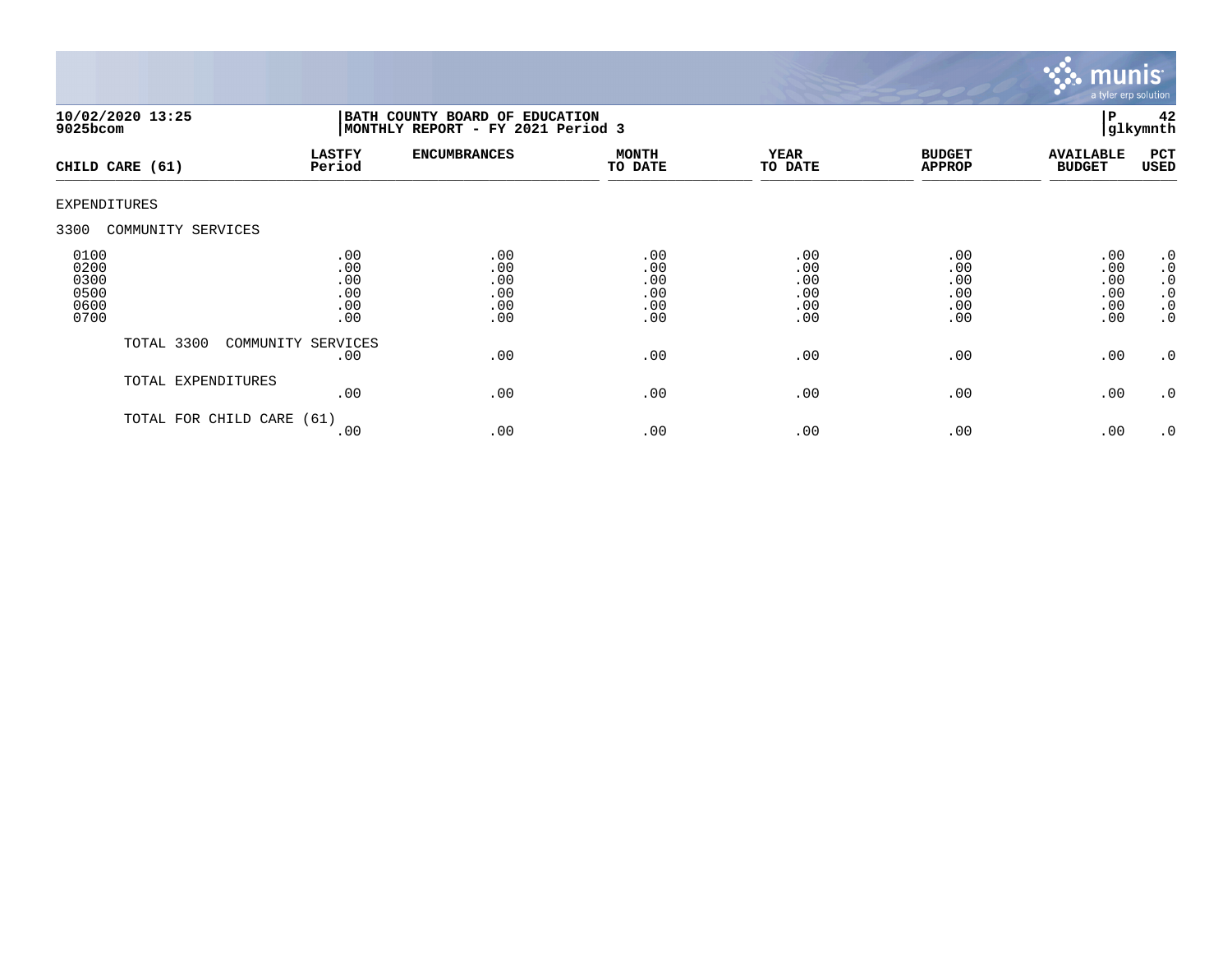|                              |                         |                                                                     |                         |                        |                                | munis<br>a tyler erp solution     |                |
|------------------------------|-------------------------|---------------------------------------------------------------------|-------------------------|------------------------|--------------------------------|-----------------------------------|----------------|
| 10/02/2020 13:25<br>9025bcom |                         | BATH COUNTY BOARD OF EDUCATION<br>MONTHLY REPORT - FY 2021 Period 3 |                         |                        |                                | $\, {\bf P}$                      | 43<br>glkymnth |
| PRESCHOOL (62)               | <b>LASTFY</b><br>Period | <b>ENCUMBRANCES</b>                                                 | <b>MONTH</b><br>TO DATE | <b>YEAR</b><br>TO DATE | <b>BUDGET</b><br><b>APPROP</b> | <b>AVAILABLE</b><br><b>BUDGET</b> | PCT<br>USED    |
| <b>REVENUES</b>              |                         |                                                                     |                         |                        |                                |                                   |                |
| 0999 BEGINNING BALANCE       |                         |                                                                     |                         |                        |                                |                                   |                |
| TOTAL 0999 BEGINNING BALANCE | .00                     | .00                                                                 | .00                     | .00                    | .00                            | .00                               | $\cdot$ 0      |
| <b>RECEIPTS</b>              |                         |                                                                     |                         |                        |                                |                                   |                |
| REVENUE FROM LOCAL SOURCES   |                         |                                                                     |                         |                        |                                |                                   |                |
| TUITION                      |                         |                                                                     |                         |                        |                                |                                   |                |
| 1310 TUIT IND                | .00                     | .00                                                                 | .00                     | .00                    | .00                            | .00                               | $\cdot$ 0      |
| TOTAL TUITION                | .00                     | .00                                                                 | .00                     | .00                    | .00                            | .00                               | $\cdot$ 0      |
| TOTAL REVENUE FROM LOCAL     | SOURCES<br>.00          | .00                                                                 | .00                     | .00                    | .00                            | .00                               | $\cdot$ 0      |
| TOTAL RECEIPTS               | .00                     | .00                                                                 | .00                     | .00                    | .00                            | .00                               | $\cdot$ 0      |
| TOTAL REVENUE                | .00                     | .00                                                                 | .00                     | .00                    | .00                            | .00                               | $\cdot$ 0      |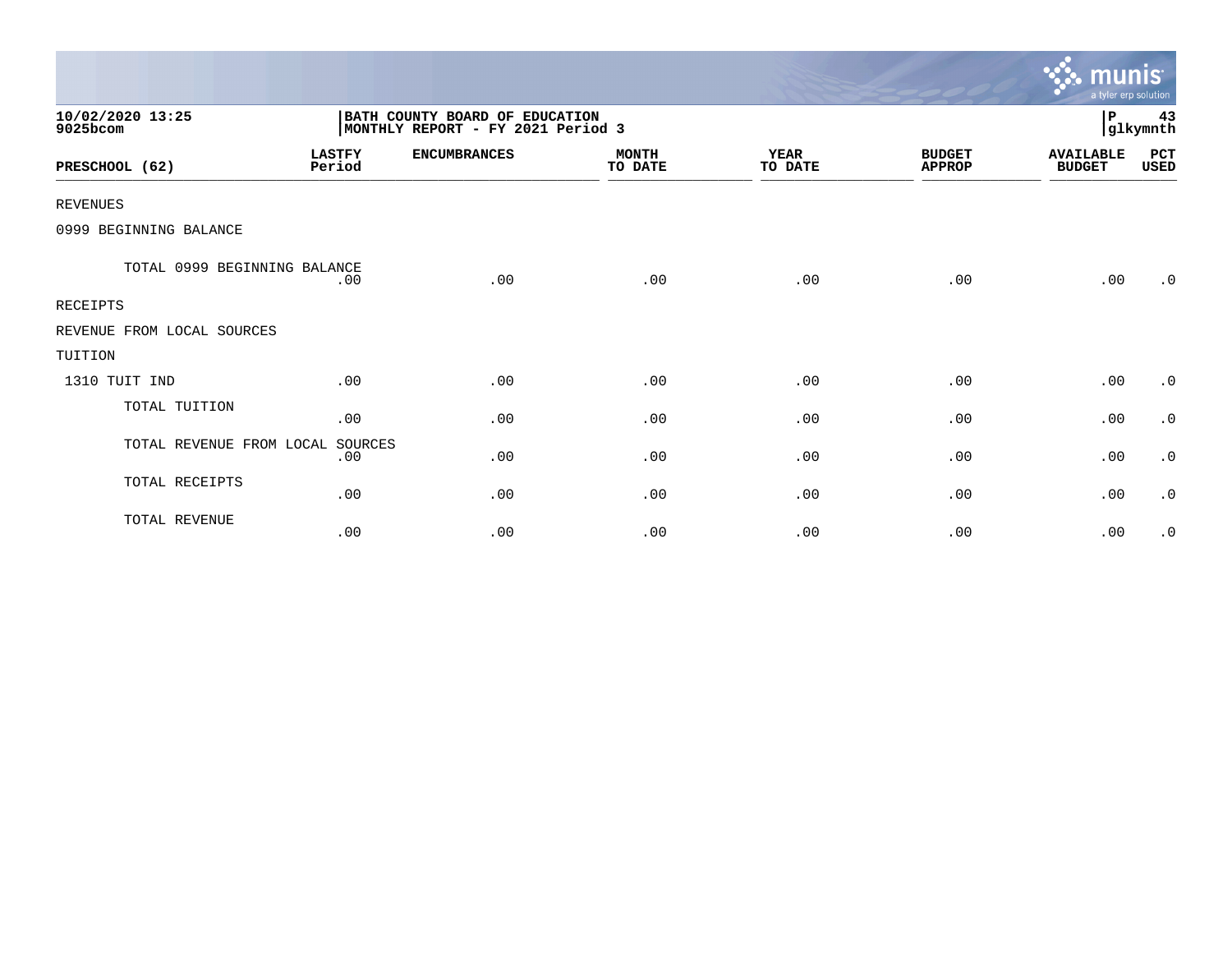

| 10/02/2020 13:25<br>9025bcom |                         | BATH COUNTY BOARD OF EDUCATION<br> MONTHLY REPORT - FY 2021 Period 3 |                         |                 |                                |                                   |             |  |
|------------------------------|-------------------------|----------------------------------------------------------------------|-------------------------|-----------------|--------------------------------|-----------------------------------|-------------|--|
| PRESCHOOL (62)               | <b>LASTFY</b><br>Period | <b>ENCUMBRANCES</b>                                                  | <b>MONTH</b><br>TO DATE | YEAR<br>TO DATE | <b>BUDGET</b><br><b>APPROP</b> | <b>AVAILABLE</b><br><b>BUDGET</b> | PCT<br>USED |  |
| EXPENDITURES                 |                         |                                                                      |                         |                 |                                |                                   |             |  |
| 1000<br>INSTRUCTION          |                         |                                                                      |                         |                 |                                |                                   |             |  |
| 0600                         | .00                     | .00                                                                  | .00                     | .00             | .00                            | .00                               | $\cdot$ 0   |  |
| TOTAL 1000<br>INSTRUCTION    | .00                     | .00                                                                  | .00                     | .00             | .00                            | .00                               | $\cdot$ 0   |  |
| TOTAL EXPENDITURES           | .00                     | .00                                                                  | .00                     | .00             | .00                            | .00                               | $\cdot$ 0   |  |
| TOTAL FOR PRESCHOOL (62)     | .00                     | .00                                                                  | .00                     | .00             | .00                            | .00                               | .0          |  |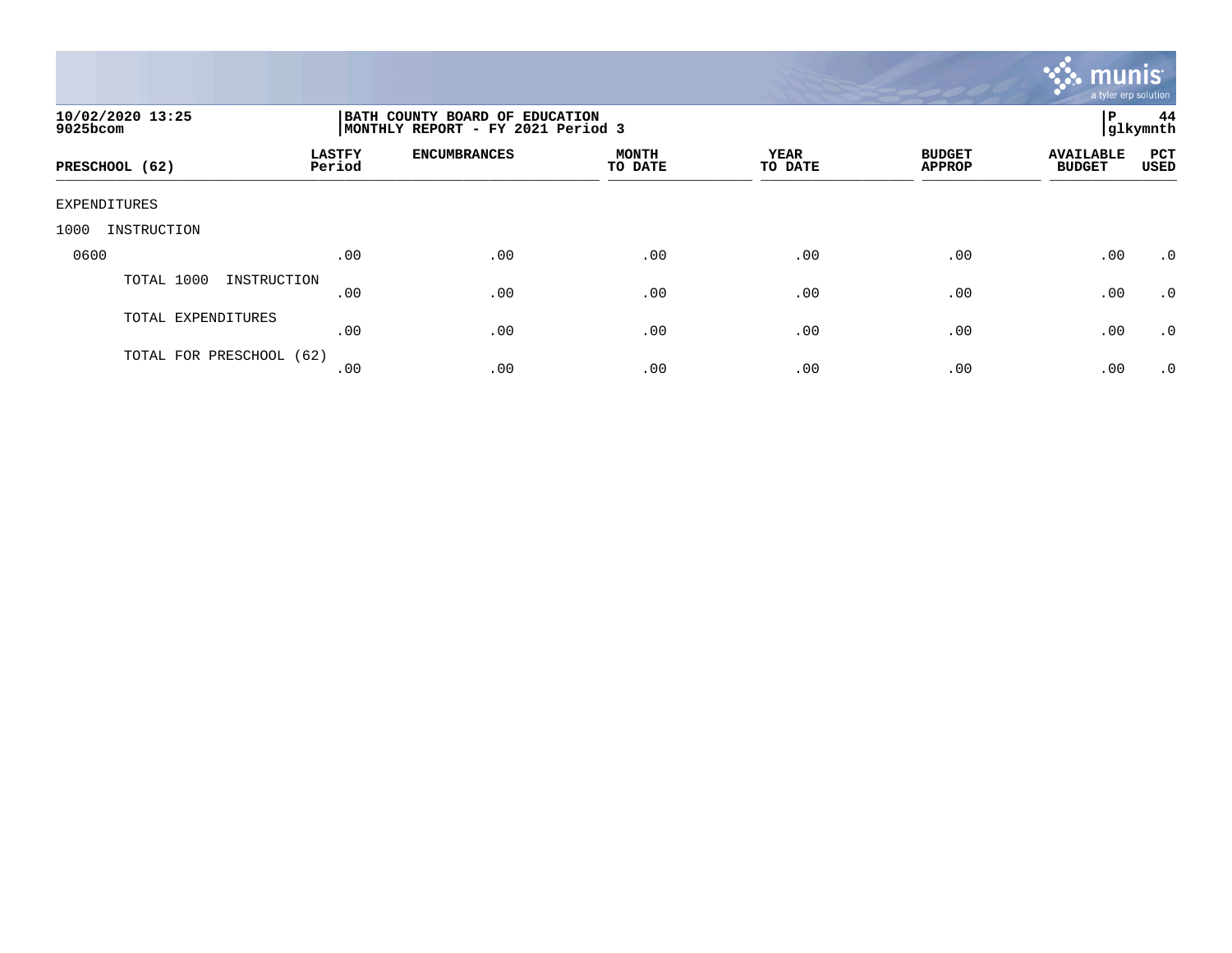|                                        |                         |                                                                     |                         |                        |                                | a tyler erp solution              |             |
|----------------------------------------|-------------------------|---------------------------------------------------------------------|-------------------------|------------------------|--------------------------------|-----------------------------------|-------------|
| 10/02/2020 13:25<br>9025bcom           |                         | BATH COUNTY BOARD OF EDUCATION<br>MONTHLY REPORT - FY 2021 Period 3 |                         |                        |                                |                                   |             |
| TRUST/AGENCY FUNDS (7000)              | <b>LASTFY</b><br>Period | <b>ENCUMBRANCES</b>                                                 | <b>MONTH</b><br>TO DATE | <b>YEAR</b><br>TO DATE | <b>BUDGET</b><br><b>APPROP</b> | <b>AVAILABLE</b><br><b>BUDGET</b> | PCT<br>USED |
| <b>REVENUES</b>                        |                         |                                                                     |                         |                        |                                |                                   |             |
| 0999 BEGINNING BALANCE                 |                         |                                                                     |                         |                        |                                |                                   |             |
| TOTAL 0999 BEGINNING BALANCE           | .00                     | .00                                                                 | .00                     | .00                    | .00                            | .00                               | $\cdot$ 0   |
| RECEIPTS                               |                         |                                                                     |                         |                        |                                |                                   |             |
| REVENUE FROM LOCAL SOURCES             |                         |                                                                     |                         |                        |                                |                                   |             |
| OTHER REVENUE FROM LOCAL SOURCES       |                         |                                                                     |                         |                        |                                |                                   |             |
| 1920 CONTRIBUTE                        | 68.18                   | .00                                                                 | 9.36                    | 27.78                  | .00                            | $-27.78$                          | $\cdot$ 0   |
| TOTAL OTHER REVENUE FROM LOCAL SOURCES | 68.18                   | .00                                                                 | 9.36                    | 27.78                  | .00                            | $-27.78$                          | $\cdot$ 0   |
| TOTAL REVENUE FROM LOCAL SOURCES       | 68.18                   | .00                                                                 | 9.36                    | 27.78                  | .00                            | $-27.78$                          | $\cdot$ 0   |
| OTHER RECEIPTS                         |                         |                                                                     |                         |                        |                                |                                   |             |
| INTERFUND TRANSFERS                    |                         |                                                                     |                         |                        |                                |                                   |             |
| 5210 FND XFER                          | .00                     | .00                                                                 | .00                     | .00                    | .00                            | .00                               | $\cdot$ 0   |
| TOTAL INTERFUND TRANSFERS              | .00                     | .00                                                                 | .00                     | .00                    | .00                            | .00                               | $\cdot$ 0   |
| TOTAL OTHER RECEIPTS                   | .00                     | .00                                                                 | .00                     | .00                    | .00                            | .00                               | $\cdot$ 0   |
| TOTAL RECEIPTS                         | 68.18                   | .00                                                                 | 9.36                    | 27.78                  | .00                            | $-27.78$                          | $\cdot$ 0   |
| TOTAL REVENUE                          | 68.18                   | .00                                                                 | 9.36                    | 27.78                  | .00                            | $-27.78$                          | $\cdot$ 0   |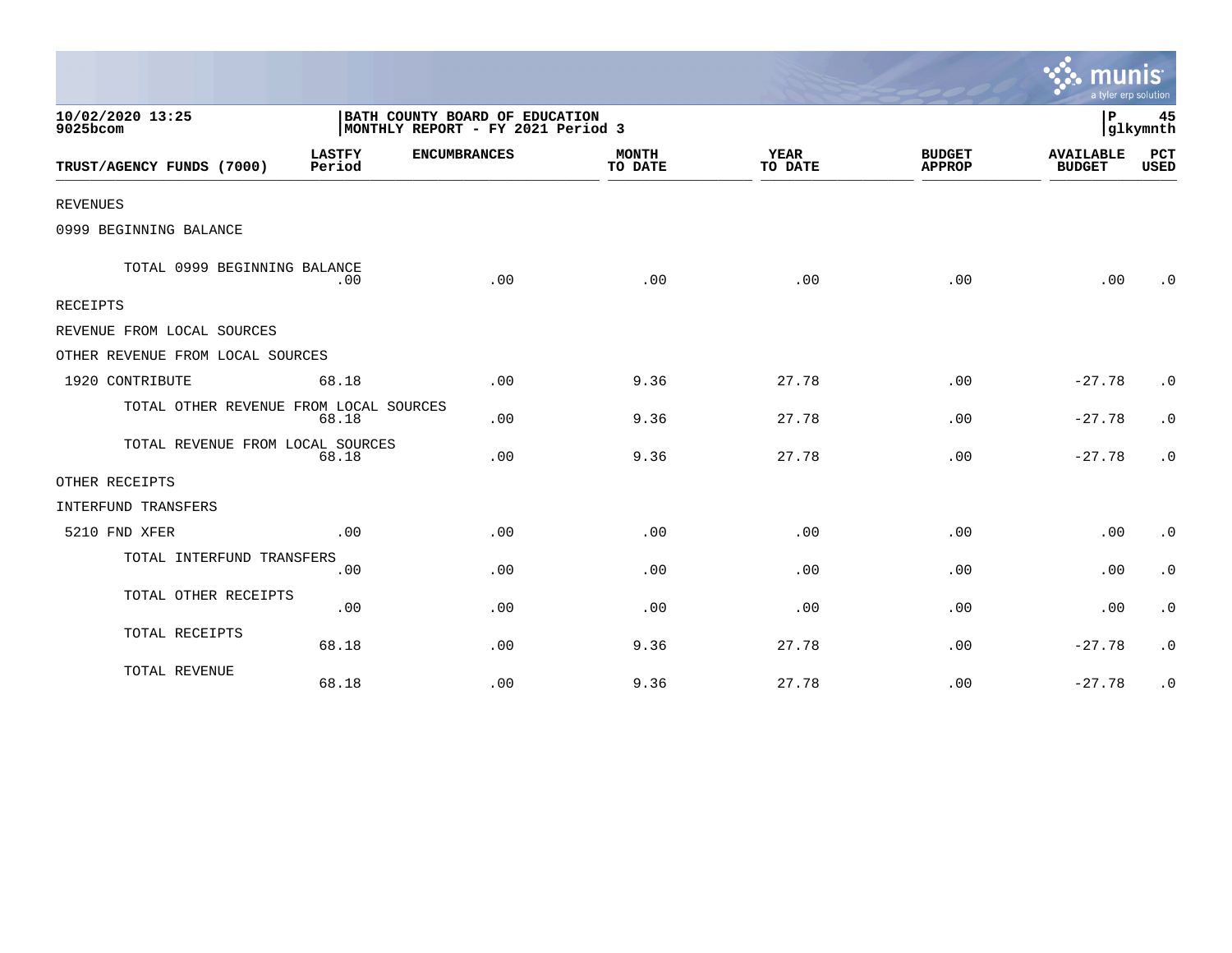

| 10/02/2020 13:25<br>$9025$ bcom                      | BATH COUNTY BOARD OF EDUCATION<br>MONTHLY REPORT - FY 2021 Period 3 |                         |                 |                                |                                   |                    |
|------------------------------------------------------|---------------------------------------------------------------------|-------------------------|-----------------|--------------------------------|-----------------------------------|--------------------|
| <b>LASTFY</b><br>Period<br>TRUST/AGENCY FUNDS (7000) | <b>ENCUMBRANCES</b>                                                 | <b>MONTH</b><br>TO DATE | YEAR<br>TO DATE | <b>BUDGET</b><br><b>APPROP</b> | <b>AVAILABLE</b><br><b>BUDGET</b> | PCT<br><b>USED</b> |
| EXPENDITURES                                         |                                                                     |                         |                 |                                |                                   |                    |
| 3300<br>COMMUNITY SERVICES                           |                                                                     |                         |                 |                                |                                   |                    |
| 0600<br>1,000.00                                     | .00                                                                 | .00                     | .00             | .00                            | .00                               | $\cdot$ 0          |
| TOTAL 3300<br>COMMUNITY SERVICES<br>1,000.00         | .00                                                                 | .00                     | .00             | .00                            | .00                               | .0                 |
| TOTAL EXPENDITURES<br>1,000.00                       | .00                                                                 | .00                     | .00             | .00                            | .00                               | $\cdot$ 0          |
| TOTAL FOR TRUST/AGENCY FUNDS (7000)<br>$-931.82$     | .00                                                                 | 9.36                    | 27.78           | .00                            | $-27.78$                          | $.0 \cdot$         |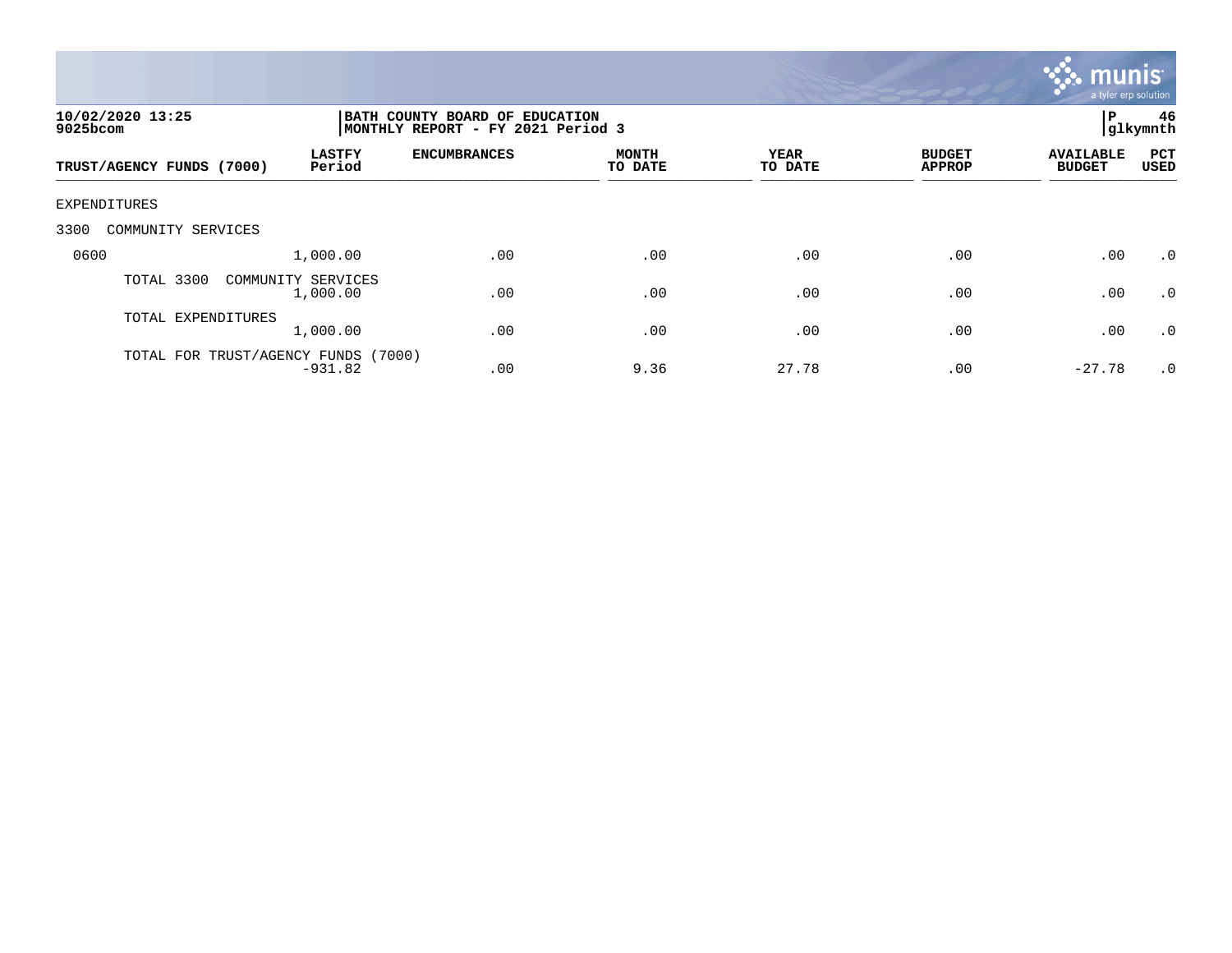|                                                     |                                                                     |                   |                         |                        |                                | munis<br>a tyler erp solution     |                                                  |
|-----------------------------------------------------|---------------------------------------------------------------------|-------------------|-------------------------|------------------------|--------------------------------|-----------------------------------|--------------------------------------------------|
| 10/02/2020 13:25<br>9025bcom                        | BATH COUNTY BOARD OF EDUCATION<br>MONTHLY REPORT - FY 2021 Period 3 | P                 | 47<br>glkymnth          |                        |                                |                                   |                                                  |
| <b>GOVERNMENTAL ASSETS (8)</b>                      | <b>LASTFY</b><br><b>ENCUMBRANCES</b><br>Period                      |                   | <b>MONTH</b><br>TO DATE | <b>YEAR</b><br>TO DATE | <b>BUDGET</b><br><b>APPROP</b> | <b>AVAILABLE</b><br><b>BUDGET</b> | PCT<br><b>USED</b>                               |
| <b>REVENUES</b>                                     |                                                                     |                   |                         |                        |                                |                                   |                                                  |
| RECEIPTS                                            |                                                                     |                   |                         |                        |                                |                                   |                                                  |
| REVENUE FROM LOCAL SOURCES                          |                                                                     |                   |                         |                        |                                |                                   |                                                  |
| OTHER REVENUE FROM LOCAL SOURCES                    |                                                                     |                   |                         |                        |                                |                                   |                                                  |
| 1930 GAIN/LOSS                                      | .00                                                                 | .00               | .00                     | .00                    | .00                            | .00                               | $\cdot$ 0                                        |
| TOTAL OTHER REVENUE FROM LOCAL SOURCES              | .00                                                                 | .00               | .00                     | .00                    | .00                            | .00                               | $\cdot$ 0                                        |
| TOTAL REVENUE FROM LOCAL SOURCES                    | .00                                                                 | .00               | .00                     | .00                    | .00                            | .00                               | $\cdot$ 0                                        |
| OTHER RECEIPTS                                      |                                                                     |                   |                         |                        |                                |                                   |                                                  |
| SALE OR COMP FOR LOSS OF ASSETS                     |                                                                     |                   |                         |                        |                                |                                   |                                                  |
| 5311 SALE LAND<br>5331 SALE BLDG<br>5341 SALE EQUIP | .00<br>.00<br>.00                                                   | .00<br>.00<br>.00 | .00<br>.00<br>.00       | .00<br>.00<br>.00      | .00<br>.00<br>.00              | .00<br>.00<br>.00                 | $\boldsymbol{\cdot}$ 0<br>$\cdot$ 0<br>$\cdot$ 0 |
| TOTAL SALE OR COMP FOR LOSS OF ASSETS               | .00                                                                 | .00               | .00                     | .00                    | .00                            | .00                               | $\boldsymbol{\cdot}$ 0                           |
| TOTAL OTHER RECEIPTS                                | .00                                                                 | .00               | .00                     | .00                    | .00                            | .00                               | $\boldsymbol{\cdot}$ 0                           |
| TOTAL RECEIPTS                                      | .00                                                                 | .00               | .00                     | .00                    | .00                            | .00                               | $\cdot$ 0                                        |
| TOTAL REVENUE                                       | .00                                                                 | .00               | .00                     | .00                    | .00                            | .00                               | $\cdot$ 0                                        |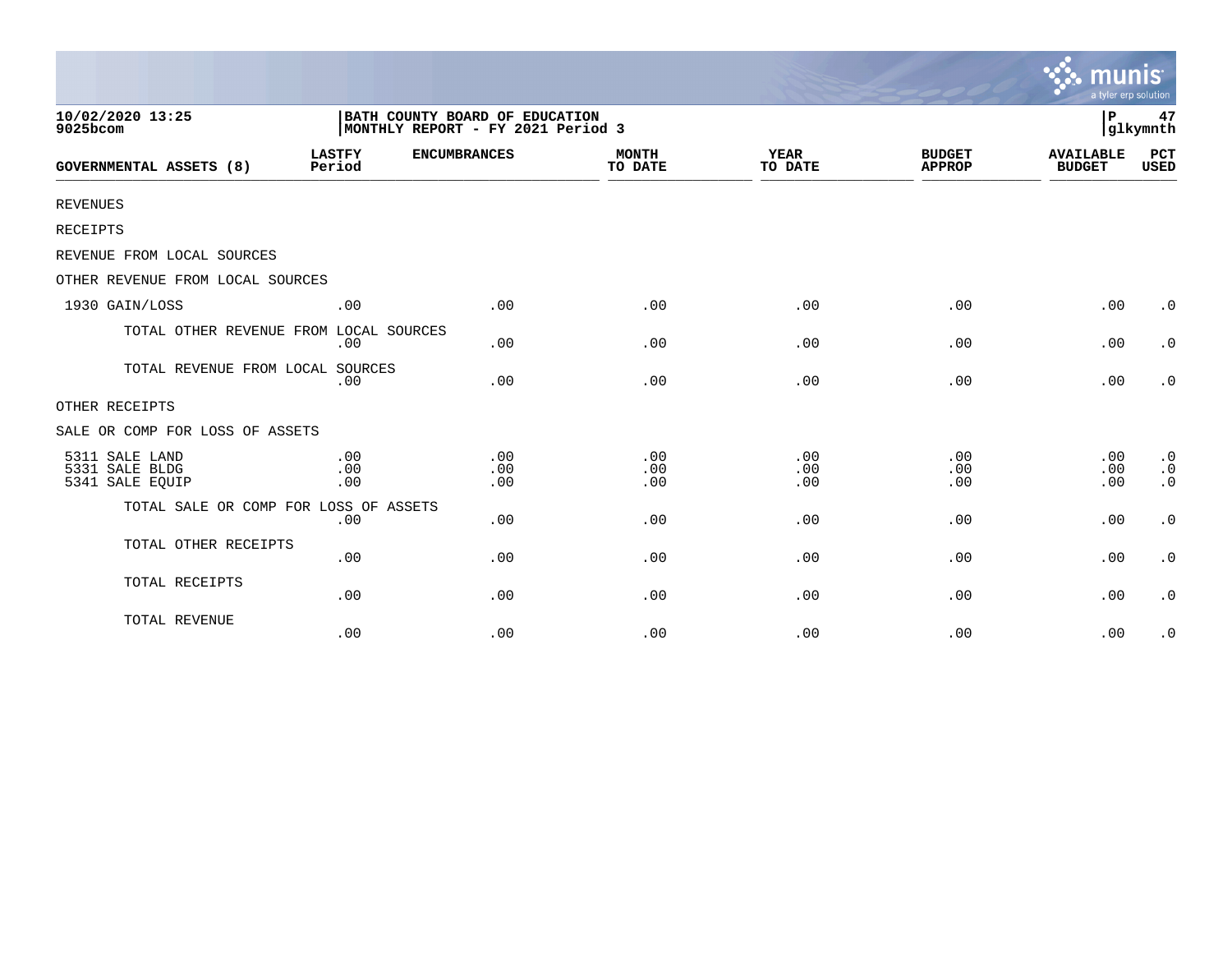

| 10/02/2020 13:25<br>9025bcom      |                                                | BATH COUNTY BOARD OF EDUCATION<br>MONTHLY REPORT - FY 2021 Period 3 |                         |                 |                                |                                   |                    |
|-----------------------------------|------------------------------------------------|---------------------------------------------------------------------|-------------------------|-----------------|--------------------------------|-----------------------------------|--------------------|
| GOVERNMENTAL ASSETS (8)           | <b>LASTFY</b><br><b>ENCUMBRANCES</b><br>Period |                                                                     | <b>MONTH</b><br>TO DATE | YEAR<br>TO DATE | <b>BUDGET</b><br><b>APPROP</b> | <b>AVAILABLE</b><br><b>BUDGET</b> | PCT<br><b>USED</b> |
| EXPENDITURES                      |                                                |                                                                     |                         |                 |                                |                                   |                    |
| 1000 INSTRUCTION                  |                                                |                                                                     |                         |                 |                                |                                   |                    |
| 0700                              | .00                                            | .00                                                                 | 30.62                   | 30.62           | .00                            | $-30.62$                          | $\cdot$ 0          |
| TOTAL 1000                        | INSTRUCTION<br>.00                             | .00                                                                 | 30.62                   | 30.62           | .00                            | $-30.62$                          | $\cdot$ 0          |
| 2100 STUDENT SUPPORT SERVICES     |                                                |                                                                     |                         |                 |                                |                                   |                    |
| 0700                              | .00                                            | .00                                                                 | .00                     | .00             | .00                            | .00                               | . $\boldsymbol{0}$ |
| TOTAL 2100                        | STUDENT SUPPORT SERVICES<br>.00                | .00                                                                 | .00                     | .00             | .00                            | .00                               | $\cdot$ 0          |
| 2200                              | INSTRUCTIONAL STAFF SUPP SERV                  |                                                                     |                         |                 |                                |                                   |                    |
| 0700                              | 83.19                                          | .00                                                                 | 44.17                   | 44.17           | .00                            | $-44.17$                          | $\cdot$ 0          |
| TOTAL 2200                        | INSTRUCTIONAL STAFF SUPP SERV<br>83.19         | .00                                                                 | 44.17                   | 44.17           | .00                            | $-44.17$                          | $\cdot$ 0          |
| 2300 DISTRICT ADMIN SUPPORT       |                                                |                                                                     |                         |                 |                                |                                   |                    |
| 0700                              | .00                                            | .00                                                                 | 225.12                  | 225.12          | .00                            | $-225.12$                         | $\cdot$ 0          |
| TOTAL 2300                        | DISTRICT ADMIN SUPPORT<br>.00                  | .00                                                                 | 225.12                  | 225.12          | .00                            | $-225.12$                         | $\cdot$ 0          |
| 2400<br>SCHOOL ADMIN SUPPORT      |                                                |                                                                     |                         |                 |                                |                                   |                    |
| 0700                              | .00                                            | .00                                                                 | .00                     | .00             | .00                            | .00                               | $\cdot$ 0          |
| TOTAL 2400                        | SCHOOL ADMIN SUPPORT<br>.00                    | .00                                                                 | .00                     | .00             | .00                            | .00                               | $\cdot$ 0          |
| BUSINESS SUPPORT SERVICES<br>2500 |                                                |                                                                     |                         |                 |                                |                                   |                    |
| 0700                              | .00                                            | .00                                                                 | .00                     | .00             | .00                            | .00                               | $\cdot$ 0          |
| TOTAL 2500                        | BUSINESS SUPPORT SERVICES<br>.00               | .00                                                                 | .00                     | .00             | .00                            | .00                               | $\cdot$ 0          |
|                                   | 2600 PLANT OPERATIONS AND MAINTENANCE          |                                                                     |                         |                 |                                |                                   |                    |
| 0700                              | .00                                            | .00                                                                 | .00                     | .00             | .00                            | .00                               | $\cdot$ 0          |
| TOTAL 2600                        | PLANT OPERATIONS AND MAINTENANCE<br>.00        | .00                                                                 | .00                     | .00             | .00                            | .00                               | $\cdot$ 0          |

2700 STUDENT TRANSPORTATION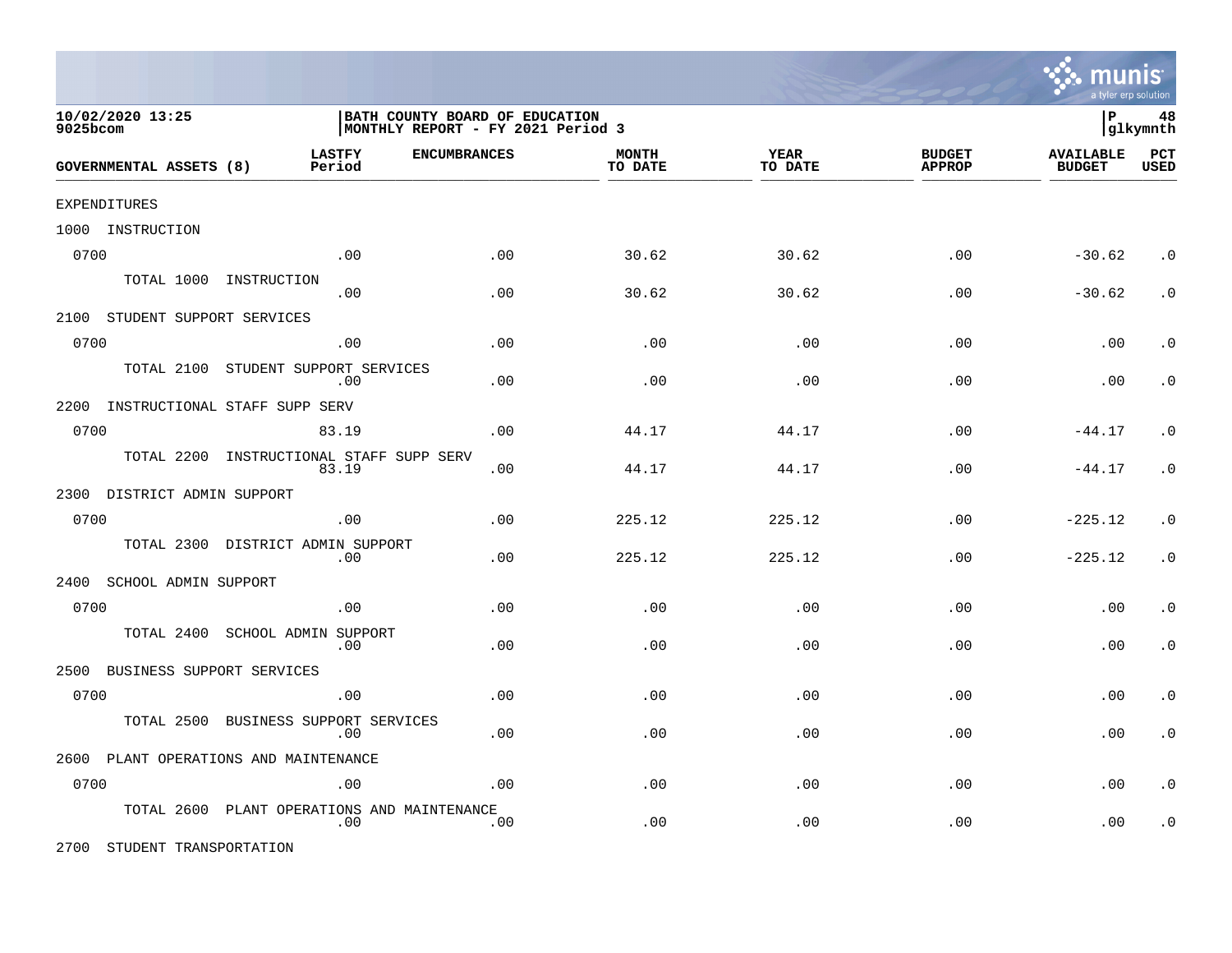

| 10/02/2020 13:25<br>9025bcom |                                               | BATH COUNTY BOARD OF EDUCATION<br>MONTHLY REPORT - FY 2021 Period 3 |                         |                 |                                |                                   | 49<br> glkymnth    |
|------------------------------|-----------------------------------------------|---------------------------------------------------------------------|-------------------------|-----------------|--------------------------------|-----------------------------------|--------------------|
| GOVERNMENTAL ASSETS (8)      | <b>LASTFY</b><br>Period                       | <b>ENCUMBRANCES</b>                                                 | <b>MONTH</b><br>TO DATE | YEAR<br>TO DATE | <b>BUDGET</b><br><b>APPROP</b> | <b>AVAILABLE</b><br><b>BUDGET</b> | PCT<br><b>USED</b> |
| 0700                         | .00                                           | .00                                                                 | .00                     | .00             | .00                            | .00                               | $\cdot$ 0          |
| TOTAL 2700                   | STUDENT<br>TRANSPORTATION<br>.00              | .00                                                                 | .00                     | .00             | .00                            | .00                               | $\cdot$ 0          |
| COMMUNITY SERVICES<br>3300   |                                               |                                                                     |                         |                 |                                |                                   |                    |
| 0700                         | .00                                           | .00                                                                 | .00                     | .00             | .00                            | .00                               | $\cdot$ 0          |
| TOTAL 3300                   | COMMUNITY SERVICES<br>.00                     | .00                                                                 | .00                     | .00             | .00                            | .00                               | $\cdot$ 0          |
| TOTAL EXPENDITURES           | 83.19                                         | .00                                                                 | 299.91                  | 299.91          | .00                            | $-299.91$                         | $\cdot$ 0          |
|                              | TOTAL FOR GOVERNMENTAL ASSETS (8)<br>$-83.19$ | .00                                                                 | $-299.91$               | $-299.91$       | .00                            | 299.91                            | $\cdot$ 0          |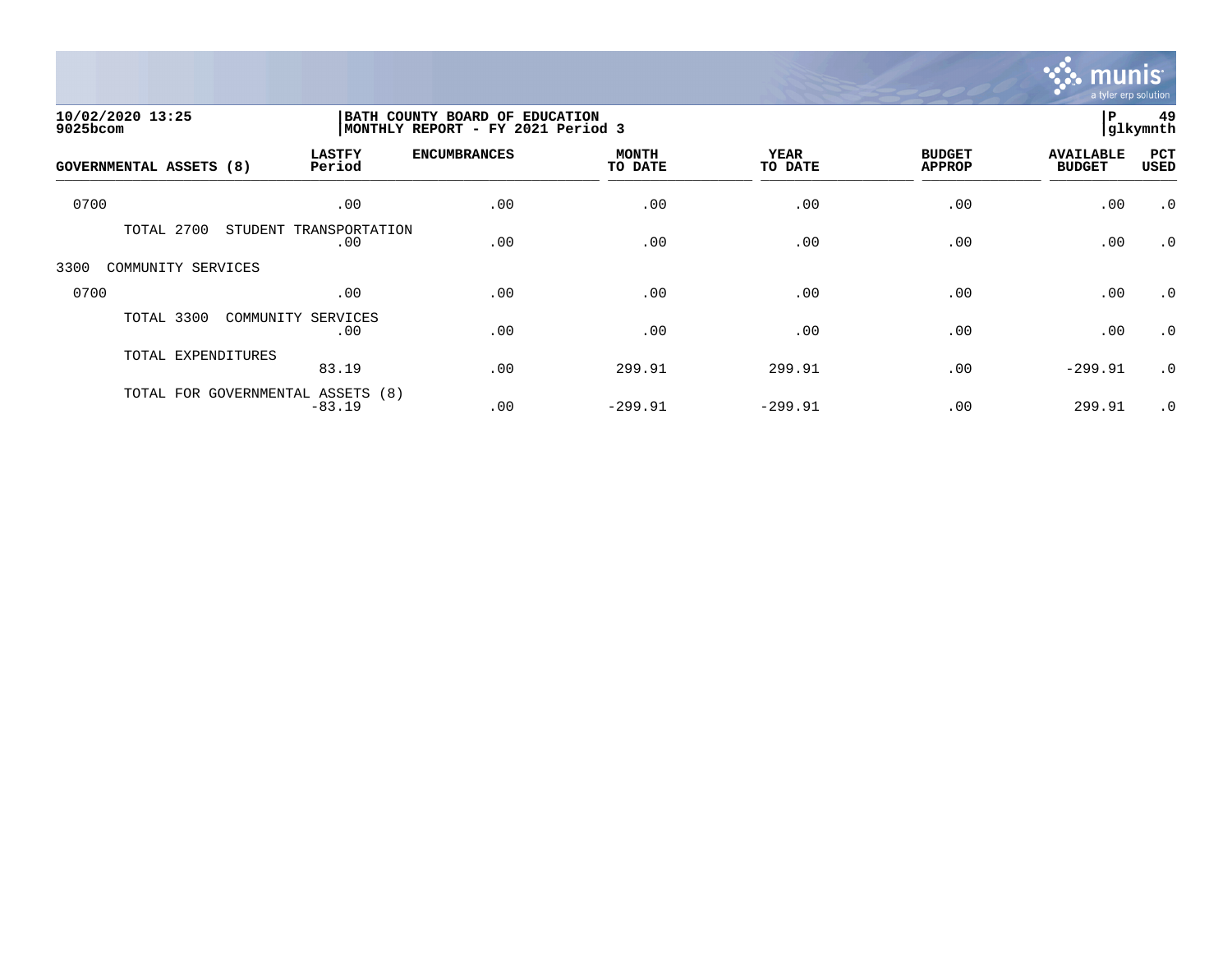|                                                                                                     |                         |                     |                         |                        | munis<br>a tyler erp solution  |                                   |             |
|-----------------------------------------------------------------------------------------------------|-------------------------|---------------------|-------------------------|------------------------|--------------------------------|-----------------------------------|-------------|
| 10/02/2020 13:25<br>BATH COUNTY BOARD OF EDUCATION<br>MONTHLY REPORT - FY 2021 Period 3<br>9025bcom |                         |                     |                         |                        |                                |                                   |             |
| FOOD SERVICE ASSETS (81)                                                                            | <b>LASTFY</b><br>Period | <b>ENCUMBRANCES</b> | <b>MONTH</b><br>TO DATE | <b>YEAR</b><br>TO DATE | <b>BUDGET</b><br><b>APPROP</b> | <b>AVAILABLE</b><br><b>BUDGET</b> | PCT<br>USED |
| <b>REVENUES</b>                                                                                     |                         |                     |                         |                        |                                |                                   |             |
| RECEIPTS                                                                                            |                         |                     |                         |                        |                                |                                   |             |
| REVENUE FROM LOCAL SOURCES                                                                          |                         |                     |                         |                        |                                |                                   |             |
| OTHER REVENUE FROM LOCAL SOURCES                                                                    |                         |                     |                         |                        |                                |                                   |             |
| 1930 GAIN/LOSS                                                                                      | .00                     | .00                 | .00                     | .00                    | .00                            | .00                               | $\cdot$ 0   |
| TOTAL OTHER REVENUE FROM                                                                            | LOCAL SOURCES<br>.00    | .00                 | .00                     | .00                    | .00                            | .00                               | $\cdot$ 0   |
| TOTAL REVENUE FROM LOCAL SOURCES                                                                    | .00                     | .00                 | .00                     | .00                    | .00                            | .00                               | $\cdot$ 0   |
| TOTAL RECEIPTS                                                                                      | .00                     | .00                 | .00                     | .00                    | .00                            | .00                               | $\cdot$ 0   |
| TOTAL REVENUE                                                                                       | .00                     | .00                 | .00                     | .00                    | .00                            | .00                               | $\cdot$ 0   |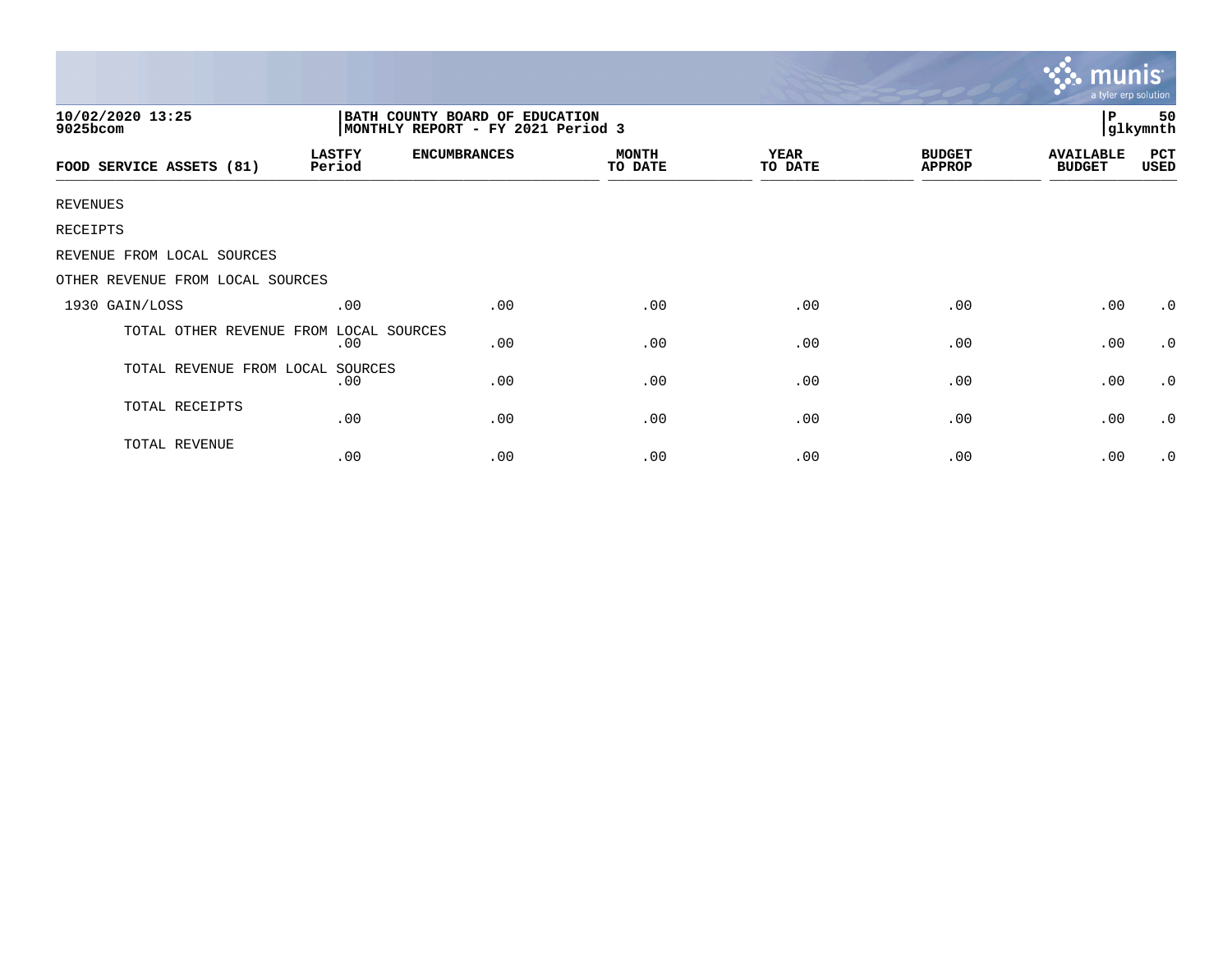

| 10/02/2020 13:25<br>$9025$ bcom    |                               | BATH COUNTY BOARD OF EDUCATION<br>MONTHLY REPORT - FY 2021 Period 3 |                         |                 |                                |                                   |                    |
|------------------------------------|-------------------------------|---------------------------------------------------------------------|-------------------------|-----------------|--------------------------------|-----------------------------------|--------------------|
| FOOD SERVICE ASSETS (81)           | <b>LASTFY</b><br>Period       | <b>ENCUMBRANCES</b>                                                 | <b>MONTH</b><br>TO DATE | YEAR<br>TO DATE | <b>BUDGET</b><br><b>APPROP</b> | <b>AVAILABLE</b><br><b>BUDGET</b> | PCT<br><b>USED</b> |
| EXPENDITURES                       |                               |                                                                     |                         |                 |                                |                                   |                    |
| 3100<br>FOOD SERVICE OPERATION     |                               |                                                                     |                         |                 |                                |                                   |                    |
| 0700                               | .00                           | .00                                                                 | .00                     | .00             | .00                            | .00                               | .0                 |
| TOTAL 3100                         | FOOD SERVICE OPERATION<br>.00 | .00                                                                 | .00                     | .00             | .00                            | .00                               | .0                 |
| TOTAL EXPENDITURES                 | .00                           | .00                                                                 | .00                     | .00             | .00                            | .00                               | $\cdot$ 0          |
| TOTAL FOR FOOD SERVICE ASSETS (81) | .00                           | .00                                                                 | .00                     | .00             | .00                            | .00                               | $\cdot$ 0          |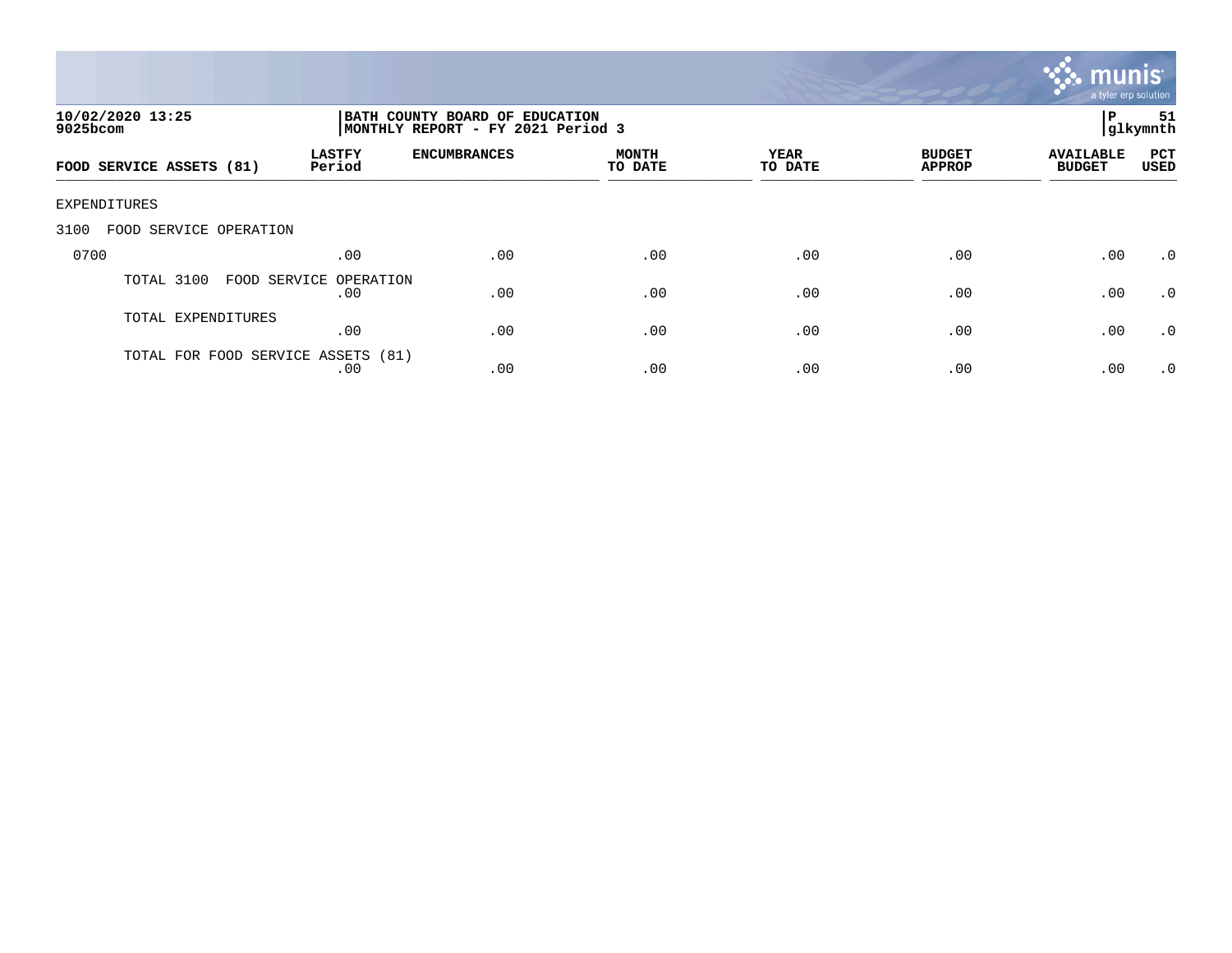|                                        |                                                                     |                     |                         | <u>munis </u><br>a tyler erp solution |                                |                                   |             |
|----------------------------------------|---------------------------------------------------------------------|---------------------|-------------------------|---------------------------------------|--------------------------------|-----------------------------------|-------------|
| 10/02/2020 13:25<br>9025bcom           | BATH COUNTY BOARD OF EDUCATION<br>MONTHLY REPORT - FY 2021 Period 3 |                     |                         |                                       |                                | 52<br>Р<br>glkymnth               |             |
| DAY CARE ASSERTS (82)                  | <b>LASTFY</b><br>Period                                             | <b>ENCUMBRANCES</b> | <b>MONTH</b><br>TO DATE | <b>YEAR</b><br>TO DATE                | <b>BUDGET</b><br><b>APPROP</b> | <b>AVAILABLE</b><br><b>BUDGET</b> | PCT<br>USED |
| <b>REVENUES</b>                        |                                                                     |                     |                         |                                       |                                |                                   |             |
| <b>RECEIPTS</b>                        |                                                                     |                     |                         |                                       |                                |                                   |             |
| REVENUE FROM LOCAL SOURCES             |                                                                     |                     |                         |                                       |                                |                                   |             |
| OTHER REVENUE FROM LOCAL SOURCES       |                                                                     |                     |                         |                                       |                                |                                   |             |
| 1930 GAIN/LOSS                         | .00                                                                 | .00                 | .00                     | .00                                   | .00                            | .00                               | $\cdot$ 0   |
| TOTAL OTHER REVENUE FROM LOCAL SOURCES | .00                                                                 | .00                 | .00                     | .00                                   | .00                            | .00                               | $\cdot$ 0   |
| TOTAL REVENUE FROM LOCAL SOURCES       | .00                                                                 | .00                 | .00                     | .00                                   | .00                            | .00                               | $\cdot$ 0   |
| TOTAL RECEIPTS                         | .00                                                                 | .00                 | .00                     | .00                                   | .00                            | .00                               | $\cdot$ 0   |
| TOTAL REVENUE                          | .00                                                                 | .00                 | .00                     | .00                                   | .00                            | .00                               | $\cdot$ 0   |
| TOTAL FOR DAY CARE ASSERTS (82)        | .00                                                                 | .00                 | .00                     | .00                                   | .00                            | .00                               | $\cdot$ 0   |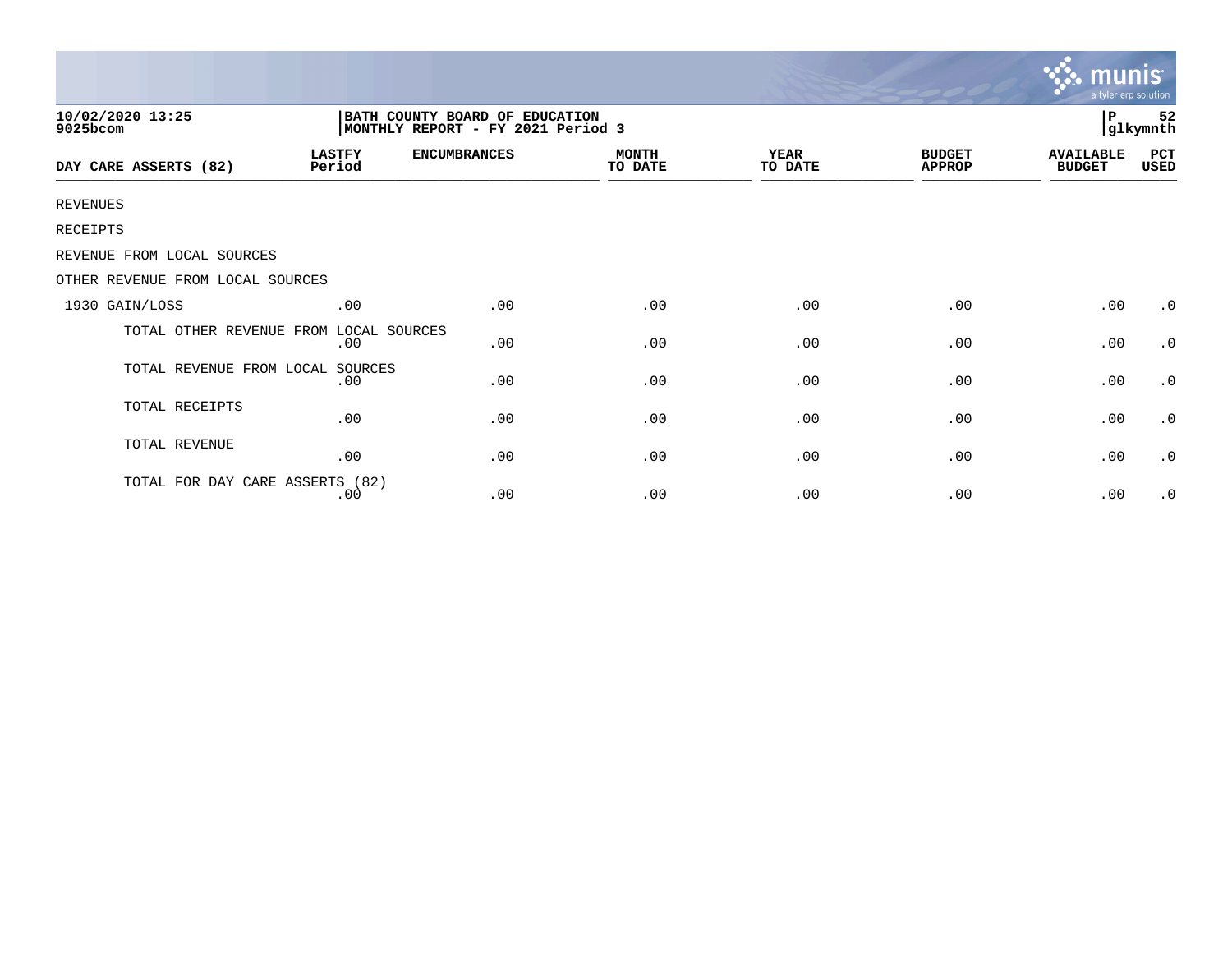|                                                                                                     |                         |                     |                         |                        | munis<br>a tyler erp solution  |                                   |             |
|-----------------------------------------------------------------------------------------------------|-------------------------|---------------------|-------------------------|------------------------|--------------------------------|-----------------------------------|-------------|
| 10/02/2020 13:25<br>BATH COUNTY BOARD OF EDUCATION<br>MONTHLY REPORT - FY 2021 Period 3<br>9025bcom |                         |                     |                         |                        |                                |                                   |             |
| ADULT EDUCATION ASSETS (84)                                                                         | <b>LASTFY</b><br>Period | <b>ENCUMBRANCES</b> | <b>MONTH</b><br>TO DATE | <b>YEAR</b><br>TO DATE | <b>BUDGET</b><br><b>APPROP</b> | <b>AVAILABLE</b><br><b>BUDGET</b> | PCT<br>USED |
| <b>REVENUES</b>                                                                                     |                         |                     |                         |                        |                                |                                   |             |
| RECEIPTS                                                                                            |                         |                     |                         |                        |                                |                                   |             |
| REVENUE FROM LOCAL SOURCES                                                                          |                         |                     |                         |                        |                                |                                   |             |
| OTHER REVENUE FROM LOCAL SOURCES                                                                    |                         |                     |                         |                        |                                |                                   |             |
| 1930 GAIN/LOSS                                                                                      | .00                     | .00                 | .00                     | .00                    | .00                            | .00                               | $\cdot$ 0   |
| TOTAL OTHER REVENUE FROM                                                                            | LOCAL SOURCES<br>.00    | .00                 | .00                     | .00                    | .00                            | .00                               | $\cdot$ 0   |
| TOTAL REVENUE FROM LOCAL SOURCES                                                                    | .00                     | .00                 | .00                     | .00                    | .00                            | .00                               | $\cdot$ 0   |
| TOTAL RECEIPTS                                                                                      | .00                     | .00                 | .00                     | .00                    | .00                            | .00                               | $\cdot$ 0   |
| TOTAL REVENUE                                                                                       | .00                     | .00                 | .00                     | .00                    | .00                            | .00                               | $\cdot$ 0   |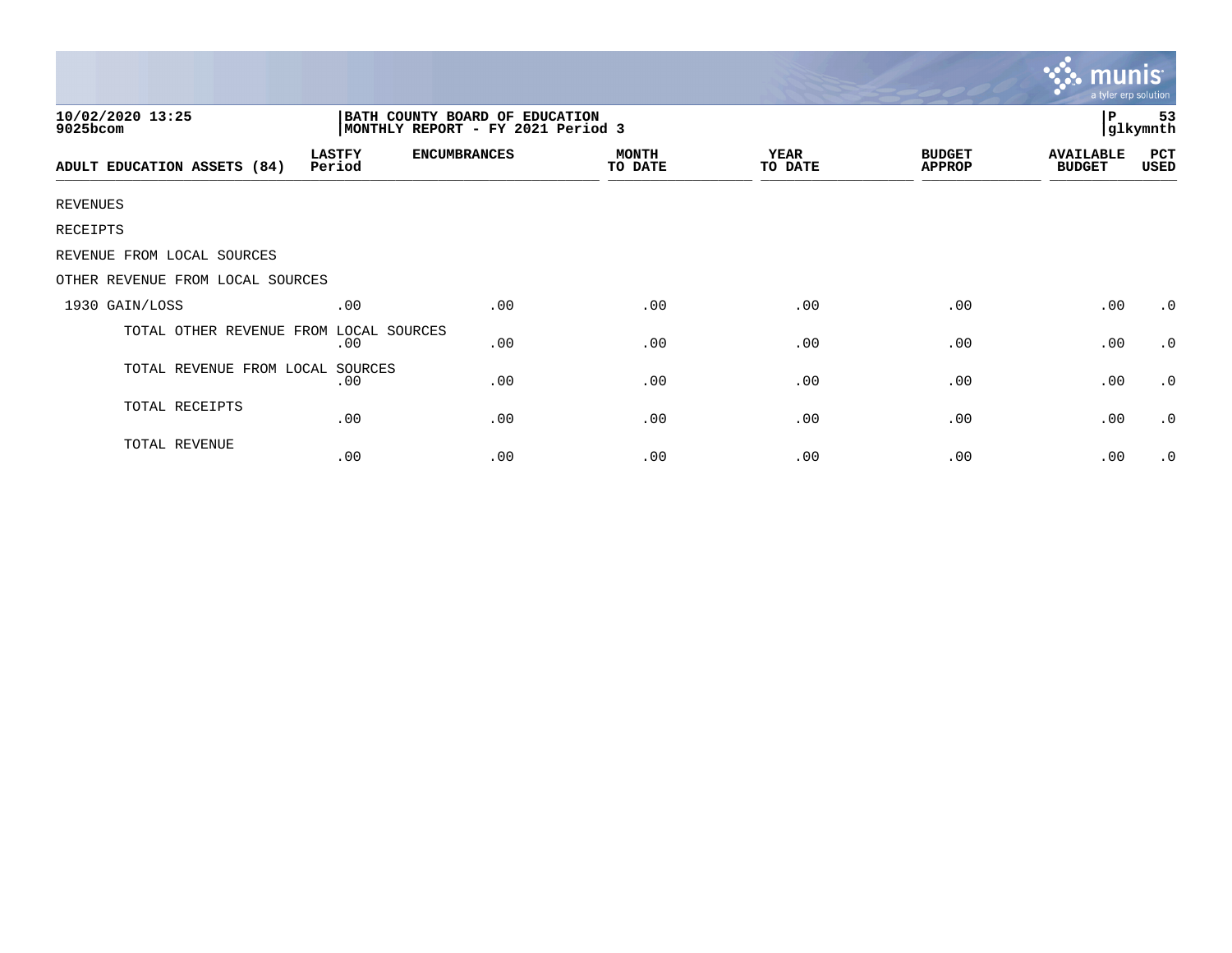

| 10/02/2020 13:25<br>9025bcom          |                                   | BATH COUNTY BOARD OF EDUCATION<br>MONTHLY REPORT - FY 2021 Period 3 |                         |                 |                                |                                   |                    |
|---------------------------------------|-----------------------------------|---------------------------------------------------------------------|-------------------------|-----------------|--------------------------------|-----------------------------------|--------------------|
| ADULT EDUCATION ASSETS (84)           | <b>LASTFY</b><br>Period           | <b>ENCUMBRANCES</b>                                                 | <b>MONTH</b><br>TO DATE | YEAR<br>TO DATE | <b>BUDGET</b><br><b>APPROP</b> | <b>AVAILABLE</b><br><b>BUDGET</b> | PCT<br><b>USED</b> |
| EXPENDITURES                          |                                   |                                                                     |                         |                 |                                |                                   |                    |
| 3400<br>ADULT EDUCATION OPERATIONS    |                                   |                                                                     |                         |                 |                                |                                   |                    |
| 0700                                  | .00                               | .00                                                                 | .00                     | .00             | .00                            | .00                               | $\cdot$ 0          |
| TOTAL 3400                            | ADULT EDUCATION OPERATIONS<br>.00 | .00                                                                 | .00                     | .00             | .00                            | .00                               | $\cdot$ 0          |
| TOTAL EXPENDITURES                    | .00                               | .00                                                                 | .00                     | .00             | .00                            | .00                               | .0                 |
| TOTAL FOR ADULT EDUCATION ASSETS (84) | .00                               | .00                                                                 | .00                     | .00             | .00                            | .00                               | $\cdot$ 0          |